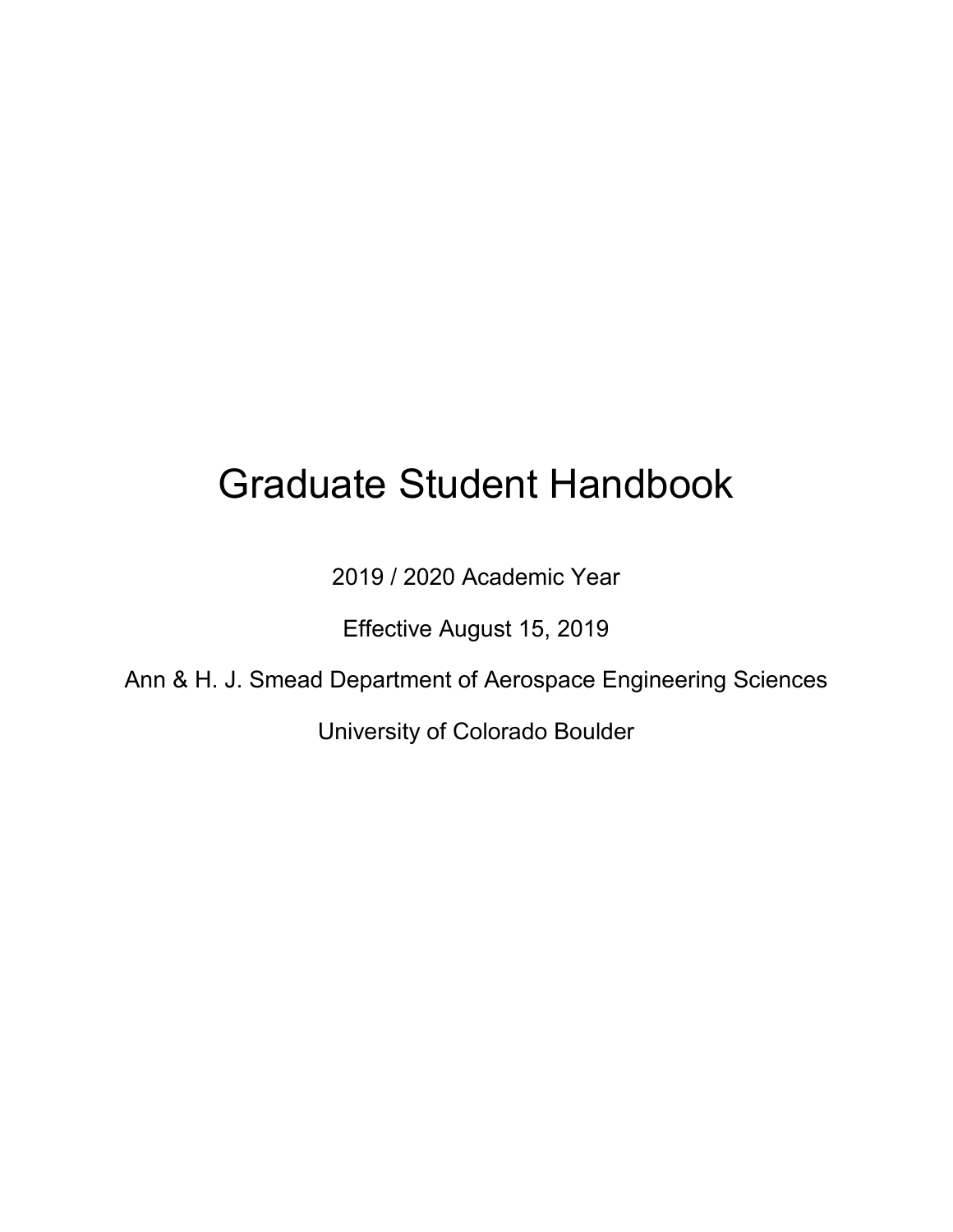# <span id="page-1-0"></span>1 Foreword

Aerospace Engineering Sciences (AES) is one of the top aerospace engineering departments in the nation. Aerospace engineers work on Earth and in space not only to extend frontiers but also to understand more fully and to preserve our terrestrial environment. Few fields offer more exciting and diverse careers: becoming an astronaut (fifteen CU graduates to date have become astronauts), designing the next generation of aircraft and spacecraft, monitoring our global habitat via remote sensing from space, inventing new materials, and helping to develop energy and transportation systems.

Our academic and research programs address both the challenges and the opportunities facing the aerospace engineering profession today. Graduate students, research staff and faculty work together on a wide range of research topics: aerodynamics and fluid mechanics; aerospace design and system engineering; astrodynamics and orbital mechanics; atmospheric, oceanic and space sciences; bioastronautics; computational and analytic methods; satellite-based global positioning/timing technology; remote sensing; structures, materials and structural dynamics; systems and control; and thermodynamics and propulsion.

Nearby government and industrial laboratories enhance the rich research environment of the University of Colorado Boulder. Local aerospace firms include Ball Aerospace, Lockheed-Martin, Northrop Grumman, Raytheon, and Sierra Nevada Corp. Nearby government laboratories include the National Center for Atmospheric Research (NCAR), the Environmental Research Laboratories of the National Oceanic and Atmospheric Administration (NOAA), the National Renewable Energy Laboratory (NREL), and the National Institute of Standards and Technology (NIST).

In addition to the rules set forth in this Graduate Handbook, all students are also subject to the rules and provisions required by the University of Colorado Graduate School. These rules and provisions can be found on the Graduate School website here:

[https://www.colorado.edu/graduateschool/academic-resources.](https://www.colorado.edu/graduateschool/academic-resources)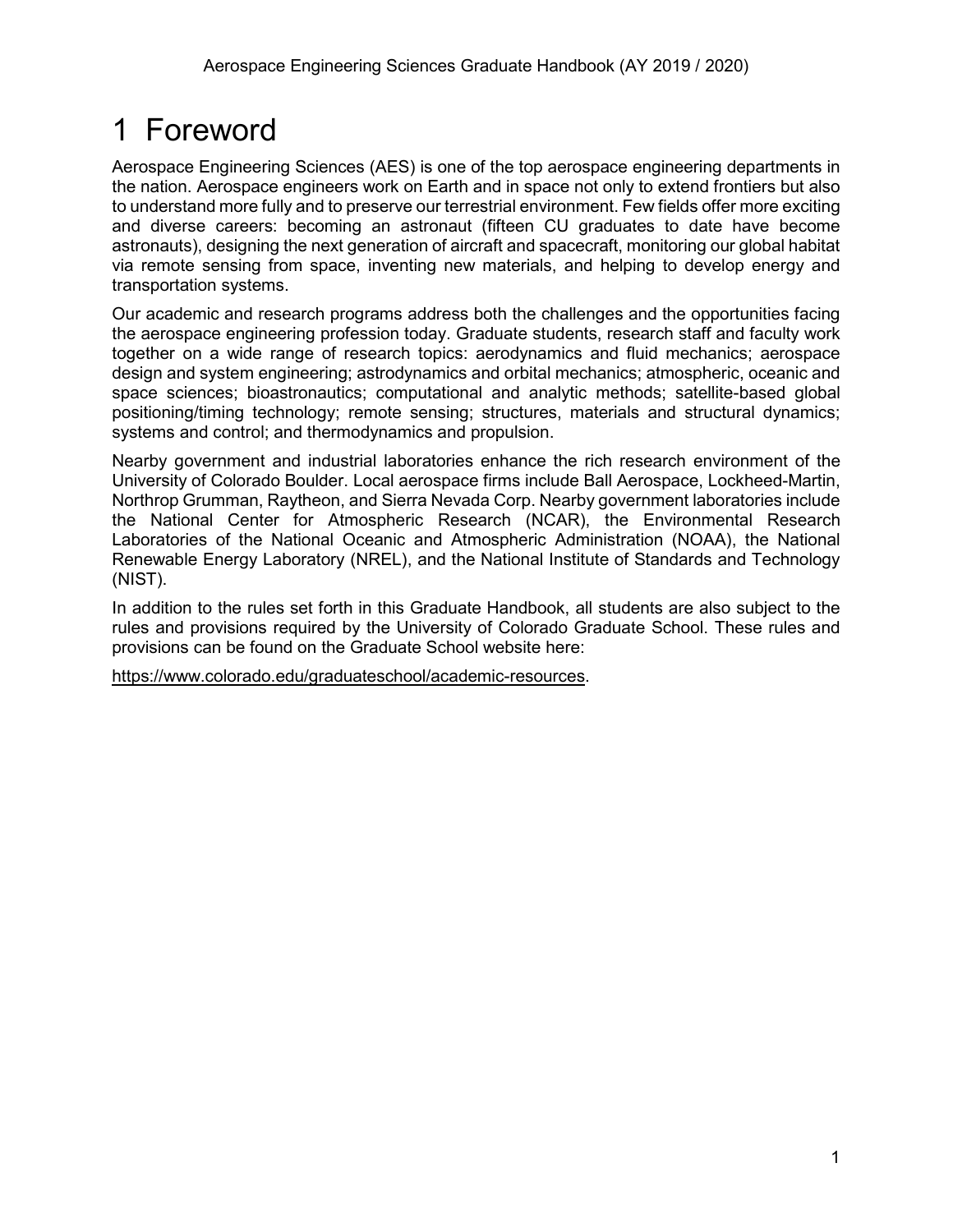# **Table of Contents**

| 1            |       |  |
|--------------|-------|--|
| $\mathbf{2}$ |       |  |
| 3            |       |  |
| 4            |       |  |
| 5            |       |  |
|              | 5.1   |  |
|              | 5.2   |  |
|              | 5.3   |  |
| 6            |       |  |
|              | 6.1   |  |
|              | 6.2   |  |
|              | 6.3   |  |
|              | 6.4   |  |
|              | 6.4.1 |  |
|              | 6.4.2 |  |
|              | 6.4.3 |  |
|              | 6.4.4 |  |
| 7            |       |  |
|              | 7.1   |  |
|              | 7.2   |  |
|              | 7.3   |  |
|              | 7.4   |  |
|              | 7.4.1 |  |
|              | 7.4.2 |  |
|              | 7.4.3 |  |
|              | 7.4.4 |  |
|              | 7.5   |  |
|              | 7.5.1 |  |
|              | 7.5.2 |  |
|              | 7.5.3 |  |
|              | 7.5.4 |  |
|              | 7.6   |  |
|              | 7.6.1 |  |
|              | 7.6.2 |  |
| 8            |       |  |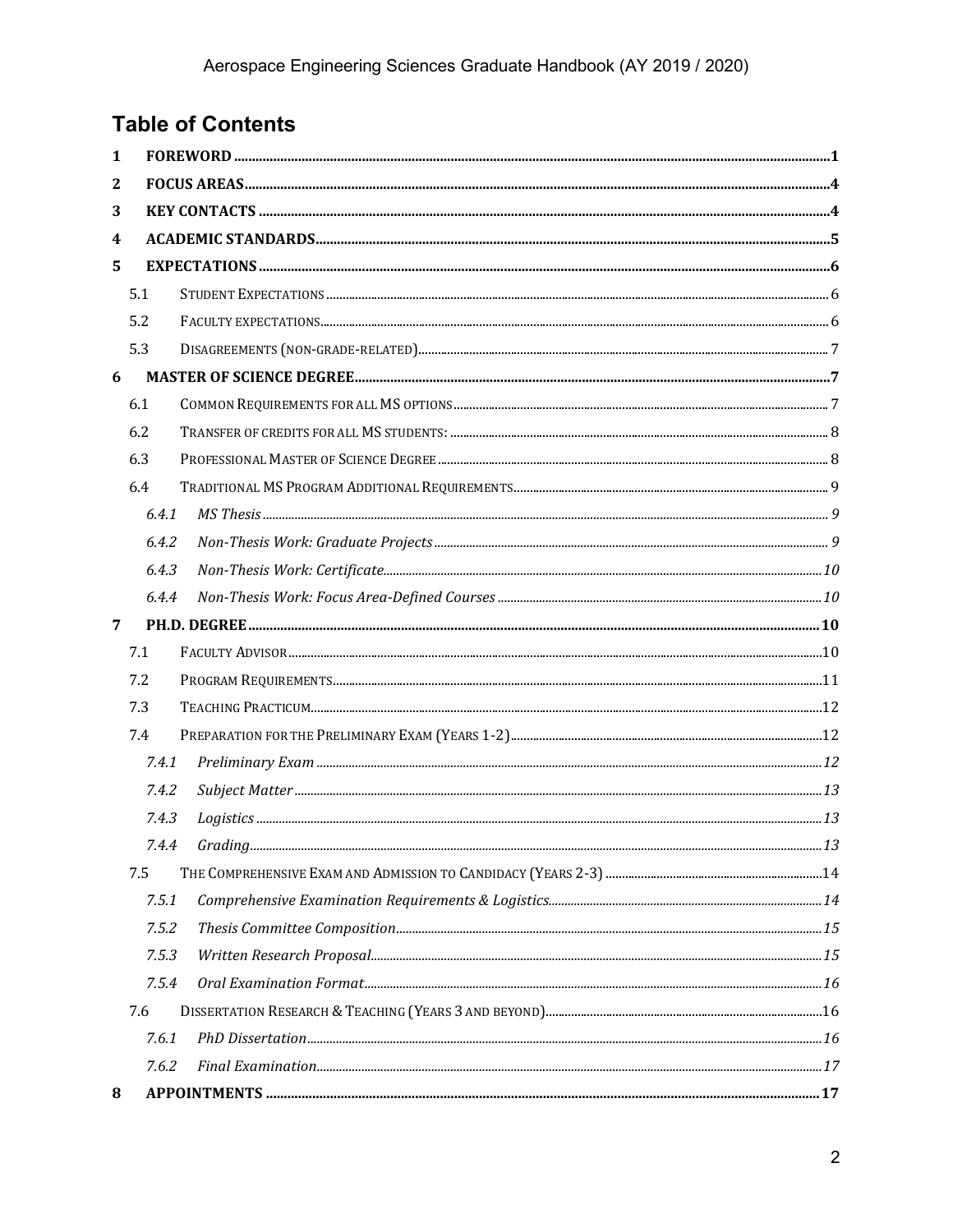### Aerospace Engineering Sciences Graduate Handbook (AY 2019 / 2020)

| 8.1 |  |
|-----|--|
| 8.2 |  |
| 8.3 |  |
| 8.4 |  |
|     |  |
| A.1 |  |
| A.2 |  |
| A.3 |  |
| A.4 |  |
| A.5 |  |
|     |  |
|     |  |
| C.1 |  |
| C.2 |  |
| C.3 |  |
|     |  |
| D.1 |  |
| D.2 |  |
| D.3 |  |
|     |  |
| E.1 |  |
| E.2 |  |
| E.3 |  |
| E.4 |  |
| E.5 |  |
| E.6 |  |
| E.7 |  |
| E.8 |  |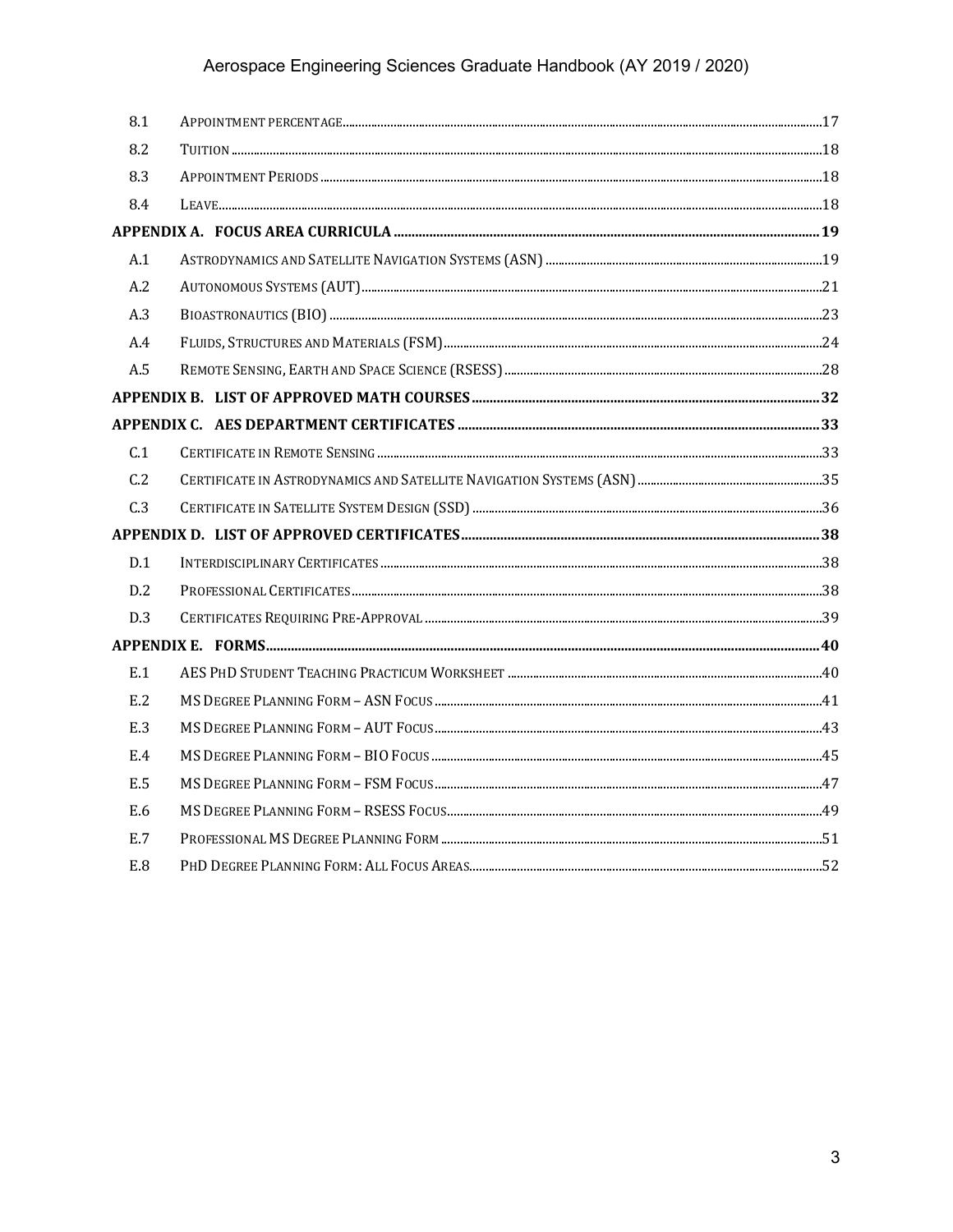# <span id="page-4-0"></span>2 Focus Areas

The MS and PhD programs in Aerospace Engineering Sciences are organized into five focus areas listed below. Graduate students are admitted into a specific focus area which provides research advising, sets specialized admission and program requirements, and recommendations for coursework both within and outside the department.

- Astrodynamics and Satellite Navigation Systems (ASN). This focus area investigates orbital motion of spacecraft, interplanetary mission design, attitude control, as well as navigation utilizing GNSS and advanced sensors.
- Autonomous Systems (AUT). This focus area draws from a variety of disciplines including robotics, human-robot interaction, artificial intelligence, unmanned systems, formal methods, and estimation and control theory.
- Bioastronautics (BIO). The study and support of life in space. Explores how to enable safe and efficient human space exploration.
- Fluids, Structures and Materials (FSM). This focus area studies the solid and fluid mechanics behind high-performance aeronautical and aerospace systems.
- Remote Sensing, Earth and Space Science (RSESS). Bridges the gap between science and engineering by exploring Earth from space, and space from Earth.

Many of our faculty members have interests in two or more of these areas and some students may end up doing research that spans multiple focus areas. Defining these areas enables specialization of the academic program in a sustainable way, aligned with primary research interests of the faculty. Furthermore, by bringing students directly into one of these groups we seek to facilitate and strengthen their connection with a primary advisor and with other like-minded students in the department.

Each focus area defines required characteristics of their successful graduates at the MS and PhD level and defines a set of required and elective courses to be offered on a regular basis that support their educational program. Each focus area is encouraged to look for synergy with other areas and other departments to avoid duplication and to enhance multidisciplinary education.

Specific information on each Focus Area, including their specific curriculum requirements, can be found in [Appendix A](#page-19-0)

# <span id="page-4-1"></span>3 Key Contacts

**Graduate Advisors**: The graduate advisors are your first point of contact. They are intimately familiar with the policies of the graduate program at the Department, College, and University Level.

Graduate Program Advisors

Waleska Rivera-Shon (waleska.rivera-shon@colorado.edu)

Nicole Simmons (nicole.m.simmons@colorado.edu)

General inquiries: aerograd@colorado.edu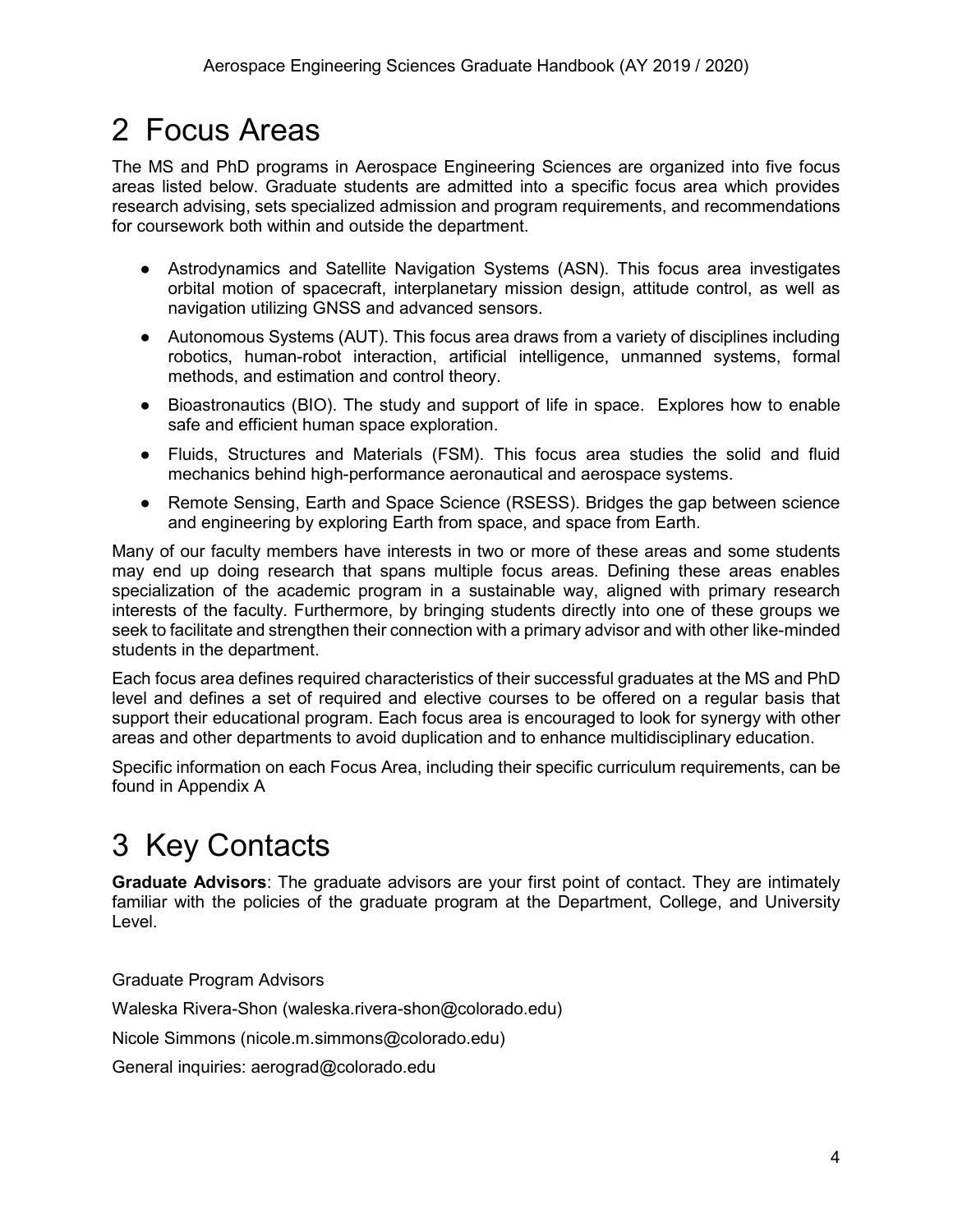**Graduate Chair:** The graduate chair is the primary faculty member directing the graduate program.

Professor Marcus Holzinger Associate Chair for Graduate Studies Ann & H.J. Smead Department of Aerospace Engineering Sciences marcus.holzinger@colorado.edu

**Department Chair:** The Department Chair oversees the entire department and all its programs.

Professor Brian Argrow Department Chair Ann & H.J. Smead Department of Aerospace Engineering Sciences brian.argrow@colorado.edu

# <span id="page-5-0"></span>4 Academic Standards

A master's degree student is required to maintain at least a B (3.00) average in all work attempted while enrolled in the Graduate School. Admission to PhD candidacy requires a 3.25 average. For both the master's degree and PhD, a course mark below B- is unsatisfactory and will not be counted toward fulfilling the minimum requirements for the degree.

Students who wish to drop a course after the drop deadline must show that they were unable to drop the course during the posted deadlines due to documented reasons that were beyond their control. An incomplete (I) grade is given only when students, for documented reasons beyond their control, have been unable to complete course requirements in the semester enrolled. A substantial amount of work must have been satisfactorily completed before approval of such a grade is given. At the end of one year, a grade of "I" given for a course that is not successfully completed or repeated is regarded as an F and shown as such on the student's transcript.

A student, who fails to maintain a 3.00 grade point average or to make adequate progress toward completing a degree, as assessed by the student's academic/research advisor, will be subject to suspension or dismissal from the Graduate School upon consultation with the AES Associate Chair for Graduate Studies. The final decision on suspension or dismissal will be made by the dean of the Graduate School.

Students should refer to the version of the Graduate Handbook in effect at the time of their matriculation for degree plan requirements. Students who are readmitted or continue on from the MS to the PhD program are subject to the handbook in effect at the time of their continuation start date.

Please visit the Graduate School website to view the current Rules:

[https://www.colorado.edu/graduateschool/academic-resources.](https://www.colorado.edu/graduateschool/academic-resources)

In addition to rules contained within the 2019-2020 version of the Grad School handbook, the following two department-specific rules apply: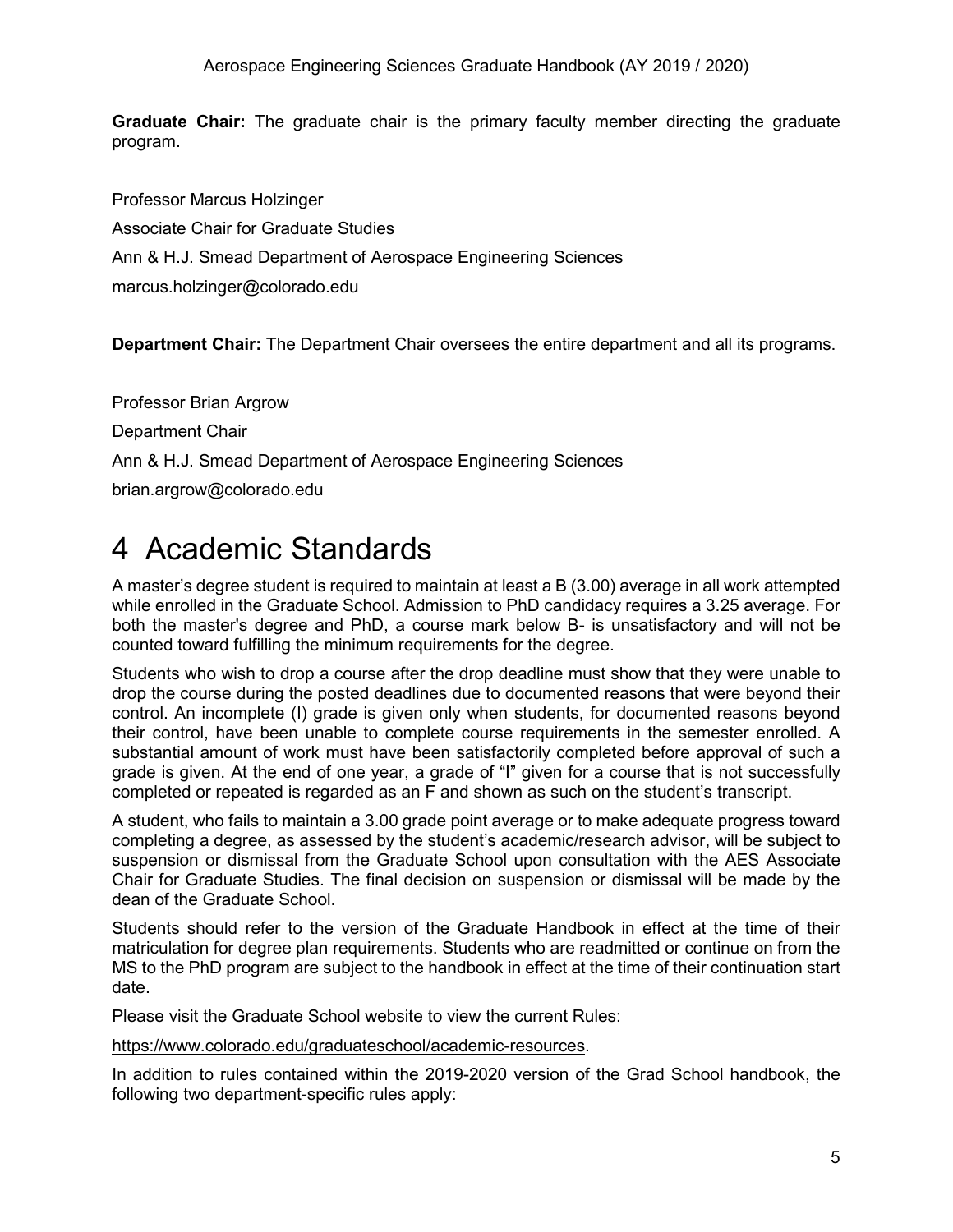- PhD students are required to have a 3.25 GPA or above to be admitted to candidacy.
- Grades below a B- will not be counted towards degree requirements for any graduate students (MS or PhD).

# <span id="page-6-0"></span>5 Expectations

# <span id="page-6-1"></span>5.1 Student Expectations

We strive to maintain high standards within our Department, and all members of our Department to embody these expectations. Students will also strive to meet this "culture of excellence." Students are expected to want to learn, demonstrating enthusiasm, energy, and 100% effort. Writing should be clean and neat. Assignments should be completed on time and presented as a professional package. A lab book of activities and results should be well maintained.

As a full-time graduate student you are expected to engage in scholarly activities, defined as working in the laboratory, learning through discussions, going to seminars, taking courses, working at your desk, reading literature, writing publications and theses, and participating in university activities. Your professor is engaged in all these as well as research, advising, committee work, professional activities, and national & international service. Students should also strive to meet this "culture of scholarly excellence." Don't solely rely on your professors to tell you what you should be doing. Be proactive with your research and work and look for research areas to explore and expand.

Your presence at your desk, in the laboratory, and at seminars and meetings is a direct measure of your involvement in engineering and science. It is a privilege, opportunity, and responsibility to be a graduate student in AES.

Your attendance at department seminars, colloquia, and other presentations is an important part of your training as an engineer and scientist. This is an essential activity of all our scholars and we expect you to attend and participate in functions, especially those related to your area of research interest. You are also encouraged to present your research at seminars as opportunities arise.

We expect a professional and cordial atmosphere at all times and places. Be respectful and courteous to other students, staff, and faculty. Maintain a quiet work atmosphere; excessive noise distracts others. Assist your advisor and fellow graduate students. This is an important part of your training for the future. You will often be working in a group environment, so be a responsible team member. When you are required to share equipment with others, transfer data/codes/etc., do so in a professional manner. We expect that students follow the highest standards of ethics in their research and publications. Plagiarism, data manipulations, etc. are examples of unethical behavior and are not tolerated. Your adviser can help you and/or refer you to the proper channels if the ethical line is not clear.

# <span id="page-6-2"></span>5.2 Faculty expectations

Similarly, you may expect certain standards from your professors. It is the professor's responsibility to clarify their policies regarding time off, work hours, publication authorship, funding, etc. early on; it is your responsibility to make sure she/he does so. Your professors will guide you in your research, teaching, and professional development, and assist you with post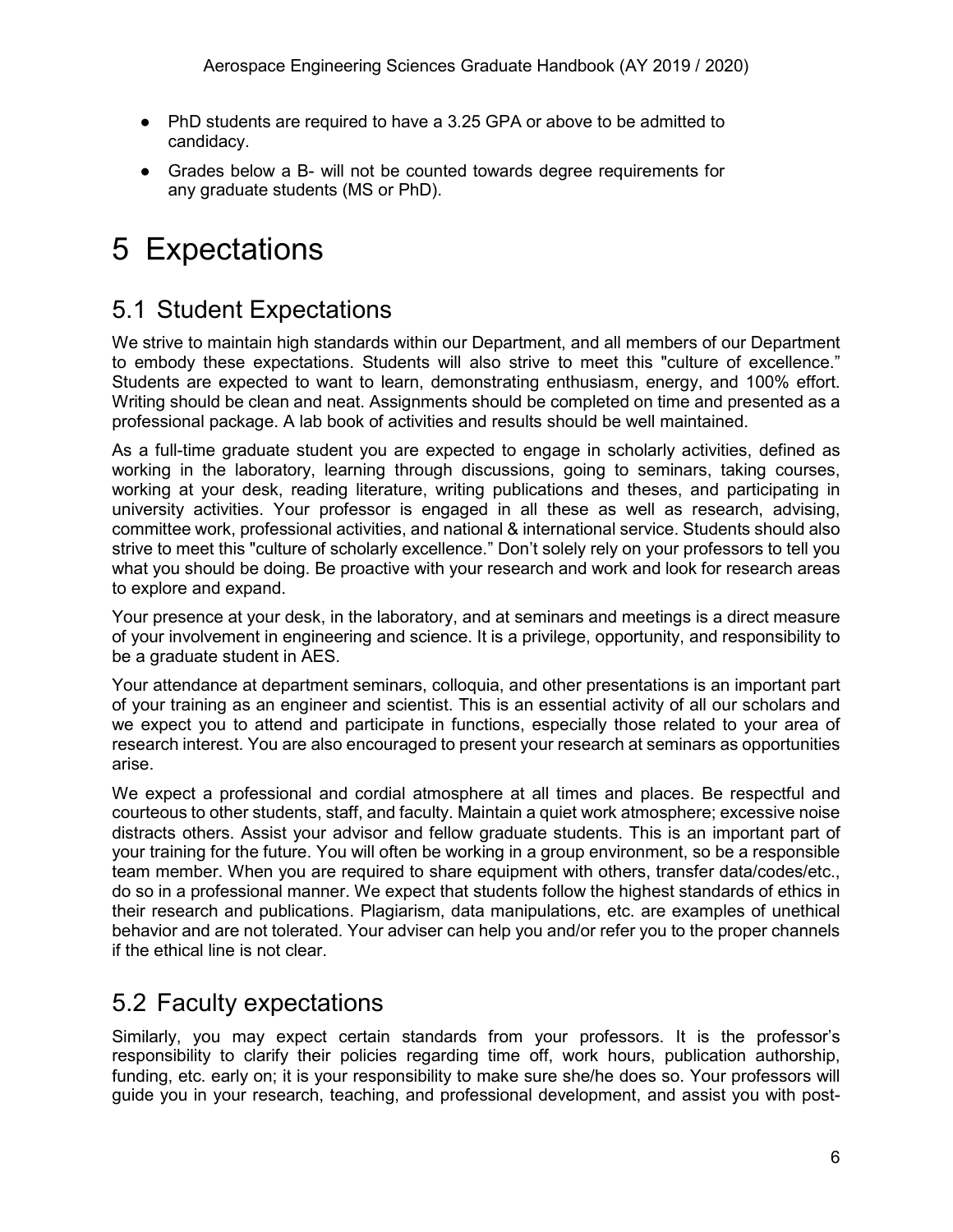graduation job placement. They will provide you with opportunities for industry or laboratory internships and encourage your attendance at professional conferences. Your professor will provide you with an annual evaluation of your progress in meeting your degree requirements and in your research, and if you have a Research Assistant appointment, financial support is guaranteed so long as you make acceptable progress (as determined by your advisor) and there are available funds.

### <span id="page-7-0"></span>5.3 Disagreements (non-grade-related)

For disagreements between a student and faculty member, initial concerns should first be addressed with the faculty member. If resolution cannot be reached, the Graduate Chair may be contacted to provide further guidance.

Students may elect to pursue resolution processes outside of the department at any point. Please consult the CU Boulder Graduate School policies, rules, and regulations for information about student grievance policies and procedures:

[https://www.colorado.edu/graduateschool/current-students/graduate-school-policies-and](https://www.colorado.edu/graduateschool/current-students/graduate-school-policies-and-procedures)[procedures](https://www.colorado.edu/graduateschool/current-students/graduate-school-policies-and-procedures)

# <span id="page-7-1"></span>6 Master of Science Degree

The Master of Science degree is an advanced degree that aims to provide students further specialization after their Bachelor of Science degree. The MS degree at AES can be obtained following two different paths:

- 1. Traditional MS Program, where the study is aligned with one of the focus areas. It requires following the curriculum defined by the chosen focus area, plus either:
	- a. Completion and defense of a MS thesis.
	- b. Non-thesis course work, which can consist of (a) Graduate Projects I and II, (b) required courses leading to an approved certificate (or completion of the dual ASEN/EMP degree), or (c) courses as defined by each focus area.
- 2. Professional MS Program, which offers a more flexible course-based curriculum not aligned with the focus areas.

The next sections detail the requirements that are common to both the Traditional and Professional MS Programs, as well as those specific to each of the paths. Students in the BS/MS or BAM programs must also meet all the requirements of their chosen MS option.

# <span id="page-7-2"></span>6.1 Common Requirements for all MS options

- A total of 30 semester hours (including courses, and thesis hours), at least 24 semester hours of which must be completed at the 5000 level or above, with 18 credits in ASEN (CU courses beginning with ASEN XXXX). Note: EMEN 5405 Fundamentals of Systems Engineering counts as an ASEN class.
- Up to 6 credits can be taken at the 4000 level in related engineering, math and science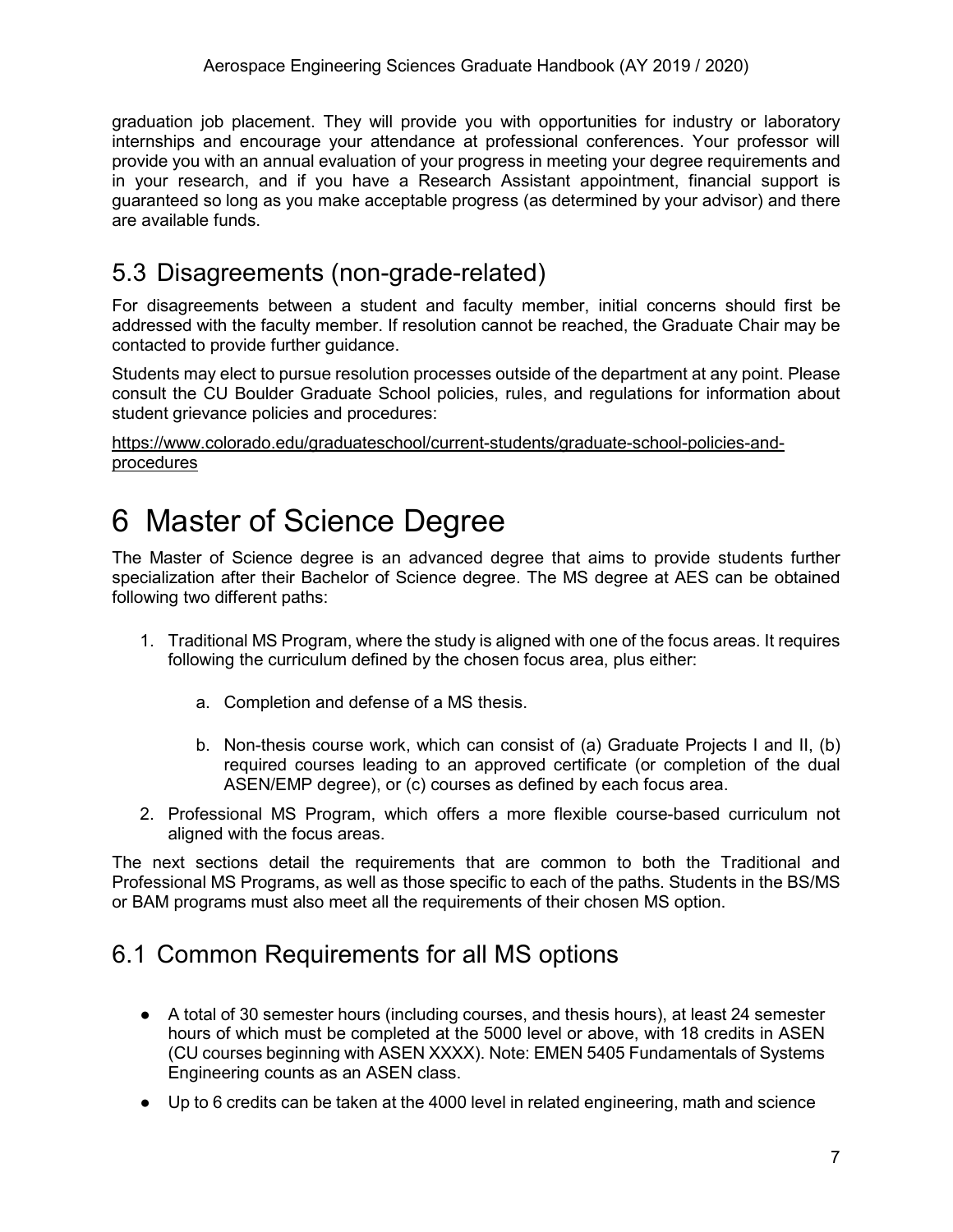departments (ECEN, CVEN, MCEN, CHEN, CSCI, ATOC, ASTR, PHYS, MCDB, APPM, MATH, CHEM, IPHY, GEOL, ENVD). 4000 level ASEN courses are not counted toward the program.

- One of the approved math courses (3 semester hours) listed in [Appendix B.](#page-32-0)
- Seminar credits, even those earned in other disciplines, do not count toward the MS degree.
- Completion of all degree requirements within four years from the date of commencing coursework, normally completed in one to two years.
- Master's degree residence requirements can be met only by residence on the CU Boulder campus for two semesters or three summer sessions, or a combination of at least one semester and two summer sessions. Residence in this context refers to a student's registration for CU Boulder courses. This does not apply to distance learning students.
- If a student is admitted on a provisional basis, a GPA of 3.25 must be maintained for each semester until 12 credit hours are completed, or the student will be suspended. Provisional students are required to take a minimum of 12 hours of graduate coursework over a period of 4 semesters. Additional conditions may be placed on a provisional student at the discretion of the department, to account for individual circumstances.

# <span id="page-8-0"></span>6.2 Transfer of credits for all MS students:

Up to 9 credits from an incomplete MS program may be accepted for degree requirements; however, work already applied toward a graduate degree received from CU Boulder or another institution cannot be accepted for transfer toward another graduate degree at the same level at CU Boulder. For example, work already applied to meet the requirements for a master's degree earned by a student cannot be used toward a second master's degree from CU. Also, undergraduate level credits cannot be transferred, including credits earned while in the BS program at CU and prior to matriculation into the masters or PhD programs. Transfer credit is any credit earned prior to matriculation into the graduate program. In addition, work completed for a doctoral degree may not be applied toward a subsequent master's degree. Extension work completed at another institution cannot be transferred; and correspondence work, except to make up deficiencies, is not recognized.

Up to 9 credits from the ACCESS and Be Boulder Anywhere (BBA) programs prior to matriculation will be accepted toward the MS degree. These credits do not have to be transferred, as they appear on the CU transcript. However, Continuing Education (non-degree) credits have to be transferred.

# <span id="page-8-1"></span>6.3 Professional Master of Science Degree

Students may elect to enroll in a Professional Master of Science (MS) degree rather than a traditional Master of Science, typically for one of the following reasons:

- Distance Learning students are interested in a coursework-only program.
- International and non-resident students are seeking a more affordable degree option.
- A student desires a more flexible and customized degree program (e.g. incorporating business courses) and/or does not wish to follow a specific focus area curriculum.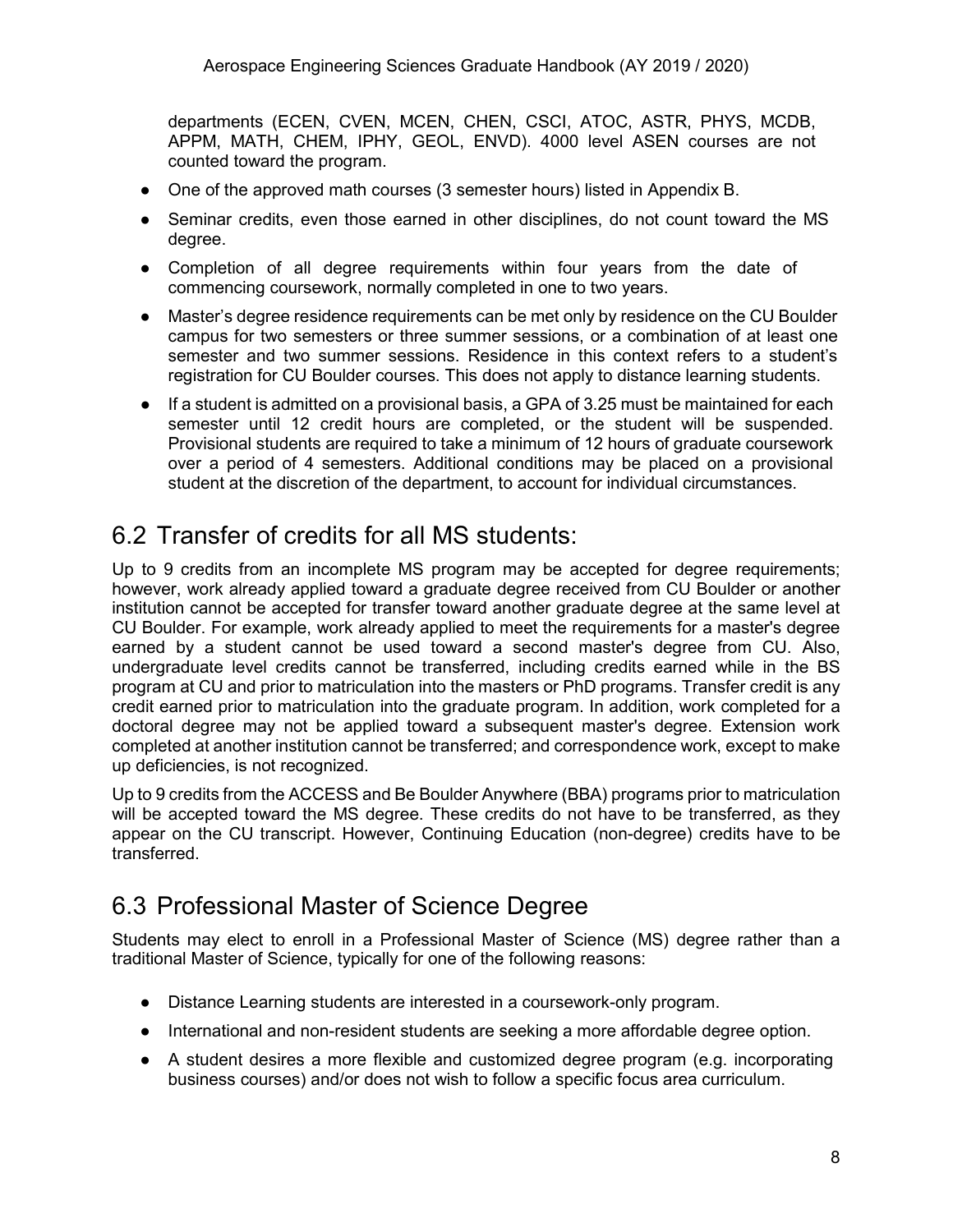Professional Masters students are ineligible for salaried appointments (e.g., research or teaching assistantships), and any other university funding such as university fellowships.

# <span id="page-9-0"></span>6.4 Traditional MS Program Additional Requirements

In the Traditional MS program, students choose one of the Focus Areas for specialization. As a requirement, they must complete a series of courses designed by the Focus Area to provide the fundamentals of the field. This includes two to four required courses (6-12 semester hours) in the student's primary Focus Area and one required course (3 semester hours) that must be taken in a second Focus Area (or sub-track in some instances). More details for the specific course sequences can be found in [Appendix A.](#page-19-0)

In addition, six more semester hours must be completed following one of the following options:

- 1. MS thesis option
- 2. Non-thesis course work option, which consist of one of the following:
	- a. Graduate Projects I and II
	- b. Required courses leading to an approved certificate (or completion of the dual ASEN/EMP degree)
	- c. Courses as defined by each focus area. Details on all the options are presented next.

#### <span id="page-9-1"></span>6.4.1 MS Thesis

The MS thesis must consist of original and independent research conducted by the graduate student under the supervision of the faculty advisor. The thesis topic must be related to the major field. The thesis must:

1. Represent the equivalent of 6 semester hours of coursework.

2. Comply in mechanical features with the University of Colorado Graduate School Thesis and Dissertation Specifications.

3. Be filed with the Graduate School by posted deadlines for the semester for which the degree is to be conferred.

The examination committee for the MS thesis will consist of three graduate faculty members.

For additional information, please see the Graduate School Rules:

<https://www.colorado.edu/graduateschool/academic-resources>

#### <span id="page-9-2"></span>6.4.2 Non-Thesis Work: Graduate Projects

Graduate Projects (ASEN 5018/6028) is a two-semester course sequence designed to expose MS and PhD students to project management and systems engineering disciplines while working a complex aerospace engineering project as part of a project team. The course is also open to students in other engineering departments with the approval of the project professor. Graduate projects I and II is offered during the summer as a 6- credit course, and will count towards graduation requirements.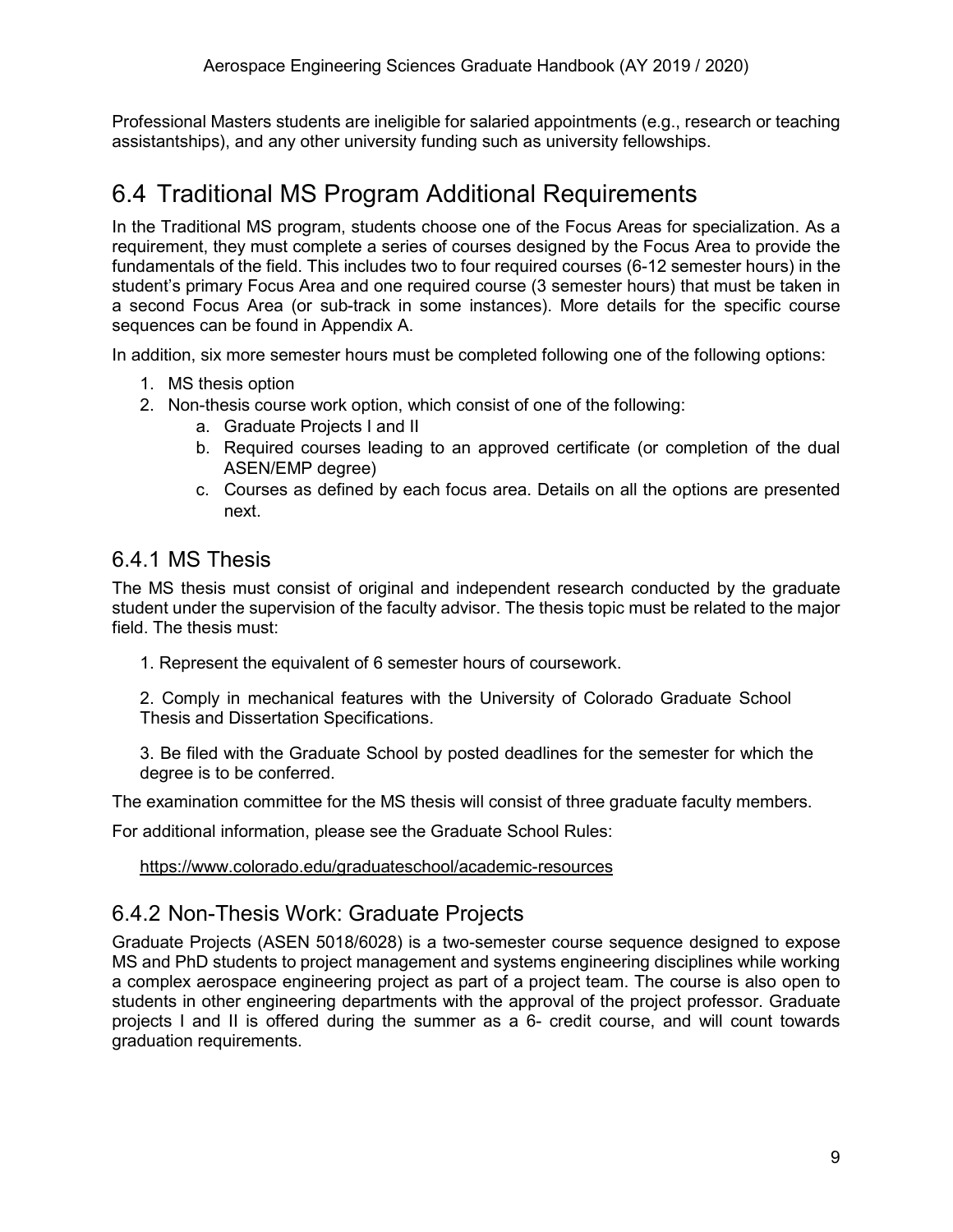### <span id="page-10-0"></span>6.4.3 Non-Thesis Work: Certificate

In interdisciplinary certification programs, graduate students explore an interdisciplinary area while pursuing a master's or doctoral degree in a specific department. The students take classes outside their department and work with a faculty member affiliated with the program. Some programs also have research requirements. Professional certification programs allow professionals to pursue certification apart from degree completion. After completing the required work, students receive a certificate in the interdisciplinary field.

For detailed certificate information, see:

#### [https://www.colorado.edu/graduateschool/legacy-content/distance](https://www.colorado.edu/graduateschool/legacy-content/distance-education/certificate-programs)[education/certificate-programs](https://www.colorado.edu/graduateschool/legacy-content/distance-education/certificate-programs)

For a list of approved certificates, please see [Appendix C.](#page-33-0) As an alternative to those, students can choose to complete the ASEN/EMP degree.

### <span id="page-10-1"></span>6.4.4 Non-Thesis Work: Focus Area-Defined Courses

Some Focus Areas offer the option to take additional courses to satisfy the non-thesis option. This will represent at least an additional six credit hours with respect to the minimum requirement to obtain a MS with that Focus Area. The details for each Focus Area can be found in [Appendix A.](#page-19-0)

The traditional timeline over which students earn their PhD within our department has several distinct phases with subsequent examinations to transition between the phases. This process is outlined below.

# <span id="page-10-2"></span>7 Ph.D. Degree

# <span id="page-10-3"></span>7.1 Faculty Advisor

Prior to admission to the PhD program and during PhD studies, the student must have an AES graduate faculty advisor (the 'faculty advisor,' who must be a member of AES and the Graduate Faculty) who has agreed to supervise the student's dissertation research.

An advisor may choose to no longer serve as a student's faculty advisor by providing written electronic notice to the student and the Associate Chair for Graduate Studies. To remain within the PhD program a student without a faculty advisor must obtain a new AES graduate faculty advisor within 120 days of notice from the previous advisor. To satisfy this time limit the new student faculty advisor must provide written electronic notice indicating their willingness to serve as the student's faculty advisor to both the student and the Associate Chair for Graduate Studies. If the student is unable to find a new faculty advisor within 120 days the student will be removed from the PhD program; If the student does not already possess a M.S. degree, then rather than dismissal from the PhD program their degree program will be changed to the M.S. program.

A student entering the PhD program in Aerospace Engineering Sciences is not required to possess an MS degree; however, the student must have the proficiency of an individual who has earned an MS degree given in the Department of Aerospace Engineering Sciences at the University of Colorado in order to pass the preliminary examination. After passing the preliminary examination, a student is considered a PhD pre-candidate. Once passed, the student is admitted to candidacy and officially becomes a PhD candidate.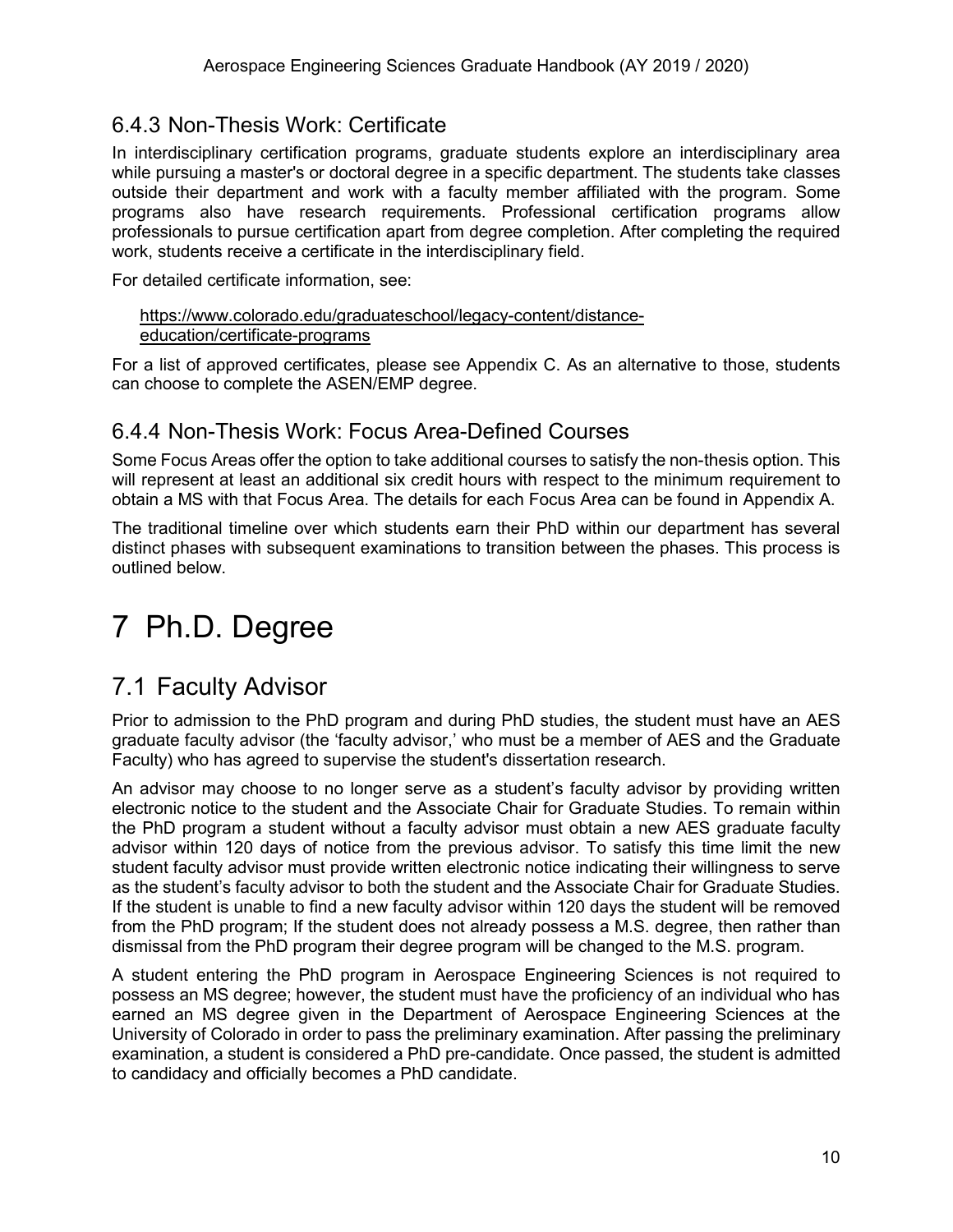# <span id="page-11-0"></span>7.2 Program Requirements

Program Requirements encompass required aspects of coursework, examination, and timeline for PhD completion. The following are the program course requirements for PhD degree completion:

- A total of 30 course credits numbered 5000 or above with 9 of these taken at the 6000 level or above. A 4000-level course cannot be applied to the PhD. Course curriculum is defined by the chosen focus area and approved by the faculty advisor. See, focus area curricula charts in [Appendix E](#page-40-0) for more information.
- A minimum cumulative GPA of 3.25. A student who fails to maintain a 3.25 grade point average or to make adequate progress toward completing a degree, as assessed by the student's advisor, will be subject to suspension from the Graduate School upon consultation with the major department. The final decision on suspension will be made by the dean of the Graduate School.
- At least 15 credits must be in ASEN (Note: EMEN 5405 Fundamentals of Systems Engineering counts as an ASEN class). Seminar credits, even those earned in other disciplines, do not count toward the PhD degree.
- At least 6 credits of approved math courses (see list of approved math courses in [Appendix B.](#page-32-0)
- Up to 21 credits from an outside MS program can be applied. All credits earned from a MS program taken at the University of Colorado can be applied toward a PhD. MS thesis credits cannot be applied to the PhD regardless of the institution where the MS was earned.
- At least 30 PhD dissertation credits. A student must register for a minimum of five dissertation hours in the fall and spring semesters of each year, beginning with the semester following the passing of the comprehensive exam and extending through the semester in which the dissertation is successfully defended (final examination). (See Graduate School Rules for additional information: https://www.colorado.edu/graduateschool/academic-resources)
- For the PhD, a course mark **below B- is unsatisfactory** and will not be counted toward fulfilling the minimum requirements for the degree.

In addition to these course requirements, students must also pass a series of examinations. Students must pass a departmental preliminary examination, or its equivalent: A) no later than the end of the 3 $^{\rm rd}$ semester as a CU graduate student if the student already has a master's degree in aerospace engineering; B) no later than the  $5<sup>th</sup>$ semester as a CU graduate student if the student does not already have a master's degree in aerospace engineering. Students must pass a comprehensive examination: A) no later than the end of the  $5<sup>th</sup>$ semester if the student already has an aerospace master's degree; B) the 7<sup>th</sup>semester if the student does not already have an aerospace master's degree. Note that students must have completed or be enrolled in the remaining courses to complete the 30 required course credits by this semester. Students cannot be admitted into candidacy until the necessary coursework is complete. The Graduate School requires the accumulation of PhD dissertation credits within the maximum 6 year program length to complete the PhD. For additional information, see Graduate School Rules: https://www.colorado.edu/graduateschool/academic-resources. Finally, students must complete a PhD dissertation and successfully defend the dissertation in a final examination.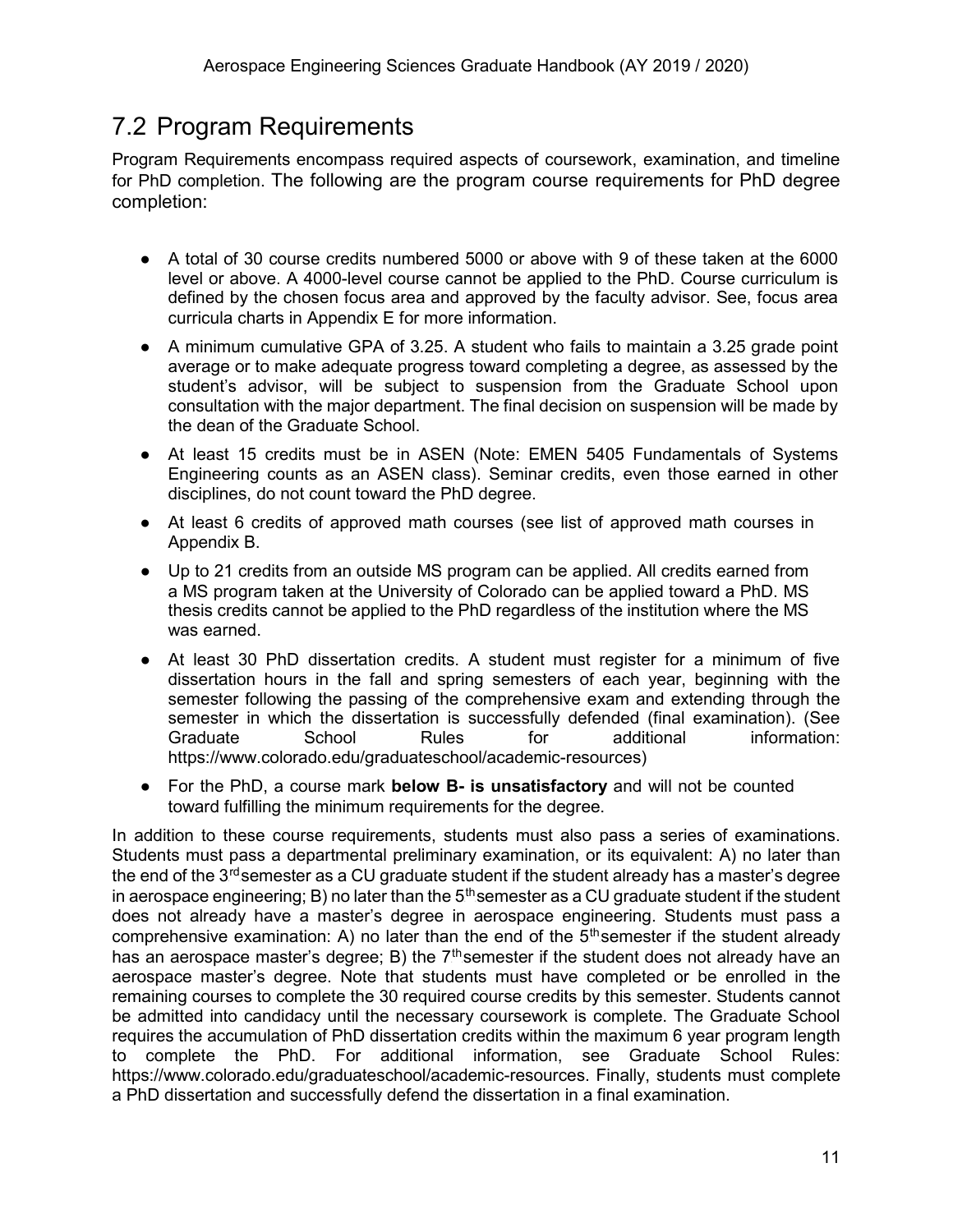The minimum residence requirement for a PhD is six semesters beyond the attainment of an acceptable bachelor's degree (2 semesters from another institution may be counted towards this requirement). "Residence" in this context refers to a student's registration for CU-Boulder courses, and not physical residence. All degree requirements must be satisfied in a period of 6 years from the commencement of coursework for the PhD.

# <span id="page-12-0"></span>7.3 Teaching Practicum

All PhD students are expected to gain teaching experience through a Teaching Practicum. The teaching practicum reflects one semester of documented teaching experience for each PhD student. It may be fulfilled in a number of ways to allow flexibility to the student and their advisor based on interests, skills, and departmental needs. While some teaching activities might be paid assignments from the department (for example, a teaching assistantship or hourly course assistantship), there is no requirement for the teaching practicum to be a paid appointment.

Examples of 1 semester teaching practicum activities:

- Teaching Assistant
- Teaching Fellow or Course Assistant (hourly)
- Team-teaching a course with an AES faculty member
- Mentor responsible for UROP, Discovery Learning Apprentice, SURE or SMART student or high school student, for full summer or semester
- Coordinator for focus area seminar

The advisor is responsible for specifying the teaching activities required and providing guidance and assistance to the student in this work. For teaching as a research mentor the advisor should set clear expectations for the role of the graduate student mentor and ensure that both the graduate mentor and the undergraduate student(s) they are working with understand the responsibilities and roles of each. Students must complete the teaching practicum tracking sheet available in [Appendix E,](#page-40-0) prior to or in the semester of their final defense.

# <span id="page-12-1"></span>7.4 Preparation for the Preliminary Exam (Years 1-2)

During the first two years of the PhD program students take coursework needed for academic preparation, begin conducting research with their advisor, and possibly complete their teaching practicum.

### <span id="page-12-2"></span>7.4.1 Preliminary Exam

The **Preliminary Exam** (prelim) evaluates students' academic qualifications and competency in relevant subject areas for entrance into the PhD program. The goal is to ensure that all students continuing in the program have the technical and communications skills required for successful completion of the doctorate.

A student must have a faculty advisor (see section [7.1\)](#page-10-3) to take the preliminary examination.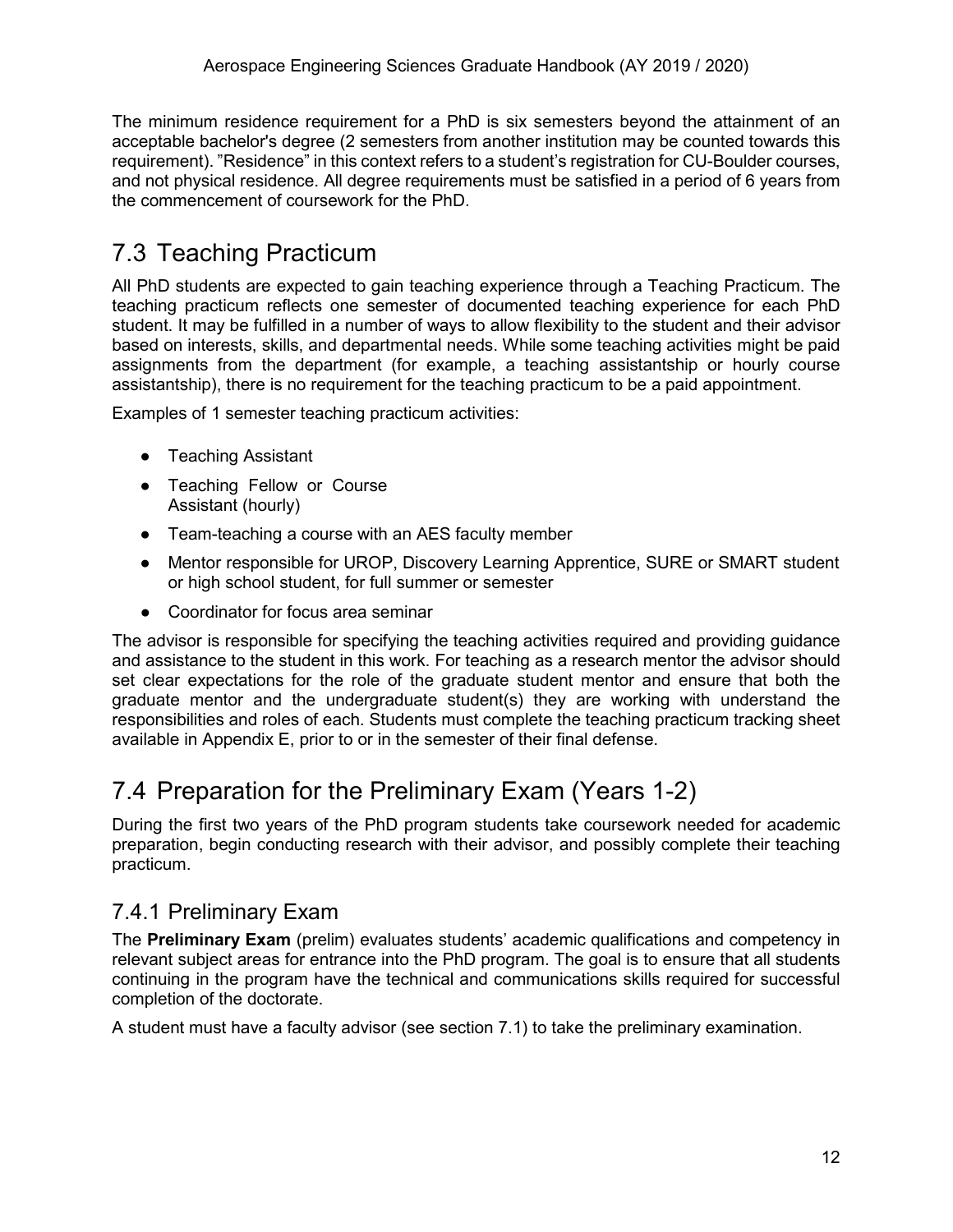### <span id="page-13-0"></span>7.4.2 Subject Matter

The prelim examination committee consists of three ASEN faculty members selected by the student, including the PhD advisor, each of which will examine the student in a different topic. The student must select two topics from the student's focus area and a third topic from an out-offocus area. The topics covered for each focus area or sub-track must be selected from the core courses listed in [Appendix A.](#page-19-0) If a course is listed under two or more focus areas, it cannot be taken as an out-of-focus area topic. Alternate courses must be approved via petition.

The committee members determine the topical coverage of the exam for each student. In general, it will include MS level coursework and undergraduate prerequisite material relevant to the student's and committee members' focus areas. The exam questions may also address relevant research topics, background material, and integration of material from several courses. Students are expected to discuss expectations for the exam with each of the faculty members they select for their committee. The primary advisor may choose an alternate oral exam format, such as reading and discussing a research paper on the selected topic. However, the student must be given at least a week notice on such reading assignments.

### <span id="page-13-1"></span>7.4.3 Logistics

The exam comprises a written and oral component, both administered by the student's prelim committee. The student's faculty advisor should be the committee chair. Students must return the Preliminary Exam form to the graduate advisors by the posted deadline with the names of the three faculty members they have asked to sit on the committee. Each faculty member will ask one or more questions on both the written and oral exams. The written exam is typically given each year between August 15 and September 15. Unless otherwise noted, the exam is closed- book and closed notes and has a duration of 6 hours. Students can bring up to 3 pages of notes, which are written on 8.5" x 11" paper and can have notes on both sides. The student is responsible for scheduling an oral exam to take place within 2 weeks of the written component of the exam. The oral exam has a duration of up to 2 hours.

Students are NOT allowed to discuss the preliminary examination with ANYONE until after ALL preliminary examinations are completed within AES – written and oral. Failure to abide by this rule is an Honor Code violation.

### <span id="page-13-2"></span>7.4.4 Grading

The committee will provide an overall recommendation on the student's progress, and determine one of the following outcomes:

- Preliminary examination is passed unconditionally
- Preliminary examination has conditions placed. Committee-specified conditions must be satisfied before 30 days after the next exam offering (annually in the Fall semester).
- Preliminary examination was unsatisfactory. Students who fail the exam may retest at the next exam offering. Students who fail to pass the exam after the second attempt will be dismissed from the PhD program.

Committee members will evaluate the examinee based on the following parameters:

1. Written exams – Each member will grade the written exam on a 0-100%

scale before holding the oral examination. The lead committee member takes the written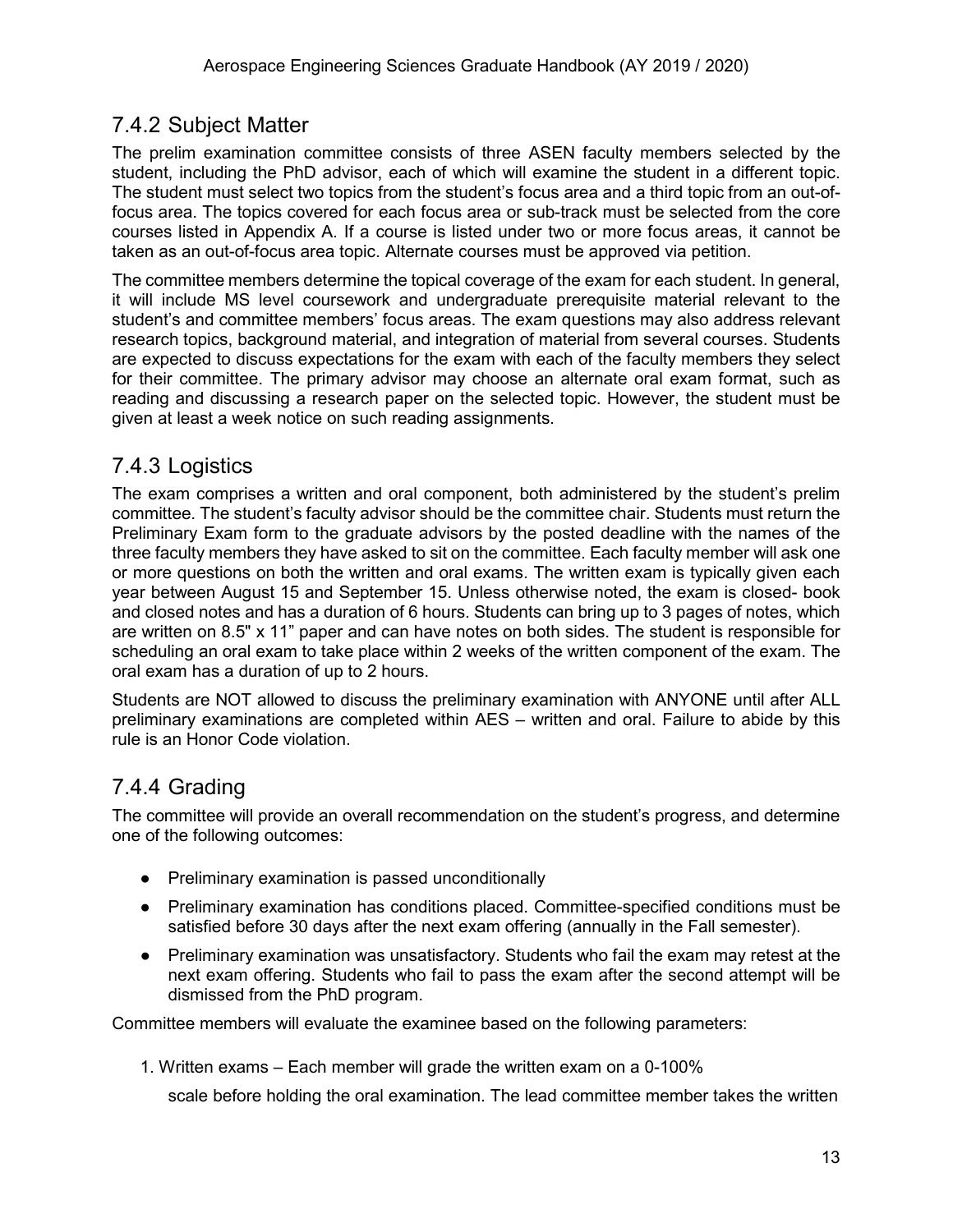scores and records the cumulative level of competency (satisfactory / marginal / unsatisfactory) on the prelim form in the written exam line. All members will hold on to the graded exams as they may want to revisit questions during the oral exam.

2. Oral exams – Each member participates in the oral exam. Before the oral

exam starts, the student is briefly dismissed so all committee members can discuss the written exam outcome. Upon completion of the exam, committee members record a cumulative level of competency satisfactory/marginal/unsatisfactory) on the prelim form in the oral exam line.

3. Pass / Conditional Pass / Fail – After the oral examinations are completed,

the committee will make its final decision on whether the student passes unconditionally, with conditions, or fails. The lead committee member will notify the student of the outcome.

The preliminary examination committee also considers the student's research and/or teaching abilities into its final decision.

## <span id="page-14-0"></span>7.5 The Comprehensive Exam and Admission to Candidacy (Years 2-3)

In the second and third year of the program, PhD students who have successfully passed the Preliminary Exam work on advancing their specialized technical expertise. In collaboration with their advisor, students begin the process of defining their specific doctoral research topic.

The Comprehensive Exam tests mastery of a broad field of knowledge, not merely formal coursework. It includes both written and oral elements, which together test the student's depth of understanding of their technical area.

### <span id="page-14-1"></span>7.5.1 Comprehensive Examination Requirements & Logistics

Before admission into doctoral candidacy, students must pass a comprehensive examination. Students are responsible for scheduling the exam in conjunction with their faculty advisor and committee members.

The following are additional requirements for the comprehensive examination:

- A student shall have earned at least four semesters of Residence (see PhD program requirements), have a GPA of 3.25 for all graduate ASEN or CU coursework, and shall have passed the Comprehensive Examination before admission to candidacy is approved by the Graduate School.
- The Comprehensive Examination must be taken at least one semester before the Final Exam.
- At least one week before the exam, the candidate must provide each member of the thesis committee the written proposal for thesis research.

The Comprehensive Exam is administered by a Thesis Committee (see section [7.5.2\)](#page-15-0). This committee will serve as the examining board for both the Comprehensive Examination and Final Defense Examination.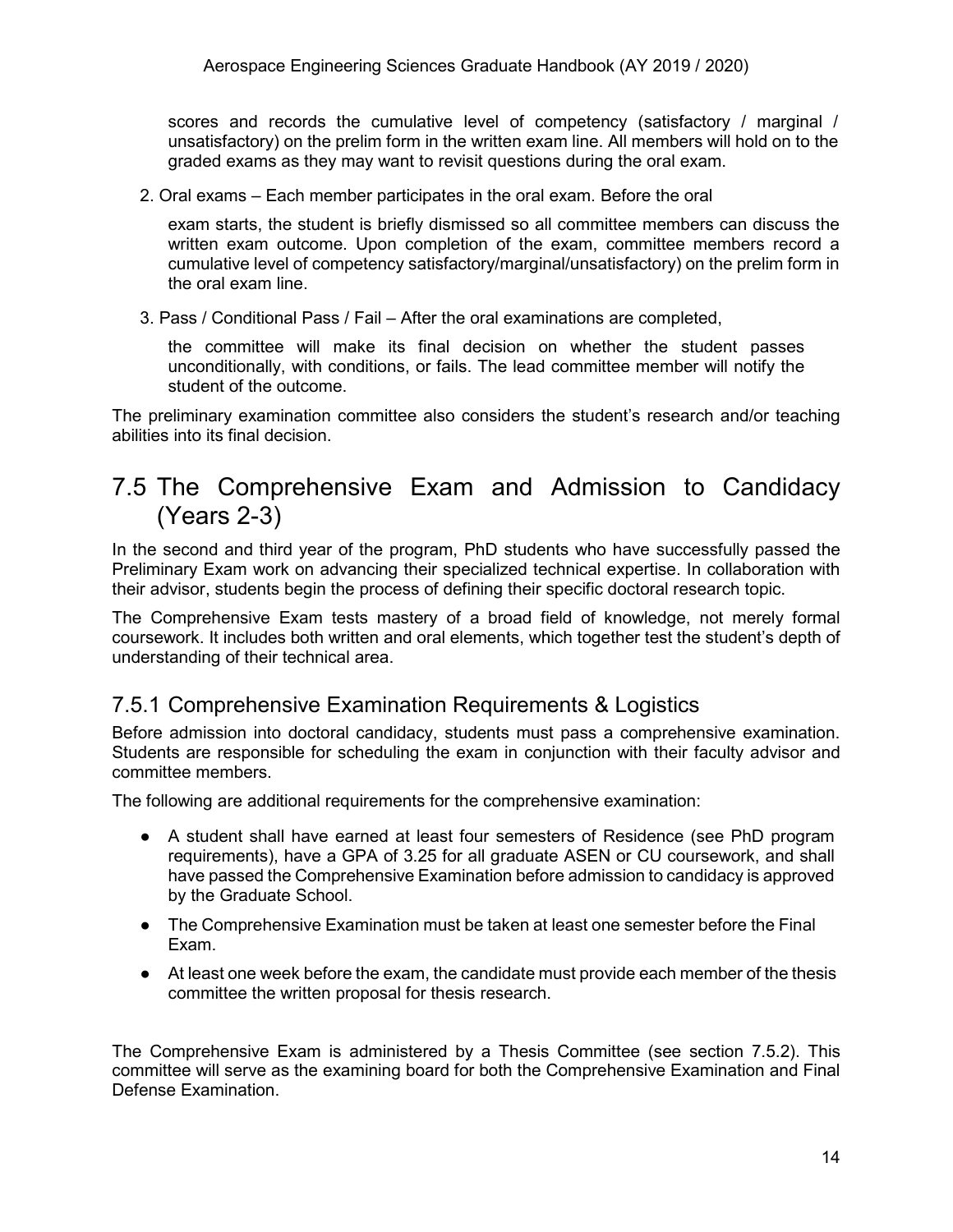Two weeks prior to the exam students submit a Candidacy Application for An Advanced Degree and a copy of the Doctoral Examination Report form listing their committee members to their Graduate Program Advisor. Forms can be found here:

[https://www.colorado.edu/graduateschool/legacy-content/academic-forms.](https://www.colorado.edu/graduateschool/legacy-content/academic-forms)

The Doctoral Exam form will be returned to the student after it's approved by the Graduate School. Students should bring the approved form to their comprehensive examination for committee members to sign.

One week prior to the exam the student must provide committee members electronic copies of their written proposal (see section [7.5.4\)](#page-16-0).

After the examination the completed exam form is returned to the Graduate Program Advisor.

#### <span id="page-15-0"></span>7.5.2 Thesis Committee Composition

The thesis committee is composed of at least 5 individuals, which must include 3 Tenured, Tenure-Track, Research, Adjunct or Adjoint AES professors (not including instructors, or those with special appointments) and 1 external (non-AES) member.

Non-CU persons must be approved by the Graduate School; consult with your Graduate Program Advisor at least one month prior to the comprehensive or thesis exam if you wish to include non-CU persons on the committee. Additional paperwork may be required for them to serve on the committee.

Professors from other departments who hold courtesy appointments in AES can be included as either internal or external members, but not both. Each student should work with their advisor to identify suitable faculty members to serve on the committee.

The student's faculty advisor serves as the Thesis Committee Chair unless a conflict of interest or other extenuating circumstance has been identified.

### <span id="page-15-1"></span>7.5.3 Written Research Proposal

The written element consists of a research proposal (15-20 pages) that demonstrates the student's capacity for scholarly work in their chosen topic and includes a timeline for proposed research tasks.

A successful written research proposal and examination convinces the thesis committee that the candidate has:

- A thorough understanding of the research literature in the chosen field
- Articulated an original and significant research program
- Familiarity with the tools and methods of the proposed research
- Identified a project that is of the appropriate scope for a PhD thesis
- A reasonable plan to complete the research in the time period allowed for the PhD requirements.

Typically, a successful candidate will have conducted some preliminary research on the thesis topic prior to the examination, and these preliminary results should be included in the research proposal.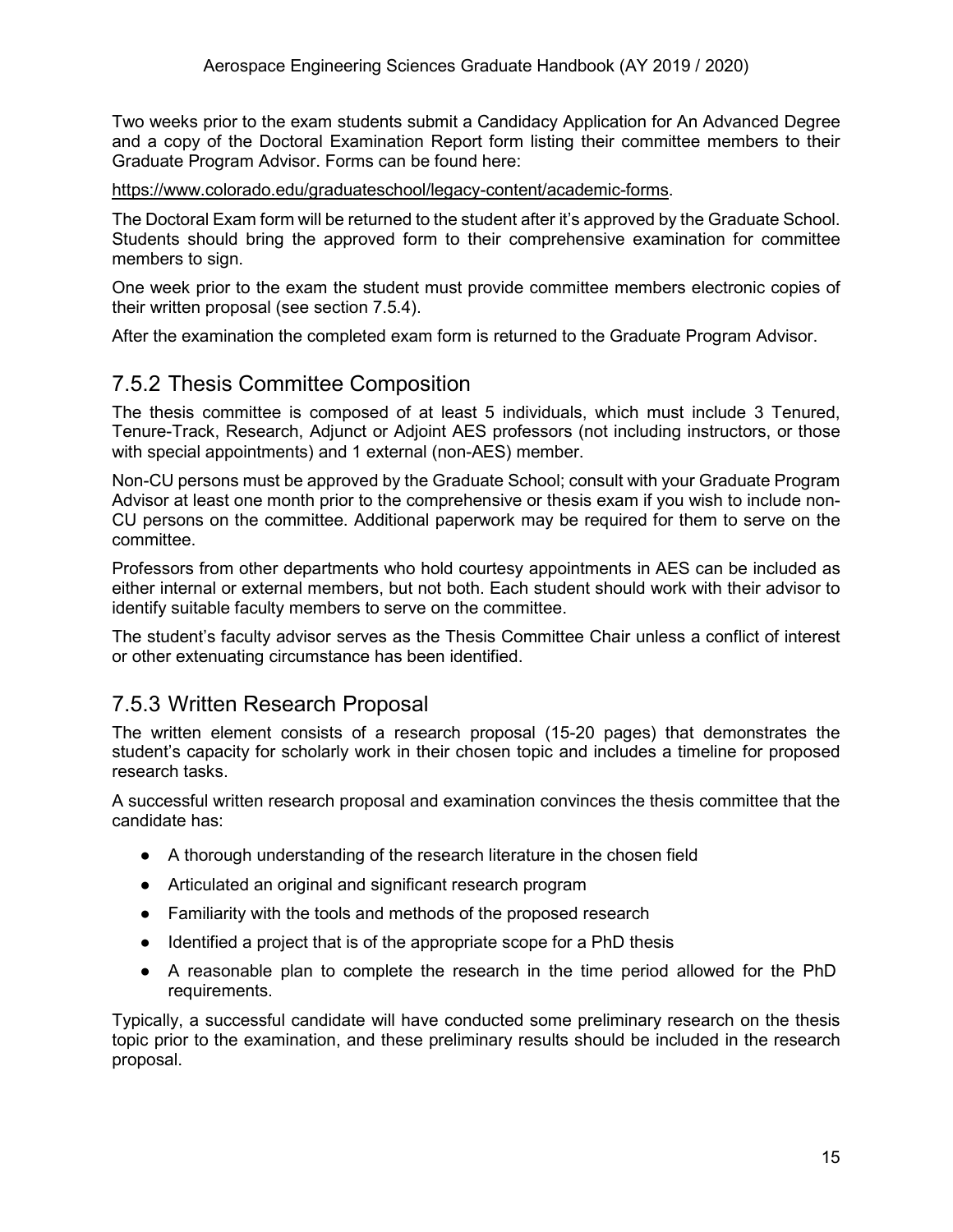### <span id="page-16-0"></span>7.5.4 Oral Examination Format

The oral exam includes a presentation by the student defending their written proposal and addressing questions from the thesis committee and other faculty who may attend. The oral presentation and committee questions will take approximately 2 hours. The student should prepare a presentation to be about 45 minutes and address the following questions:

- Why is the proposed research of interest, how does it compare to prior work?
- Is the proposed research challenging enough to be worthy of a PhD dissertation?
- Is the student qualified and knowledgeable enough to perform the proposed work?
- Are the timeline and the scope of the proposed work reasonable?

The remainder of the exam consists of questions directed to the candidate by the committee members. The questions typically pertain to the subject matter and content of the proposal, but may also be asked on topics outside this area, at the committee's discretion.

The outcome of the comprehensive exam is determined by Graduate School procedures. Students who successfully pass this exam then are considered PhD Candidates. A successful candidate must receive the affirmative votes of the majority of the members of the examining board. In case of failure, the examination may be attempted once more after a period of time determined by the thesis committee. The student is automatically dismissed by the Graduate School after a second failure. Details on the Comprehensive Examination format can be found on the Graduate School Rules:<https://www.colorado.edu/graduateschool/academic-resources>

# <span id="page-16-1"></span>7.6 Dissertation Research & Teaching (Years 3 and beyond)

In the subsequent years of the program, the PhD candidate will work with the faculty to conduct research which includes writing and presenting technical papers at conferences and in journals, reviewing technical papers, writing research proposals, and mentoring undergraduate, MS, or new doctoral students. They will also take advanced coursework and complete their teaching practicum. Both the advisor and student are responsible for ensuring that the work is adequately progressing. The student will meet with each of the members of their thesis committee at least once per semester to assess progress and to obtain feedback.

### <span id="page-16-2"></span>7.6.1 PhD Dissertation

The dissertation document is based upon original investigation, shows mature scholarship and critical judgment, and demonstrates familiarity with the tools and methods of the research. The dissertation document must be written upon a subject approved by the student's thesis committee chair. Each dissertation presented in partial fulfillment of the doctoral degree must:

- Comply in mechanical features with the University of Colorado Graduate School Thesis and Dissertation Specifications: https://www.colorado.edu/graduateschool/academic-resources
- Be filed with the Graduate School by the posted deadline for the semester in which the degree is to be conferred.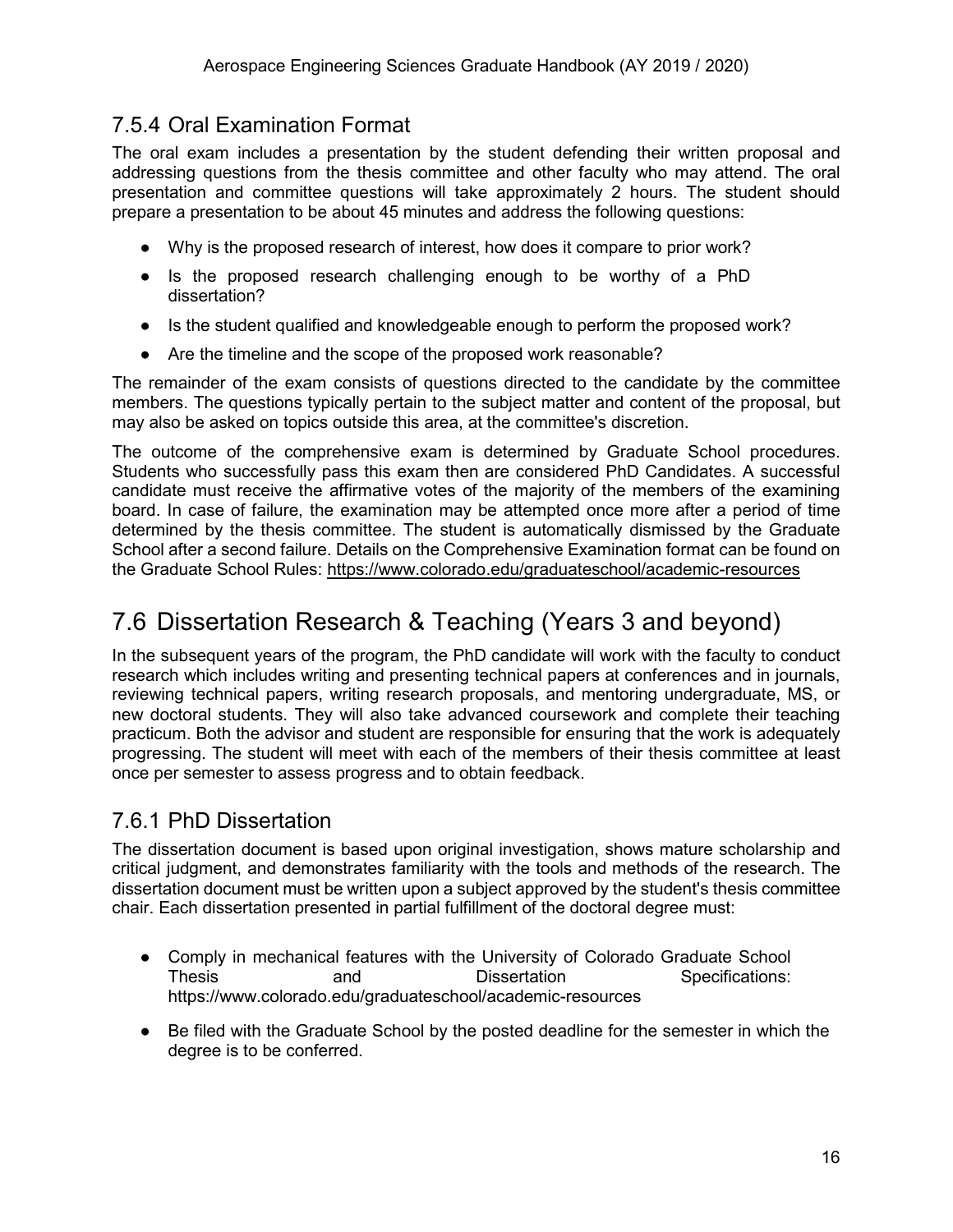### <span id="page-17-0"></span>7.6.2 Final Examination

After the dissertation has been accepted by the student's committee a final examination of the dissertation and related topics will be conducted. The following requirements must be satisfied:

- A student must be registered as a regular degree student on the Boulder Campus for a minimum of five, and no more than ten, dissertation hours the semester in which the final examination is scheduled.
- The examination will be oral and open to anyone who wishes to attend
- The examination will be conducted by the same dissertation committee in place for the comprehensive exam.
- More than one dissenting vote will disqualify the candidate. In case of failure, the examination may be attempted only one more time. A second failure will result in automatic suspension by the Graduate School. Signatures from all committee members are required.
- Two weeks prior to the exam students submit a copy of the Doctoral Examination Report form listing their committee members to their Graduate Program Advisor. These forms can be found at: [https://www.colorado.edu/graduateschool/legacy-content/academic](https://www.colorado.edu/graduateschool/legacy-content/academic-forms)[forms.](https://www.colorado.edu/graduateschool/legacy-content/academic-forms) The Doctoral Exam form will be returned to the student after it's approved by the Graduate School. Students should bring the approved form to their final examination for committee members to sign. After the examination, the completed exam form should be returned to the Graduate Program Advisor.

See the Graduate School Rules for additional information:

<https://www.colorado.edu/graduateschool/academic-resources>

# <span id="page-17-1"></span>8 Appointments

Students can be supported by the Department with three different types of positions:

- Salary compensation, by semester, with tuition support: Research Assistant (RA) and Teaching Assistant (TA).
- Salary compensation, by semester: Teaching Fellows (TF).
- Hourly paid positions, for research, grading or other activities in the department.

Additionally, students can also be supported through external fellowships, or with personal funds.

# <span id="page-17-2"></span>8.1 Appointment percentage

The majority of department RA/TA/TFs have a 50% AY appointment (20 hrs/wk). Some may have summer appointments (up to 40 hrs/wk) but this is determined by the supervisor. A RA/TA can hold no less than a 15% appointment to receive tuition remission. Any appointment in addition to a 50% appointment needs special approval by the Graduate School.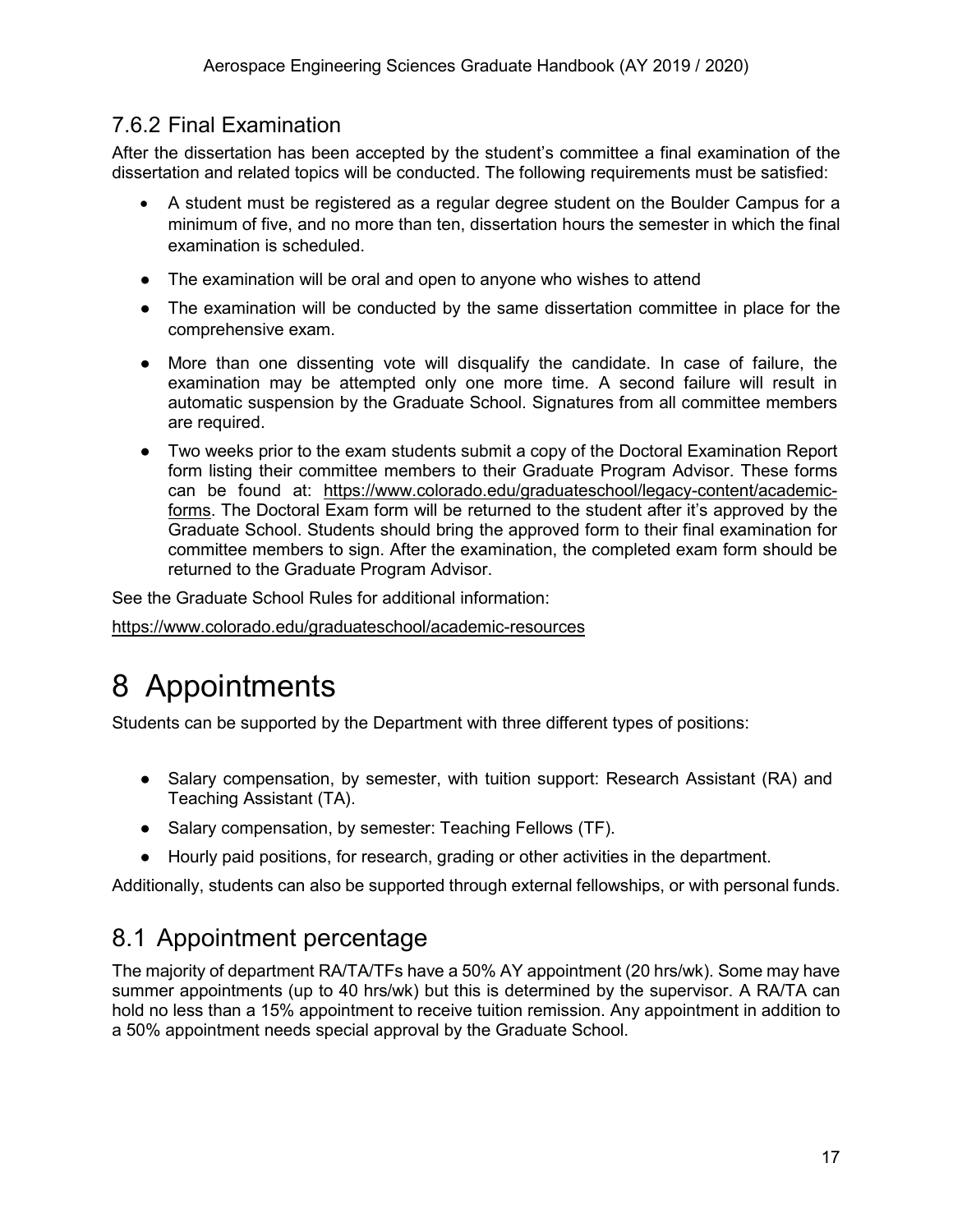## <span id="page-18-0"></span>8.2 Tuition

Tuition remission is provided for RA and TA appointments. It covers tuition and a percentage of the Gold Comprehensive Insurance Plan, provided that you work at least 12 weeks of the semester. It is your responsibility to pay the remainder of the insurance and all mandatory fees. Some fellowships do allow for the payment of fees, but department appointments do not.

## <span id="page-18-1"></span>8.3 Appointment Periods

The appointment follows the University holiday schedule and not the class schedule: [https://www.colorado.edu/hr/home/cu-boulder-holiday-schedule.](https://www.colorado.edu/hr/home/cu-boulder-holiday-schedule) Please note that these dates are distinct from the first and last dates of instruction identified in the Academic Calendar.

Fall - August 15 through December 31 Spring - January 1 through May 15

Summer - May 16 through August 14

For example, the University is officially closed only on the Friday of spring break, not for the entire spring break week; so unless you make arrangements with your advisor, you are expected to work during the week of spring break even though there are no classes that week.

### <span id="page-18-2"></span>8.4 Leave

Students on appointment do not accumulate sick or vacation time through their appointment. There is not a policy within the department regarding sick or vacation time; this policy is set directly by your supervisor.

It is up to the student to discuss taking time off with your supervisor before making travel arrangements or arranging for time off. If you will be away from your position for an extended period of time, your supervisor does have the option to put the position on a short work break, without pay. This does not happen often, but it is an option.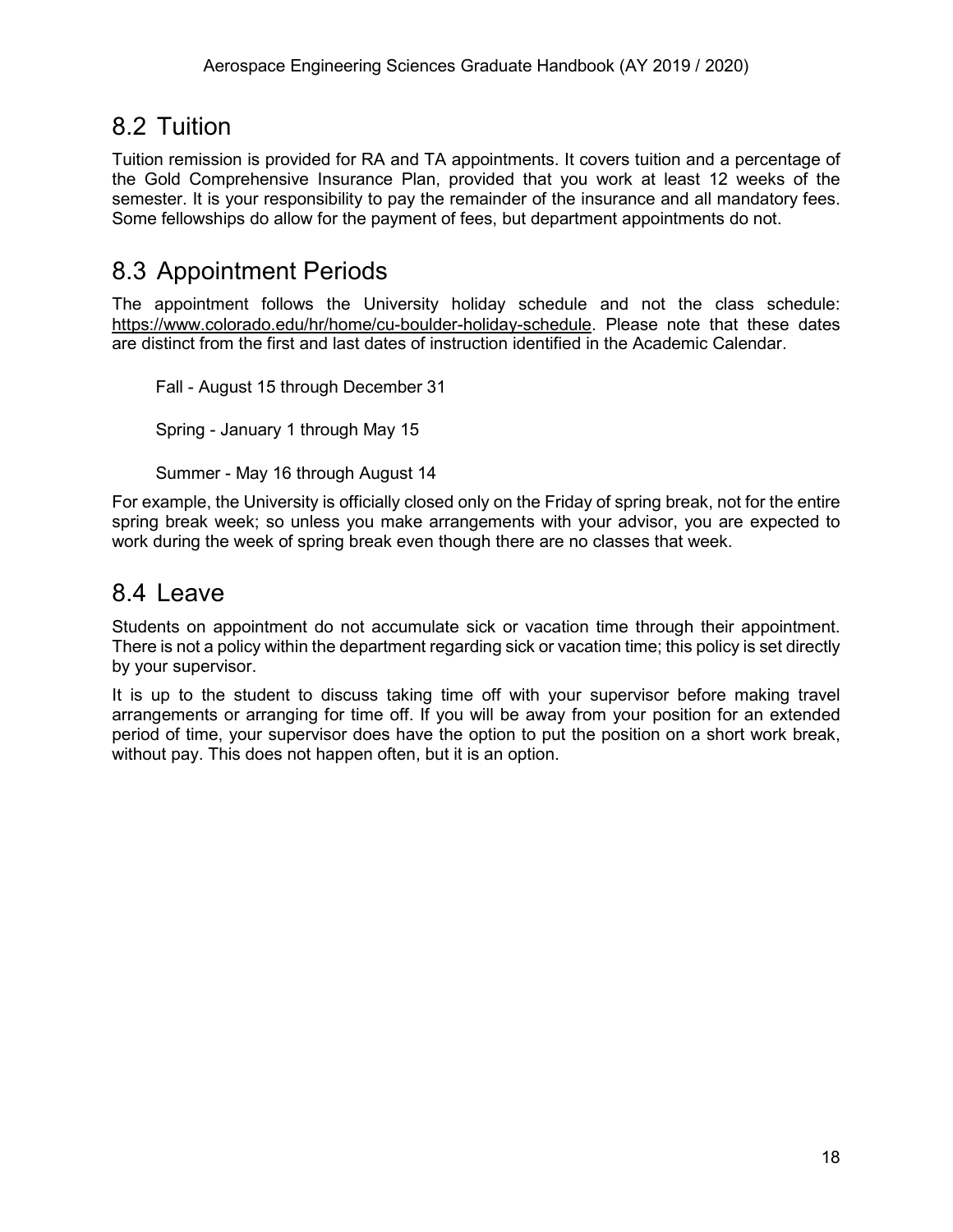# <span id="page-19-0"></span>Appendix A.Focus Area Curricula

# <span id="page-19-1"></span>A.1 Astrodynamics and Satellite Navigation Systems (ASN)

#### **ASN Specific MS Requirements**

Three ASN Core Classes

One ASEN MS Course from an outside (non-ASN) AES focus area

#### **Required (Core) MS Courses in Focus Area:**

| <b>Course</b><br><b>Number</b><br>(current) | Title (faculty who teach)                           | Offering (F - Fall, S<br>Spring,<br>A<br>В<br>annually,<br>biennially) |
|---------------------------------------------|-----------------------------------------------------|------------------------------------------------------------------------|
| <b>ASEN 5010</b>                            | <b>Attitude Dynamics and Control</b>                | S, A                                                                   |
| ASEN 5050*                                  | Space Flight Dynamics                               | F, A                                                                   |
| <b>ASEN 5090</b>                            | Introduction to GNSS                                | F, A                                                                   |
| <b>ASEN 5044</b>                            | <b>Statistical Estimation for Dynamical Systems</b> | F, A                                                                   |

\*ASEN 5519: Analytical Astrodynamics is an alternative option to ASEN 5050. ASEN 5519: Analytical Astrodynamics will satisfy the same requirements and prerequisites as ASEN 5050.

#### **Elective Courses offered by Focus Area:**

| <b>Course</b><br><b>Number</b><br>(current) | <b>Title</b>                             | Offering (F - Fall, S<br>Spring,<br>A<br>В<br>annually,<br>biennially,<br>triennially) |
|---------------------------------------------|------------------------------------------|----------------------------------------------------------------------------------------|
| <b>ASEN 6070</b>                            | Satellite Geodesy                        | F/B                                                                                    |
| <b>ASEN 6080</b>                            | Advanced Statistical Orbit Determination | S/A                                                                                    |
| <b>ASEN 6008</b>                            | Interplanetary Mission Design            | A, S                                                                                   |
| <b>ASEN 6020</b>                            | <b>Optimal Trajectories</b>              | F/T                                                                                    |
| <b>ASEN 6010</b>                            | Advanced Spacecraft Dynamics and Control | F/B                                                                                    |
| <b>ASEN 6014</b>                            | Spacecraft Formation Flying              | F/B                                                                                    |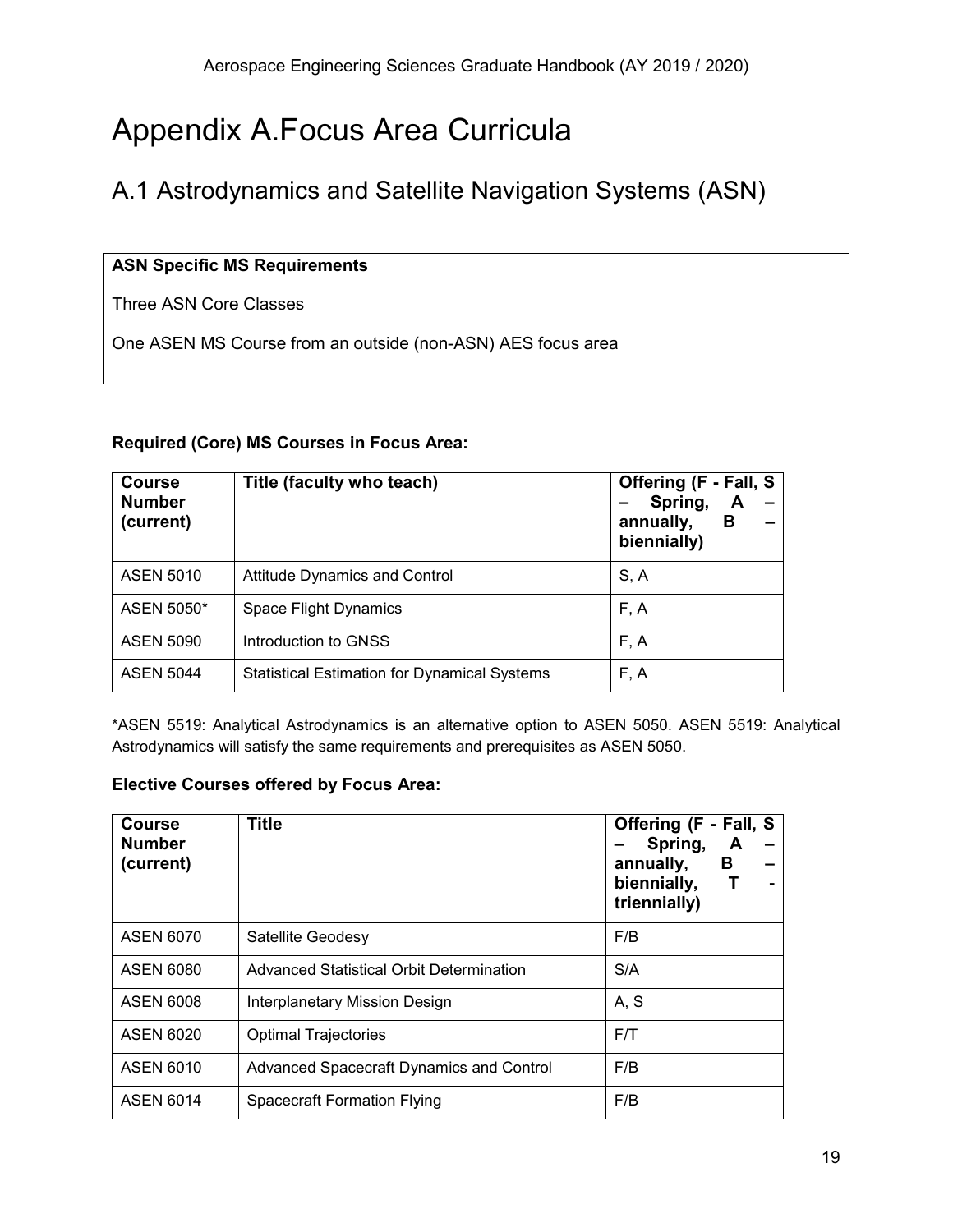| <b>Course</b><br><b>Number</b><br>(current) | <b>Title</b>                                                                    | Offering (F - Fall, S<br>Spring,<br>A<br>В<br>annually,<br>biennially,<br>triennially) |
|---------------------------------------------|---------------------------------------------------------------------------------|----------------------------------------------------------------------------------------|
| <b>ASEN 6060</b>                            | <b>Advanced Astrodynamics</b>                                                   | F/T                                                                                    |
| ASEN 6090                                   | <b>Advanced GNSS Software</b>                                                   | S/B                                                                                    |
| <b>ASEN 6091</b>                            | (GNSS)<br>System<br>Global Satellite Navigation<br><b>Receiver Architecture</b> | S/B                                                                                    |
| <b>ASEN 6519</b>                            | <b>GNSS for Remote Sensing</b>                                                  | S/B                                                                                    |
| <b>ASEN 6519</b>                            | Celestial Mechanics & Advanced Astrodynamics                                    | F/T                                                                                    |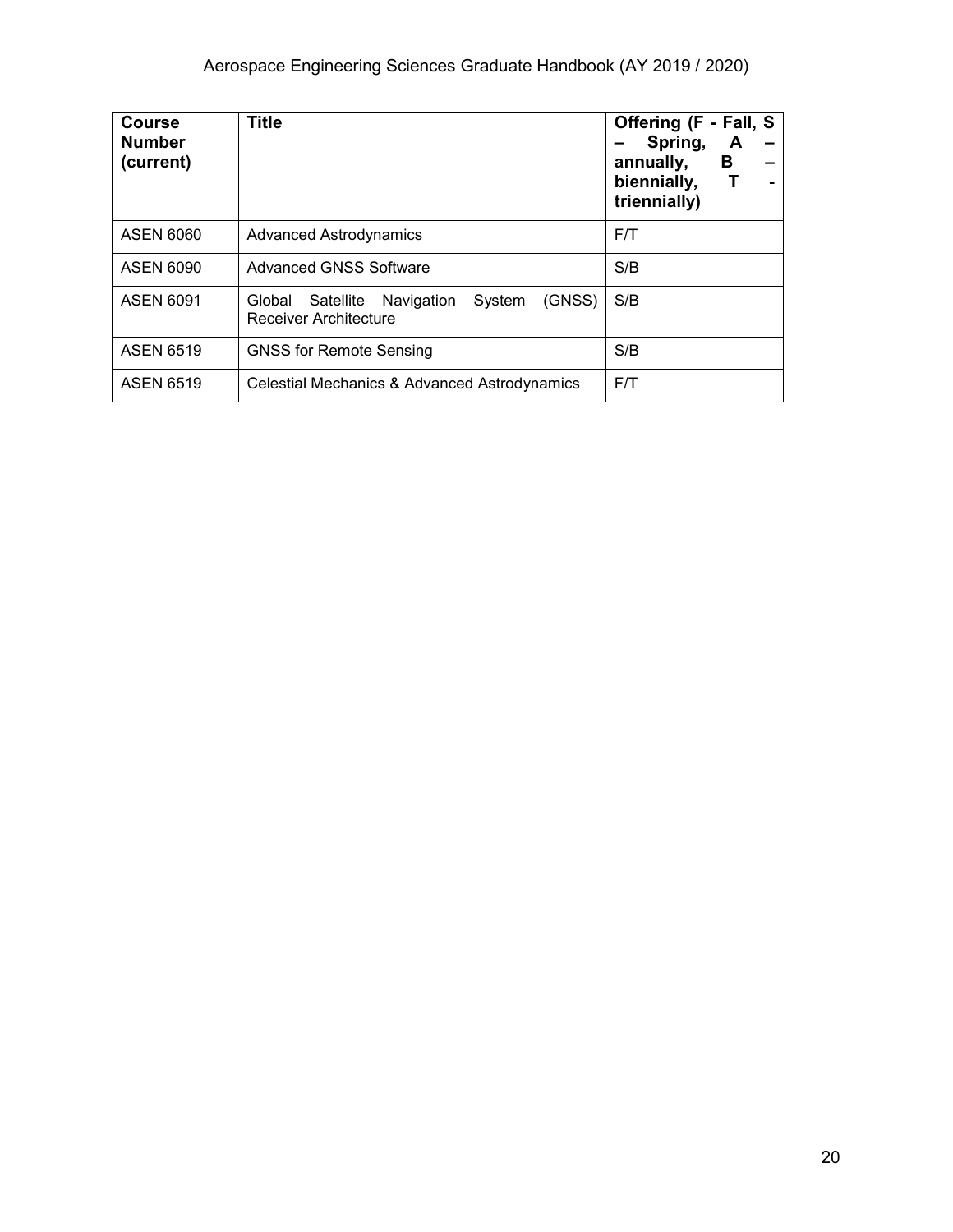# <span id="page-21-0"></span>A.2 Autonomous Systems (AUT)

| <b>AUT Specific MS Requirements</b>                               |
|-------------------------------------------------------------------|
| Students must take one course from three of the following topics: |
| <b>Control Theory</b>                                             |
| <b>ASEN 5014 Linear Control Systems</b>                           |
| <b>ASEN 5024 Nonlinear Systems</b>                                |
|                                                                   |
| <b>Estimation and Sensor Fusion</b>                               |
| <b>ASEN 5044 Statistical Estimation for Dynamical Systems</b>     |
|                                                                   |
| <b>Dynamics and Modelling of Vehicles</b>                         |
| <b>ASEN 5519 System Identification</b>                            |
| ASEN 5519 Small UAS Dynamics and Control                          |
|                                                                   |
| <b>Autonomous Decision-Making</b>                                 |
| ASEN 5519 Autonomy for Aerospace Systems                          |
| <b>ASEN 5519 Algorithmic Motion Planning</b>                      |
|                                                                   |
| <b>Programming for Embedded Systems</b>                           |
| <b>ASEN 5519 Microavionics</b>                                    |
| <b>MCEN 5115 Mechatronics and Robotics</b>                        |
| <b>ECEN 5613 Embedded System Design</b>                           |
| <b>ECEN 5813 Principles of Embedded Software</b>                  |
| <b>CSCI 5302 Advanced Robotics</b>                                |

#### **AUT Course-only MS Requirements**

Satisfaction of the AUT Specific MS Requirements plus two additional courses from two different topic areas. (Note: the two additional topic areas can be the same areas used to satisfy the Specific MS requirement).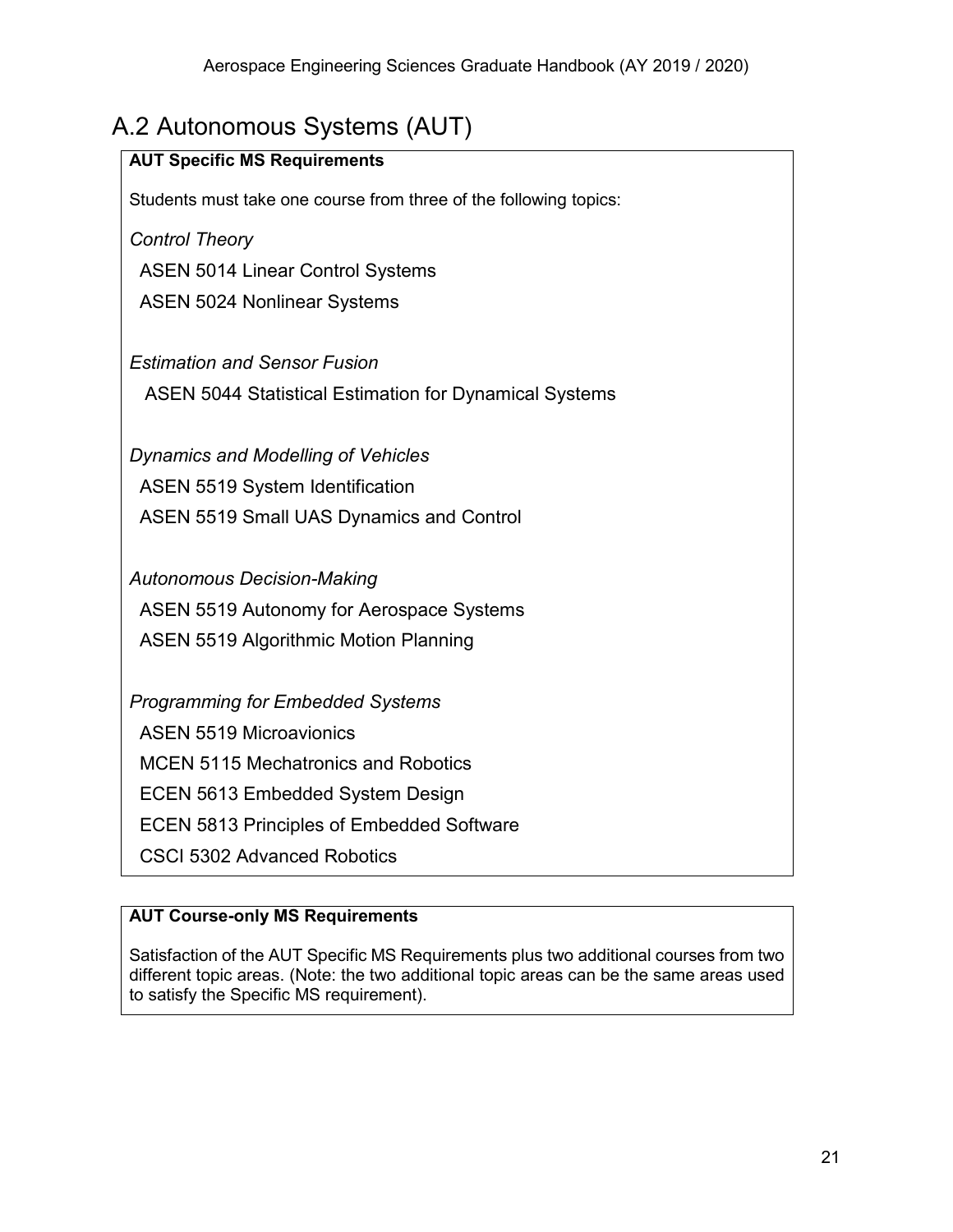#### **AUT Specific PhD Requirements**

Satisfaction of the AUT Specific MS Requirements.

#### **Elective Courses offered by Focus Area:**

| <b>Course</b><br><b>Number</b><br>(current) | <b>Title</b>                                 | Offering (F - Fall, S<br>Spring,<br>A<br>annually,<br>В<br>biennially,<br>triennially) |
|---------------------------------------------|----------------------------------------------|----------------------------------------------------------------------------------------|
| <b>ASEN 5519</b>                            | <b>Multi-Object Filtering Theory</b>         | Varies                                                                                 |
| <b>ASEN 6519</b>                            | Cooperative Control of Multi-Vehicle Systems | Varies                                                                                 |
| <b>ASEN 6519</b>                            | Model-Based Parameter & State Estimation     | Varies                                                                                 |
| <b>ASEN 6519</b>                            | <b>Hybrid Control Systems</b>                | Varies                                                                                 |

#### **Example Elective Courses offered outside Focus Area:**

| <b>Course</b><br><b>Number</b><br>(current) | <b>Title</b>                  | Offering (F - Fall, S<br>Spring,<br>annually,<br>biennially,<br>triennially) | A<br>В |  |
|---------------------------------------------|-------------------------------|------------------------------------------------------------------------------|--------|--|
| <b>CS</b>                                   | Machine Learning              |                                                                              |        |  |
| <b>ECEE</b>                                 | Multi-agent Control           |                                                                              |        |  |
| <b>CS</b>                                   | <b>Convex Optimization</b>    |                                                                              |        |  |
| <b>ECEE</b>                                 | <b>Sampled Data Systems</b>   |                                                                              |        |  |
| <b>CS</b>                                   | <b>Computer Vision</b>        |                                                                              |        |  |
| <b>ME</b>                                   | Robust, Multivariable Control |                                                                              |        |  |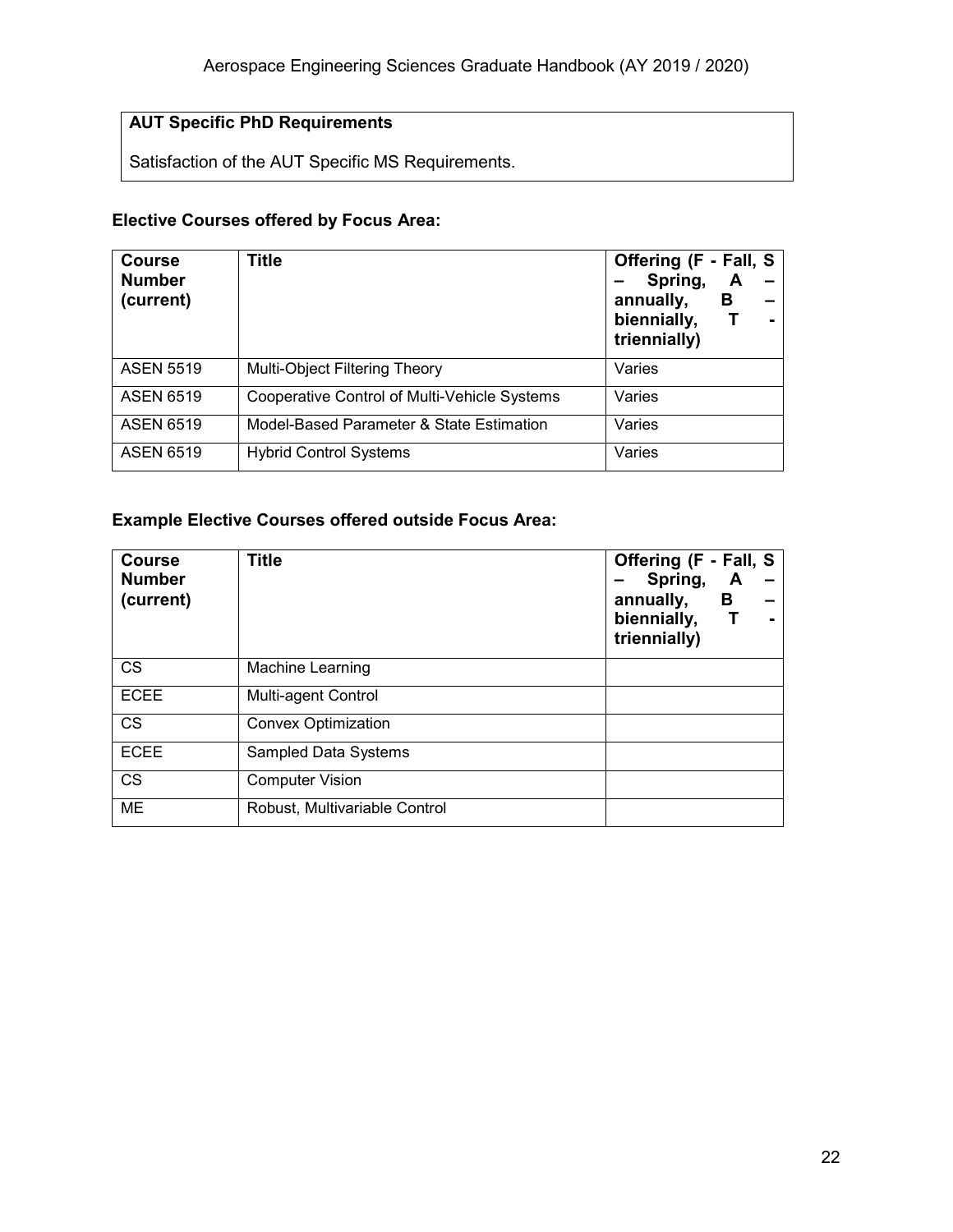# <span id="page-23-0"></span>A.3 Bioastronautics (BIO)

| <b>Bio Specific MS Requirements</b> |  |
|-------------------------------------|--|
|-------------------------------------|--|

ASEN 5016 Space Life Sciences

ASEN 5158 Space Habitat Design

*One of four:* 

ASEN 5519 Medicine in Space and Surface Environments

ASEN 6116 Spacecraft Life Support Systems

ASEN 6519 Human Operation of Aerospace Vehicles

ASEN 6519 Extravehicular Activity

*One of three:*

ASEN 5335 Aerospace Environment (RSESS)

ASEN 5050 Space Flight Dynamics (ASN)

ASEN 5053 Rocket Propulsion (VS)

#### **Bio Specific PhD Requirements**

This specialized field of study addressing human spaceflight is typically augmented with coursework tailored to meet the student's specific career interests, and may include related topics in spacecraft engineering design, life sciences or other areas relevant to the needs of the research.

ASEN 5016 Space Life Sciences

ASEN 5158 Space Habitat Design

|  | <b>Required MS Courses in Focus Area:</b> |  |  |
|--|-------------------------------------------|--|--|
|  |                                           |  |  |

| <b>Course Number   Title</b><br>(current) |                      | Offering (F - Fall, S - Spring,<br>$A$ – annually, $B$ – biennially) |
|-------------------------------------------|----------------------|----------------------------------------------------------------------|
| <b>ASEN 5016</b>                          | Space Life Sciences  | S, A                                                                 |
| ASEN 5158                                 | Space Habitat Design | F.A                                                                  |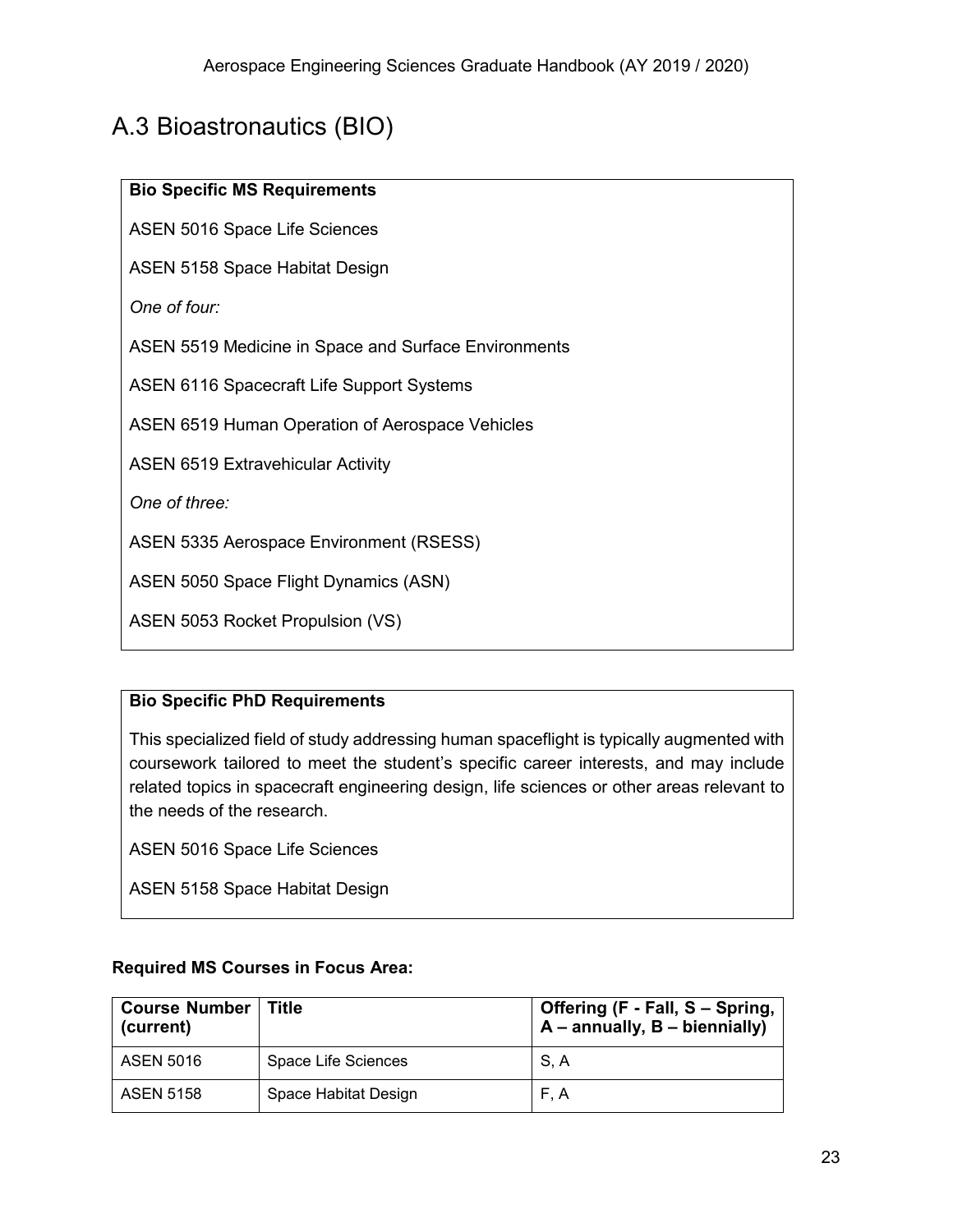| Required MS Courses outside Focus Area (any 1 of 3): |  |  |  |  |  |  |
|------------------------------------------------------|--|--|--|--|--|--|
|------------------------------------------------------|--|--|--|--|--|--|

| <b>Course</b><br><b>Number</b><br>(current) | Title                    | Offering (F - Fall, S<br>Spring,<br>annually,<br>в<br>biennially) |
|---------------------------------------------|--------------------------|-------------------------------------------------------------------|
| <b>ASEN 5335</b>                            | Aerospace Environment    | S, A                                                              |
| ASEN 5050 <sup>†</sup>                      | Space Flight Dynamics    | F, A                                                              |
| <b>ASEN 5053</b>                            | <b>Rocket Propulsion</b> | F                                                                 |

†ASEN 5519:Analytical Astrodynamics is an alternative option to ASEN 5050. ASEN 5519: Analytical Astrodynamics will satisfy the same requirements and prerequisites as ASEN 5050.

| <b>Course</b><br><b>Number</b><br>(current) | Title                                              | Offering (F - Fall, S<br>Spring,<br>A<br>annually,<br>B<br>biennially) |  |
|---------------------------------------------|----------------------------------------------------|------------------------------------------------------------------------|--|
| <b>ASEN 5519</b>                            | <b>Experimental Design and Statistical Methods</b> | Varies                                                                 |  |
| <b>ASEN 6116</b>                            | Spacecraft Life Support Systems                    | Varies                                                                 |  |
| <b>ASEN 6519</b>                            | <b>Extravehicular Activity</b>                     | Varies                                                                 |  |
| <b>ASEN 6519</b>                            | Human Operation of Aerospace Vehicles              | Varies                                                                 |  |
| <b>ASEN 5519</b>                            | Medicine in Space and Surface Environments         | Maymester, A                                                           |  |
| <b>ASEN 5849</b>                            | MS Independent Study                               | on request                                                             |  |
| <b>ASEN 6849</b>                            | Independent Study (for PhD 'pre/non-thesis' topic) | on request                                                             |  |

#### **Elective Courses offered by Focus Area:**

# <span id="page-24-0"></span>A.4 Fluids, Structures and Materials (FSM)

The Fluids, Structures and Materials (FSM) Focus Area is further divided into two tracks: (1) Fluids, and (2) Structures and Materials.

#### **FSM Specific MS Requirements**

- Two Core Classes in your chosen FSM track, and one core course in the other FSM track.
- Two electives from the FSM focus area, with at least one in your chosen track.
- Attending 50% of the "Fluid, Structures and Materials" seminars each semester.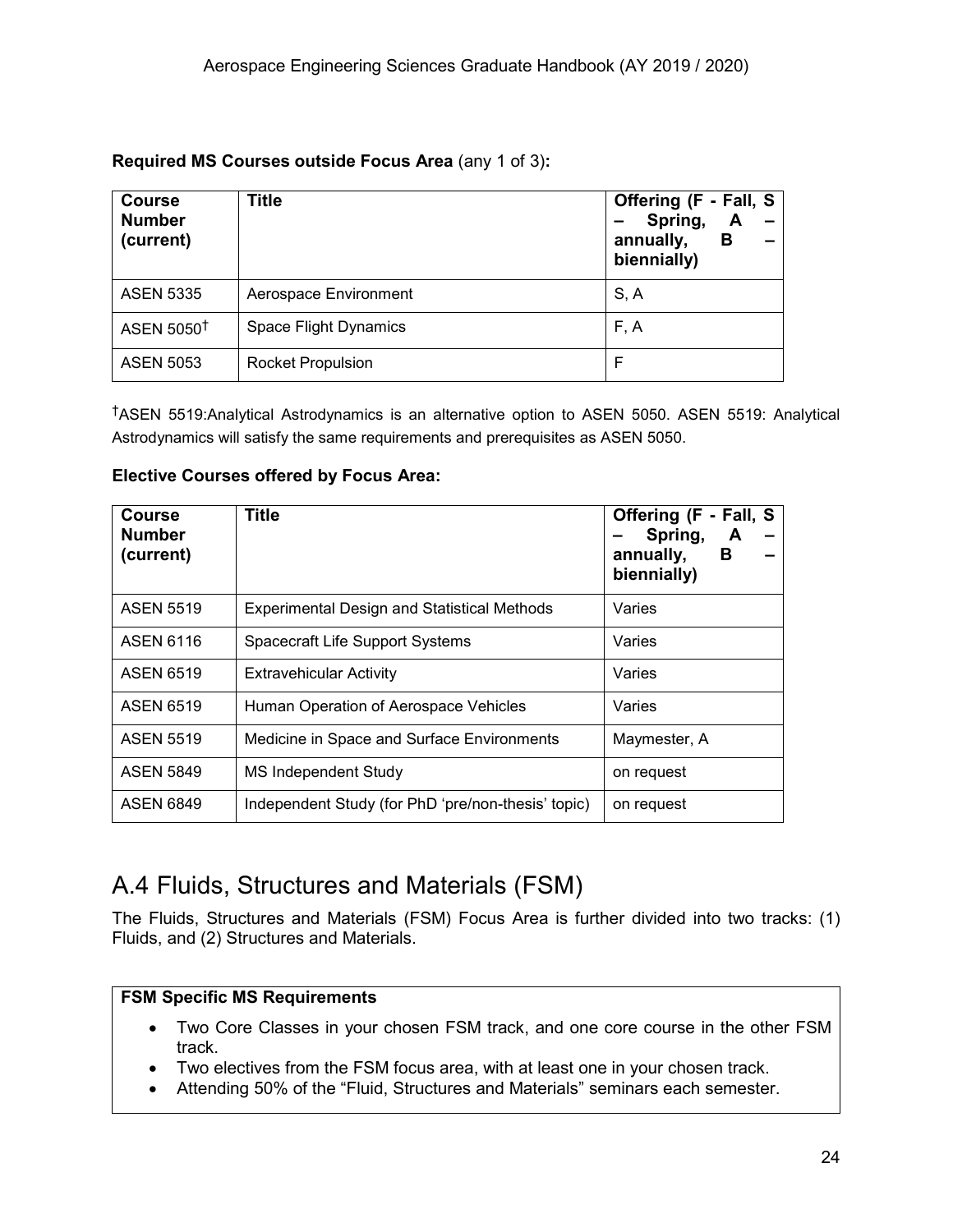#### **FSM Course-only M.S. Requirements**

Satisfaction of the FSM Specific MS Requirements plus one additional core course and one additional elective from the FSM courses listed below.

#### **FSM Specific PhD Requirements**

- Two Core Classes in your chosen FSM track.
- Attending 50% of the "Fluid, Structures and Materials" seminars each semester

Note: For the purposes of the AES Preliminary Exam and other AES department policies, students *can* use core courses from the other track from which they are enrolled within the FSM Focus Area to satisfy an *out of Focus Area* requirement (core courses are listed below).

#### **Core Courses Offered by Focus Area:**

#### **Fluids:**

- ASEN 5051 Intro to Fluid Mechanics (fall offering) (Note: changing to "Incompressible Flow")
- ASEN 5151 High Speed Aerodynamics (spring offering) (Note: changing to "Compressible Flow")
- ASEN 6037 Turbulent Flow (spring offering)

#### **Structures and Materials:**

- ASEN 5012 Mechanics of Aerospace Structures (fall offering)
- ASEN 5022 Introduction into Dynamics of Aerospace Structures (spring offering)
- ASEN 5007 Introduction into Finite Elements (fall offering)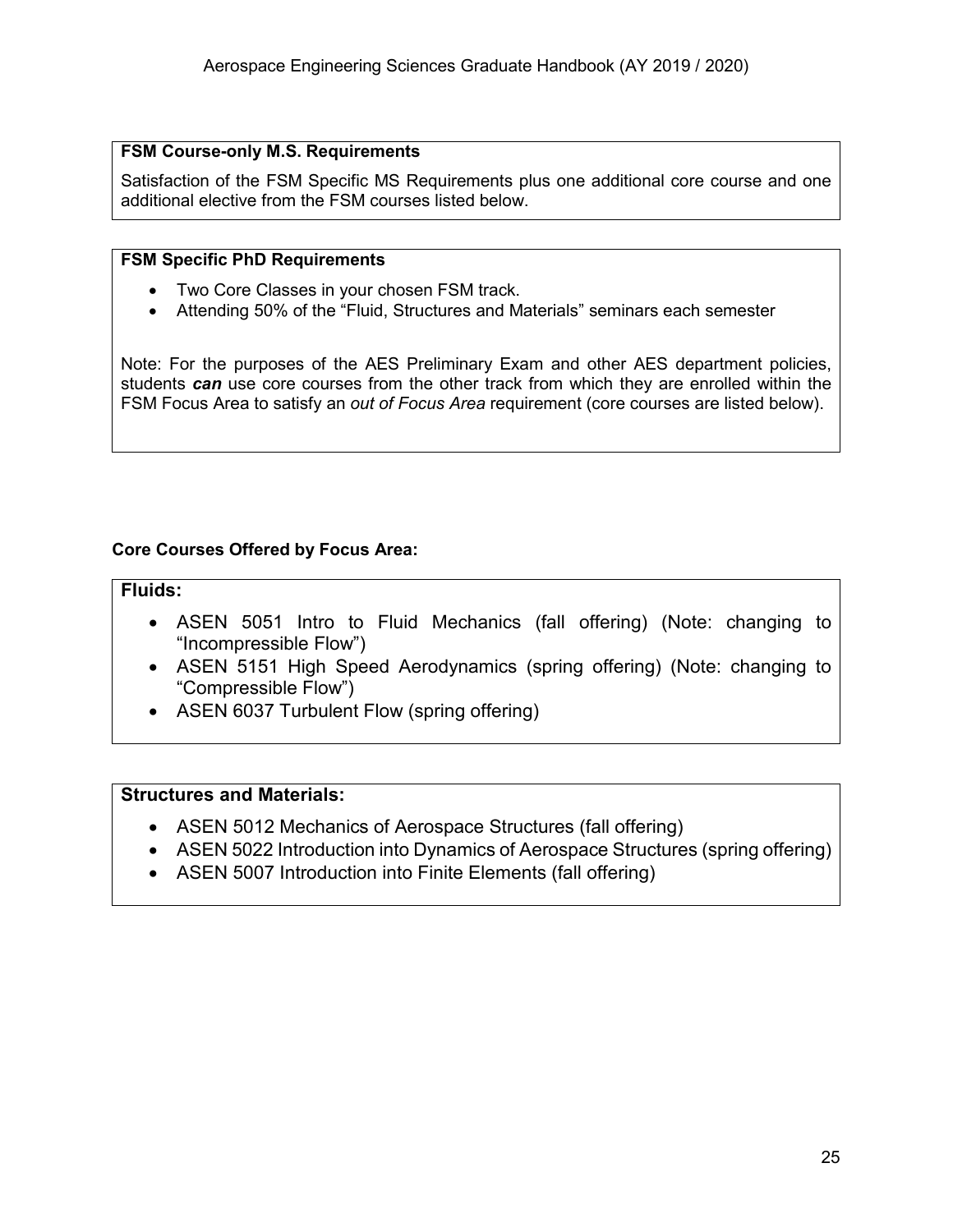### **Elective Courses offered by Focus Area:**

**Fluids**

| <b>Course</b><br><b>Number</b><br>(current) | <b>Title</b>                                                | Offering (F - Fall, S -<br>Spring, A – annually,<br>B - biennially) |
|---------------------------------------------|-------------------------------------------------------------|---------------------------------------------------------------------|
| <b>ASEN 5053</b>                            | <b>Rocket Propulsion</b>                                    | $S-O$                                                               |
| <b>ASEN 5063</b>                            | <b>Aircraft Propulsion</b>                                  | $F-E$                                                               |
| <b>ASEN 5519</b>                            | Boundary Layers, Convection, and Applied CFD                | $S-O$                                                               |
| <b>MCEN 6001</b>                            | <b>Reacting Flows</b>                                       | $S-E$                                                               |
| <b>ASEN 6321</b>                            | <b>Computational Fluid Dynamics Structured Grid</b>         | $F-E$                                                               |
| <b>ASEN 6331</b>                            | <b>Computational Fluid Dynamics Unstructured Grid</b>       | $F-O$                                                               |
| <b>ASEN 6519</b>                            | <b>Experimental Fluid Mechanics</b>                         | $F-E$                                                               |
| <b>ASEN 6061</b>                            | Molecular Gas Dynamics and Direct Monte Carlo<br>Simulation | Varies                                                              |
| <b>ASEN 6519</b>                            | <b>Advanced Turbulence Simulation</b>                       | Varies                                                              |
| <b>ASEN 6519</b>                            | <b>Flow Control</b>                                         | Varies                                                              |
| <b>ASEN 6519</b>                            | <b>Stabilized and Multiscale Finite Element</b>             | Varies                                                              |
| <b>ASEN 6519</b>                            | Mathematical Foundations of Finite<br>Element<br>Analysis   | Varies                                                              |
| <b>ASEN 6519</b>                            | <b>Isogeometric Analysis</b>                                | Varies                                                              |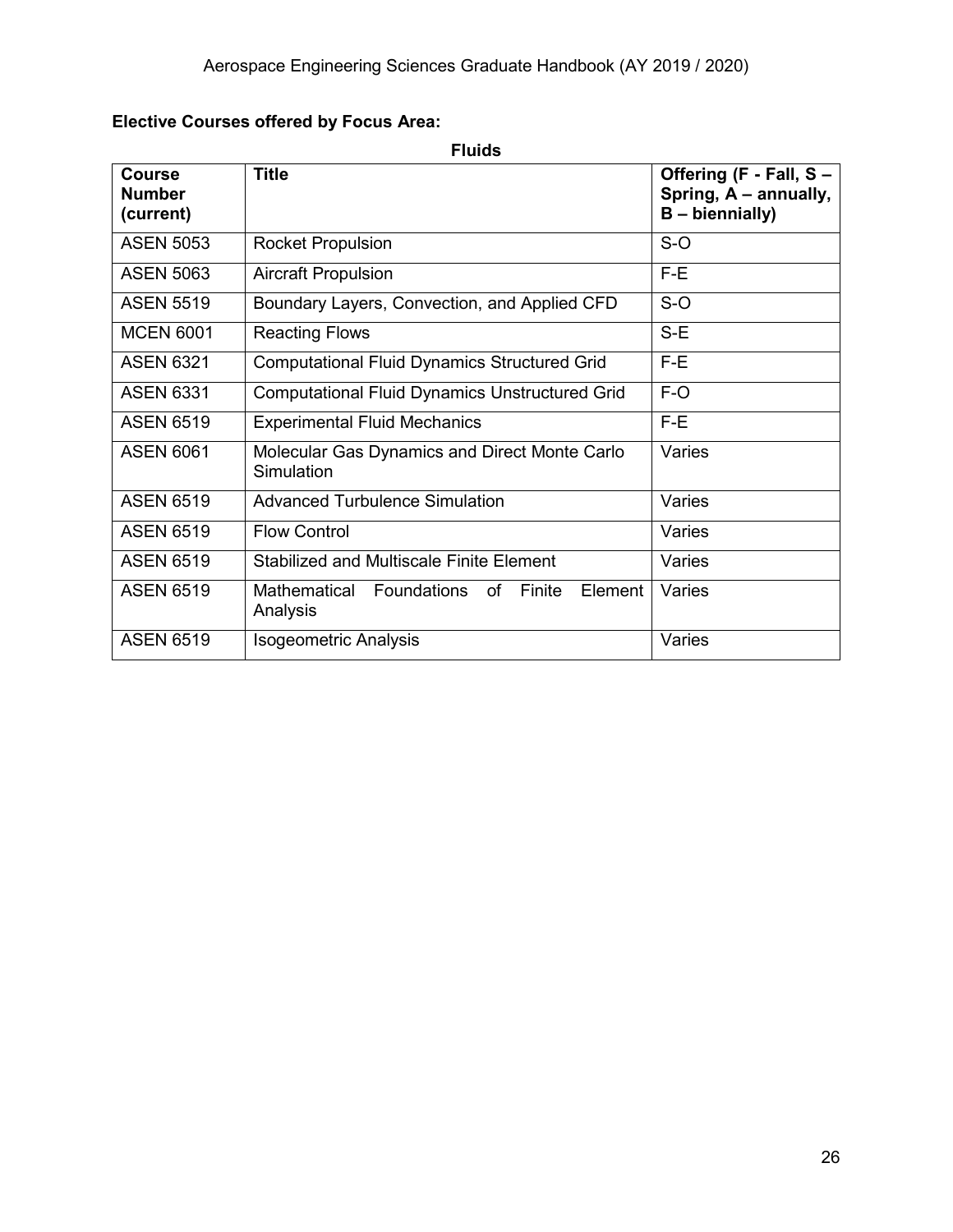#### **Structures and Materials:**

| <b>Course</b><br><b>Number</b><br>(current) | <b>Title</b>                                            | Offering (F - Fall, S -<br>Spring, A - annually,<br>$B - biennially)$ |
|---------------------------------------------|---------------------------------------------------------|-----------------------------------------------------------------------|
| <b>ASEN 5111</b>                            | Aeroelasticity                                          | S, B                                                                  |
| <b>ASEN 5148</b>                            | <b>Spacecraft Design</b>                                | S, A                                                                  |
| <b>ASEN 5218</b>                            | Large Space Structures Design                           | Varies                                                                |
| <b>ASEN 5519</b>                            | Design Optimization in Aerospace Systems                | S, B                                                                  |
| <b>ASEN 5519</b>                            | Introduction to Phononics                               | F, B                                                                  |
| <b>ASEN 5519</b>                            | <b>Inverse Methods</b>                                  | Varies                                                                |
| <b>ASEN 5519</b>                            | <b>Classical Thermodynamics</b>                         | Varies                                                                |
| <b>ASEN 5519</b>                            | Deploy and Lightweight Structures                       | Varies                                                                |
| <b>ASEN 5519</b>                            | <b>Molecular Dynamics</b>                               | Varies                                                                |
| <b>ASEN 5188/</b>                           | <b>Space Systems Engineering</b>                        | S                                                                     |
| Same as<br><b>EMEN 5405</b>                 |                                                         |                                                                       |
| <b>ASEN 6024</b>                            | <b>Nonlinear Systems</b>                                | B, S                                                                  |
| <b>ASEN 6519</b>                            | <b>Isogeometric Analysis</b>                            | Varies                                                                |
| <b>ASEN 6519</b>                            | <b>High Performance Computing</b>                       | B                                                                     |
| <b>ASEN 6517</b>                            | <b>Computational Methods in Dynamics</b>                | Varies                                                                |
| <b>ASEN 6107</b>                            | <b>Nonlinear Finite Elements</b>                        | S, B                                                                  |
| <b>ASEN 6367</b>                            | <b>Advanced Finite Elements for Plates &amp; Shells</b> | S, B                                                                  |
| <b>ASEN 6519</b>                            | <b>Engineering Nonlinear Dynamics</b>                   | S, B                                                                  |
| <b>ASEN 6412</b>                            | <b>Uncertainty Quantification</b>                       | S, B                                                                  |
| <b>ASEN 6519</b>                            | <b>Cooperative Control of Multi-Vehicle Systems</b>     | Varies                                                                |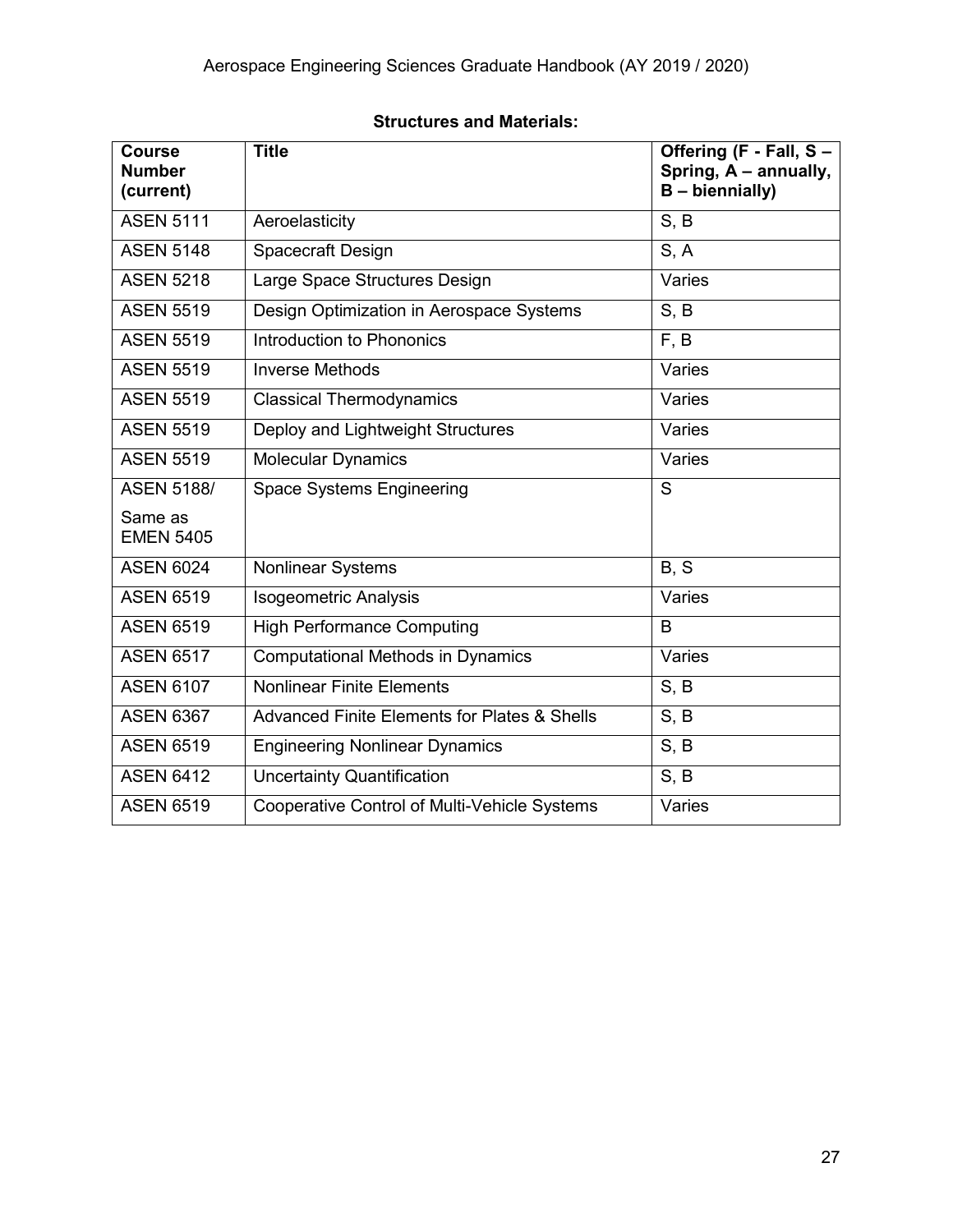# <span id="page-28-0"></span>A.5 Remote Sensing, Earth and Space Science (RSESS)

The expected competency at the graduating masters level in the RSESS focus area is to have completed coursework in four primary topics of study (1) Data or Numerical Analysis Methods, (2) Instrumentation Fundamentals, (3) Physical Sciences of Earth and Space and (4) Astrodynamics or Aerospace Engineering Systems.

The below requirements are applicable to both MS and PhD candidates in the RSESS focus area.

The expected competency at the PhD level is to further advance the four primary topics within RSESS by complementary theory and analysis obtained through coursework offered at the 6000 level and above, and by research activities in developing the PhD thesis.

Required courses needed to specialize in the RSESS focus area are:

- One course in data or numerical analysis
- One course in instrumentation
- One course in physical science
- One course in astrodynamics or aerospace engineering systems

MS students using the Remote Sensing Certificate for their degree requirements in lieu of an MS thesis or two semester graduate projects may count a maximum of 2 of the 4 required RSESS focus area courses toward the certificate requirement.

Below is a list of RSESS Primary courses that satisfy the four primary topics. These courses are listed here as their content satisfies a primary topic in our focus area. Students can design a course schedule with their graduate faculty advisor to ensure their course selections satisfy the RSESS focus area. It is possible to petition courses outside of these RSESS Primary courses to fulfill the required coursework as long as they meet the four topics of study outlined above and that the general guidelines of the AES graduate program are met. A subset of RSESS Primary courses are designated as RSESS Core courses for the purpose of AES Preliminary Exam.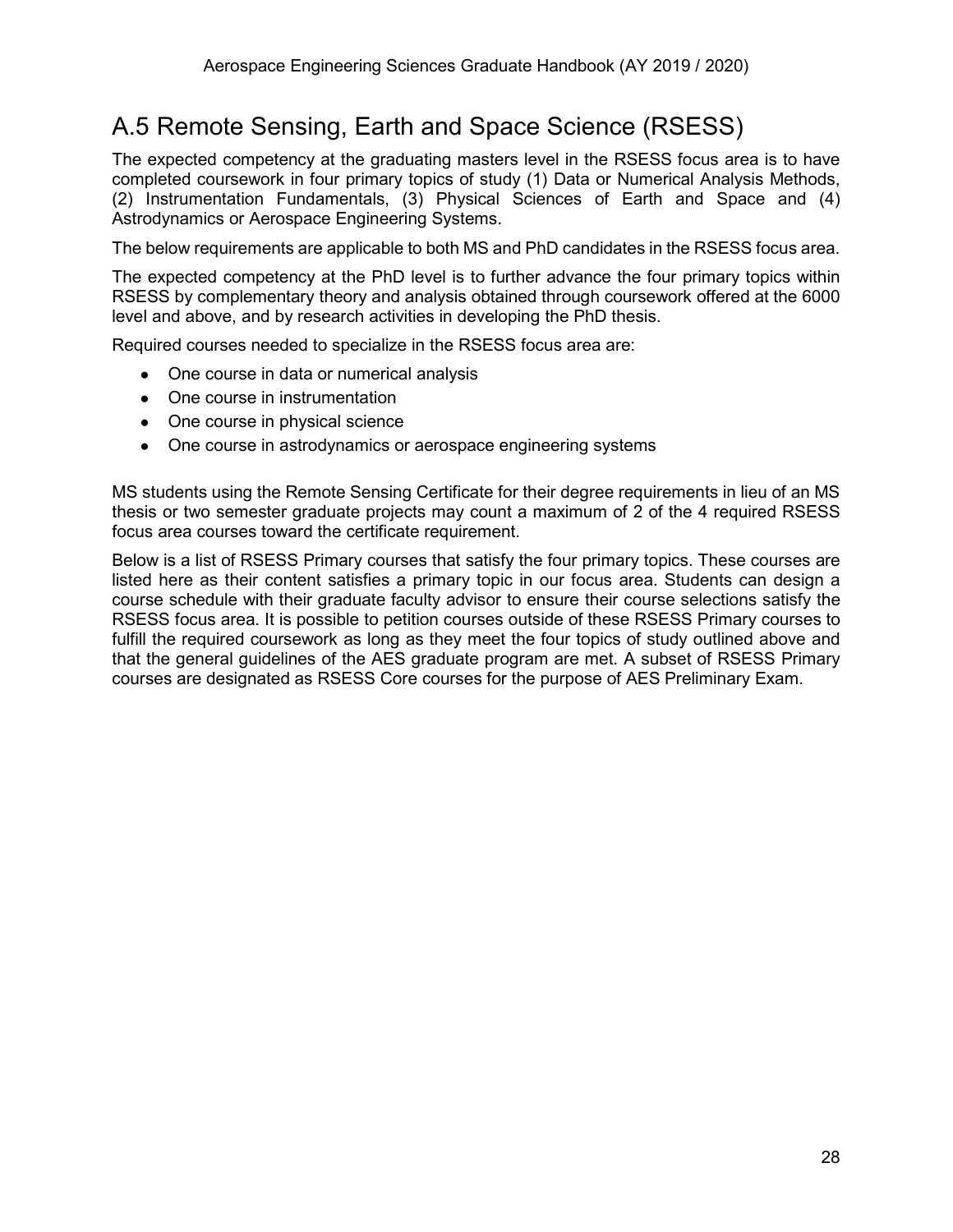| Course<br><b>Number</b><br>(current) | Title                                                                         | Offering (F - Fall, S<br>$-$ Spring, A $-$<br>annually, $B -$<br>biennially) |
|--------------------------------------|-------------------------------------------------------------------------------|------------------------------------------------------------------------------|
| <b>ASEN 5307</b>                     | <b>Engineering Data Analysis</b>                                              | S-A                                                                          |
| <b>ASEN 6337</b>                     | Remote Sensing Data Analysis                                                  | F-B                                                                          |
| <b>ASEN 6055</b>                     | Data Assimilation & Inverse Methods for Earth and<br>Geospace Observations    | F-B                                                                          |
| APPM 5540                            | Introduction to Time Series                                                   | $S-B$                                                                        |
| <b>APPM 5580</b>                     | Introduction to Statistical Learning                                          | S-A                                                                          |
| <b>APPM/STAT</b><br>5520             | Introduction to Mathematical Statistics                                       | F-A                                                                          |
| APPM 5570                            | <b>Statistical Methods</b>                                                    | $F, S-A$                                                                     |
| APPM 5350                            | Methods in Applied Mathematics: Fourier Series<br>and Boundary Value Problems | F-A                                                                          |
| <b>ECEN 5612</b>                     | Noise and Random Processes                                                    | F-A                                                                          |
| <b>ECEN 5632</b>                     | Theory and Application of Digital Filtering                                   | F-A                                                                          |
| <b>ECEN 5652</b>                     | Detection and Extraction of Signals from Noise                                | S-A                                                                          |

#### **RSESS Data or Numerical Analysis Courses (1):**

#### **RSESS Instrumentation Courses (2):**

| <b>Course</b><br><b>Number</b><br>(current) | <b>Title</b>                                                      | Offering (F - Fall, S<br>$-$ Spring, A $-$<br>annually, $B -$<br>biennially) |
|---------------------------------------------|-------------------------------------------------------------------|------------------------------------------------------------------------------|
| <b>ASEN 5090</b>                            | Introduction to Global Navigation Satellite<br>Systems            | F-A                                                                          |
| <b>ASEN 5245</b>                            | Radar and Remote Sensing                                          | S-A                                                                          |
| <b>ASEN 5440</b>                            | <b>Space Mission Development</b>                                  | $B-F$                                                                        |
| <b>ASEN 6050</b>                            | Space Instrumentation                                             | F-B                                                                          |
| <b>ASEN 6365</b>                            | <b>Lidar Remote Sensing</b>                                       | Varies                                                                       |
| <b>ASEN 6265</b>                            | Fundamentals of Spectroscopy for Optical<br><b>Remote Sensing</b> | Varies                                                                       |
| <b>ASEN 5519</b>                            | Microavionics                                                     | Varies                                                                       |
| <b>ASEN 5168</b>                            | <b>Remote Sensing Instrumentation</b>                             |                                                                              |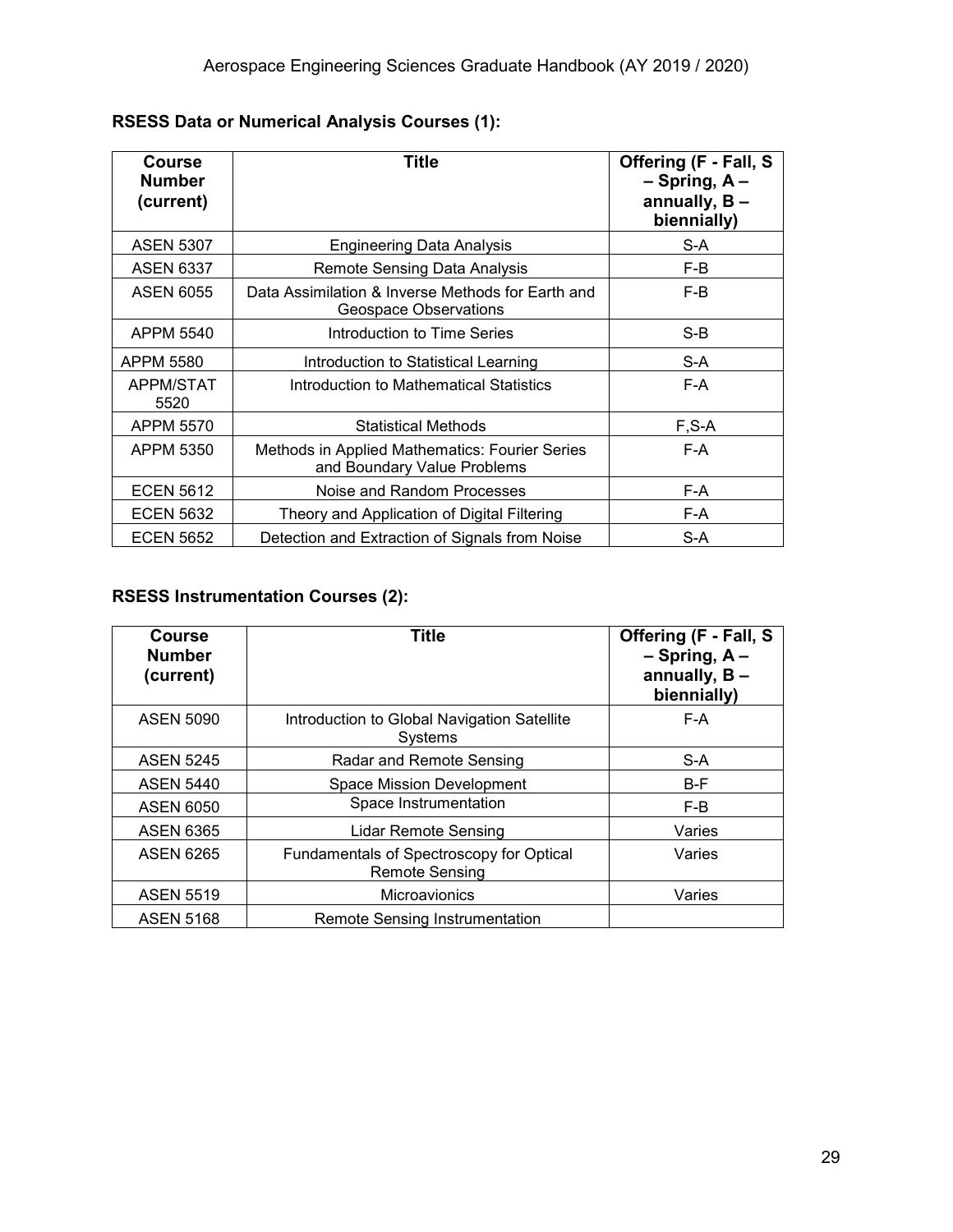| Course<br><b>Number</b><br>(current) | <b>Title</b>                                                                | Offering (F -<br>Fall, S - Spring,<br>$A$ – annually, B<br>- biennially) |
|--------------------------------------|-----------------------------------------------------------------------------|--------------------------------------------------------------------------|
| <b>ASEN 5335</b>                     | Aerospace Environment                                                       | S-A                                                                      |
| ATOC/ASEN<br>5235                    | Introduction to Atmospheric Radiative<br><b>Transfer and Remote Sensing</b> | $S-A$                                                                    |
| ATOC 5060                            | Dynamics of the Atmosphere and Ocean                                        | S-A                                                                      |
| <b>ATOC 5051</b>                     | Introduction to Physical Oceanography                                       | $F - A$                                                                  |
| ATOC 5050                            | Atmospheric Thermodynamics and<br>Dynamics                                  | $F - A$                                                                  |
| <b>ASTR 5140</b>                     | Astrophysical and Space Plasmas                                             | $F-B$                                                                    |
| <b>ASTR 5150</b>                     | Introduction to Plasma Physics                                              | S-A                                                                      |
| <b>ASTR 5300</b>                     | Introduction to Magnetospheres                                              | S-A                                                                      |
| <b>ASEN 6519</b>                     | Special Topics in Aerospace Environment:<br><b>Upper Atmospheres</b>        | Varies                                                                   |

### **RSESS Physical Sciences Courses (3):**

#### **RSESS ASN or AESys Courses (4):**

| <b>Course</b><br><b>Number</b><br>(current) | Title                                       | Offering (F -<br>Fall, S - Spring,<br>$A$ – annually, B<br>- biennially) |
|---------------------------------------------|---------------------------------------------|--------------------------------------------------------------------------|
| <b>ASEN 5014</b>                            | Linear Control Systems                      | F-A                                                                      |
| <b>ASEN 5050</b>                            | Space Flight Dynamics                       | $F - A$                                                                  |
| <b>ASEN 5051</b>                            | Intro to Fluid Mechanics                    | F-A                                                                      |
| <b>ASEN 5148</b>                            | Spacecraft Design                           | $S-A$                                                                    |
| <b>ASEN 6070</b>                            | Satellite Geodesy                           | $F-B$                                                                    |
| <b>ASEN 5044</b>                            | Statistical Estimation for Dynamical System | $F, S-A$                                                                 |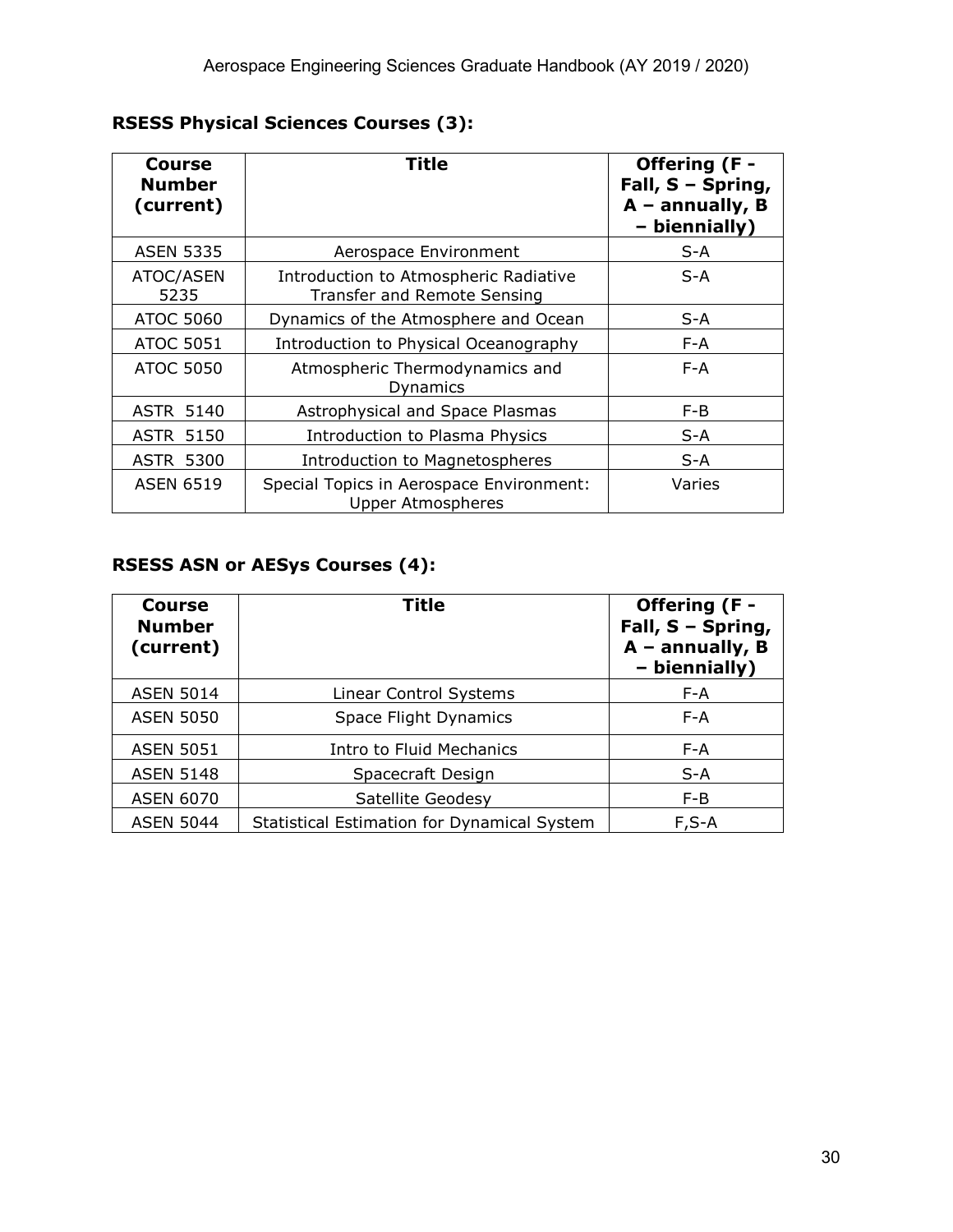Below is a list of approved Core RSESS courses that can be used for AES Preliminary Exam. At least two RSESS Core courses are offered every year.

#### **RSESS Core Courses (6):**

- ASEN 5335 Aerospace Environment
- ASEN 5235 Introduction to Atmospheric Radiative Transfer and Remote Sensing
- ASEN 5307 Engineering Data Analysis
- ASEN 5245 Radar and Remote Sensing
- ASEN 6050<sup>\*</sup> Space Instrumentation
- ASEN 6365 Lidar Remote Sensing
- ASEN 6265 Fundamentals of Spectroscopy

\*ASEN 6050 can be used for AES Preliminary Exam only after 2020.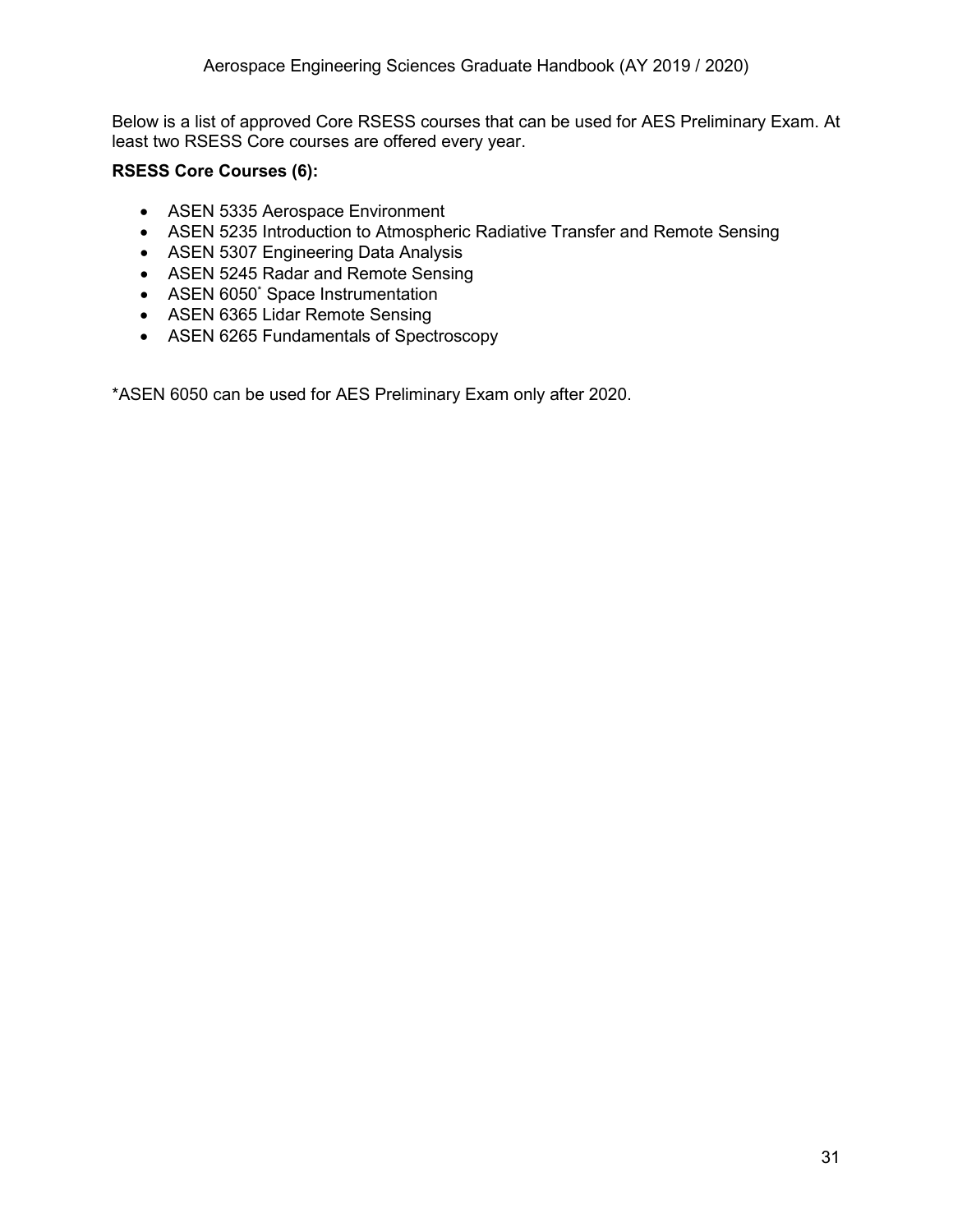# <span id="page-32-0"></span>Appendix B. List of Approved Math Courses

- ASEN 5227: Aerospace Math
- ASEN 5307: Engineering Data Analysis Methods (can be used to meet only one curriculum-specific requirement, i.e. math or RSS core/RSS certificate.)
- ASEN 5417: Numerical Methods for Differential Equations
- ASEN 5044: Statistical Estimation for Dynamical Systems (can be used to meet only one curriculum-specific requirement, i.e. math or ASN core and ASN certificate.)
- ASEN 5519: Multi-Object Filtering Theory
- ASEN 5519: Experimental Design and Statistical Methods
- ASEN 6412: Uncertainty Quantification (can be used to meet only one curriculum-specific requirement)
- EMEN 5005: Intro to Applied Statistical Methods
- APPM 4000, 5000, 6000, 7000 level courses
- MATH 4000, 5000, 6000, 7000 level courses
- ECEN 5612: Noise and Random Processes
- ECEN 5632: Theory and Application of Digital Filtering
- ECEN 5642: Modern Methods of Spectral Estimation
- ECEN 5652: Detection and Extraction of Signals from Noise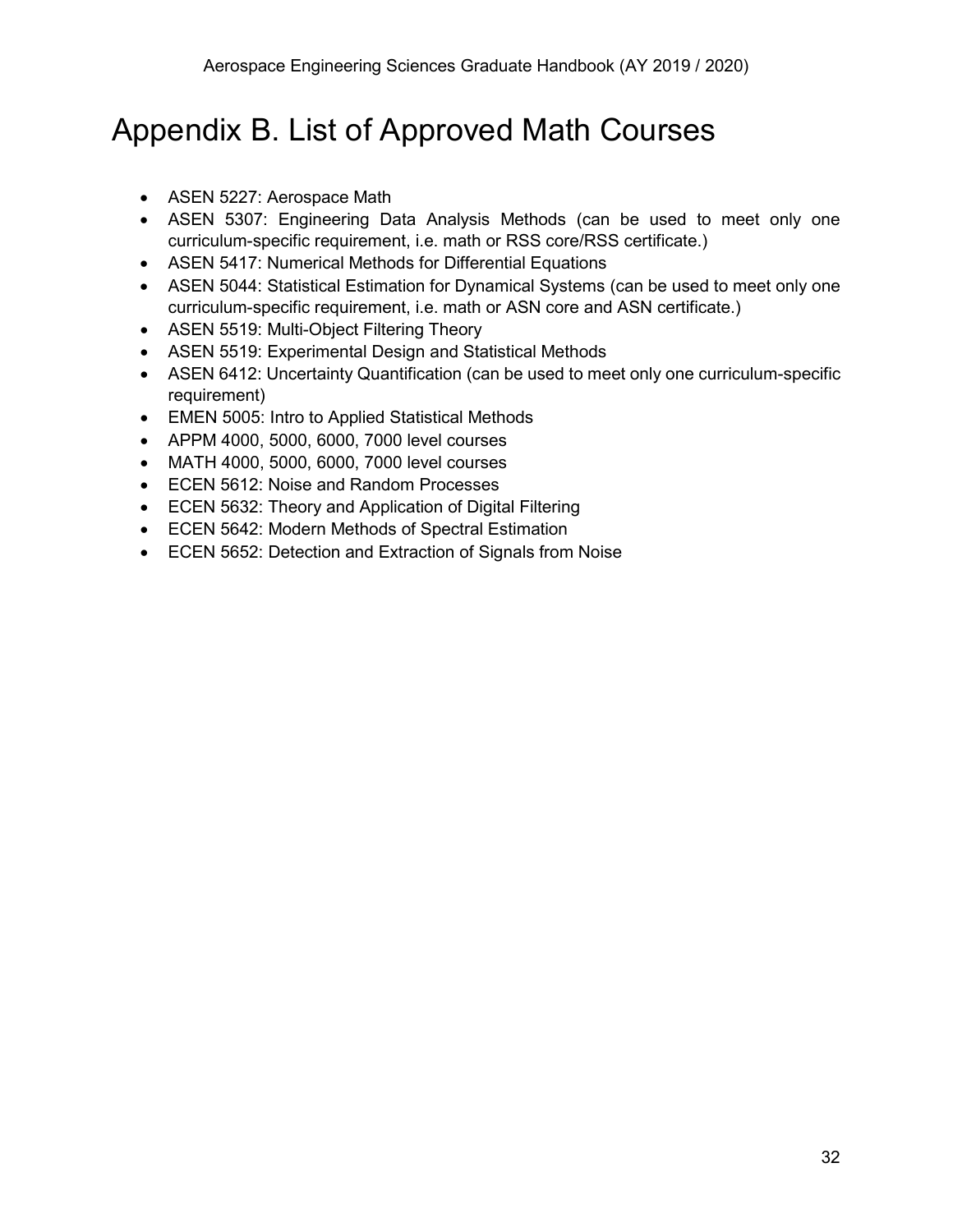# <span id="page-33-0"></span>Appendix C. AES Department Certificates

# <span id="page-33-1"></span>C.1 Certificate in Remote Sensing

Remote sensing (satellite and ground-based) is increasingly being used as a technique to probe the Earth's atmosphere, ocean and land surfaces. Probing of other planets is accomplished largely by satellite remote sensing. Given national priorities in such areas as climate and global change, the interest in remote sensing will only increase with time.

Remote sensing is a relatively new academic subject, with few universities having any sort of an organized curriculum. The purpose of formalizing the CU remote sensing curriculum is to coordinate curricula across campus so that a coherent curriculum in remote sensing can be provided to complement and supplement the students' regular degree program. An additional purpose is to encourage multidisciplinary education of the students in the area of remote sensing.

Graduate students, research staff, and faculty work on a wide variety of topics, ranging from the theory of remote sensing, to its application. These applications include: use of satellite remote sensing to determine ocean surface temperature and heat fluxes; use of surface radar to improve the determination of clouds and precipitation from satellite; determination of surface biological characteristics and productivity from satellite; mapping of land use from satellite; mapping of surface landform and topographical features; searching for locations of buried artifacts; use of surface radar to determine upper atmosphere wind motions; and aircraft remote sensing to assess the validity of satellite retrieval algorithms of surface and atmospheric characteristics.

#### **Certificate Requirements**

- Four courses are required totaling at least 12 credits, with grades of B or better.
- Two courses from one of the following topical areas:
	- a. Data Analysis
	- b. Instrumentation and Measurement Techniques
	- c. Remote Sensing Theory
- One course in each of the two remaining topical areas
- At least one semester of Remote Sensing Seminar (currently listed as ASEN 5210 and ATOC 7500).

#### **Data Analysis Courses:**

- ASEN 5307 Engineering Data Analysis
- ASTR 5550 Observations, Data Analysis, and Statistics
- ECEN 5004 Environmental Signal Processing
- ECEN 5254 Remote Sensing Signals and Systems
- ECEN 5612 Noise and Random Processes
- ECEN 5652 Detection and Extraction of Signals from Noise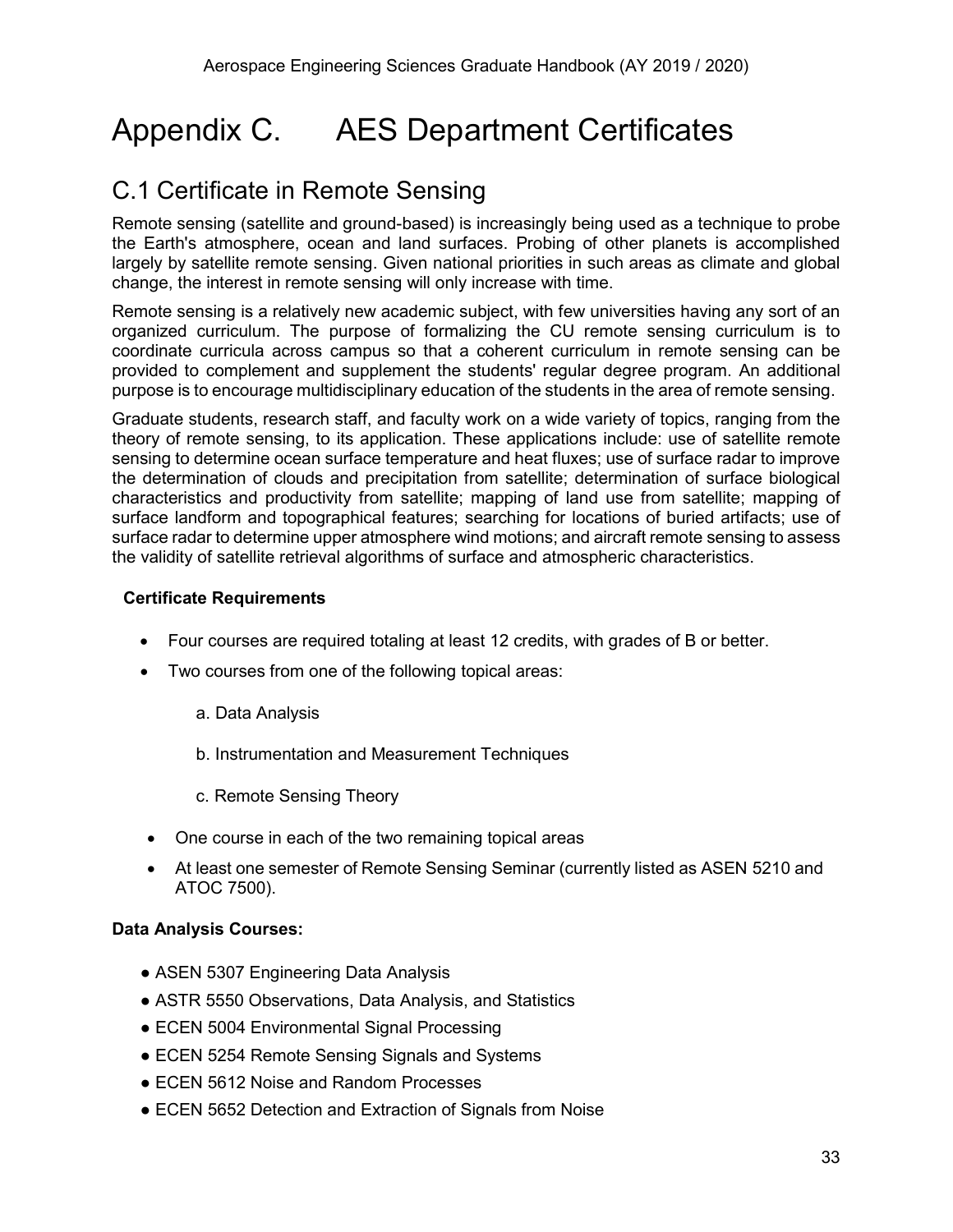- GEOG 5103 Intro to Geographical Information Systems
- GEOG 5203 GIS and Spatial Modeling
- GEOG 5303 GIS Programming for Spatial Analysis

#### **Instrumentation & Measurement Techniques Courses:**

- ASEN 5168 Remote Sensing Instrumentation Design
- ASEN 5245 Radar and Remote Sensing
- ASEN 6091 GNSS Receiver Architecture
- ASEN 6365 Lidar Remote Sensing
- ASTR 5760 Astrophysical Instrumentation
- ECEN 5134 Electromagnetic Radiation and Antennas
- ECEN 5274 Radar Science and Techniques
- PHYS 5160 Fundamentals of Optics and Lasers
- ASEN 6050 Space Instrumentation
- GEOG 5100 Adv. Measurements in Snow Measurement

#### **Remote Sensing Theory Courses:**

- ATOC/ASEN 5235 Intro to Atmos Rad Trans & Remote Sens
- ASEN 6265 Fundamentals of Spectroscopy
- ATOC/ASTR 5560 Radiative Processes in Planetary Atmosphere
- ECEN 5264 Electromag Absorption, Scattering & Propagation
- GEOL/GEOG 5093 Remote Sensing of the Environment
- GEOG 5100 Advanced Remote Sensing
- PHYS/ASTR 5150 Plasma Physics

#### **Admission Requirements**

Requirements for a Graduate Certificate in Astrodynamics and Satellite Navigation Systems:

- Email aerograd@colorado.edu to be registered as a certificate-seeking student.
- Completion, with a grade of B or better, of all required courses.

● Upon completion of your courses, complete the certificate request form and submit it to the Graduate Advisor, [aerograd@colorado.edu.](mailto:aerograd@colorado.edu)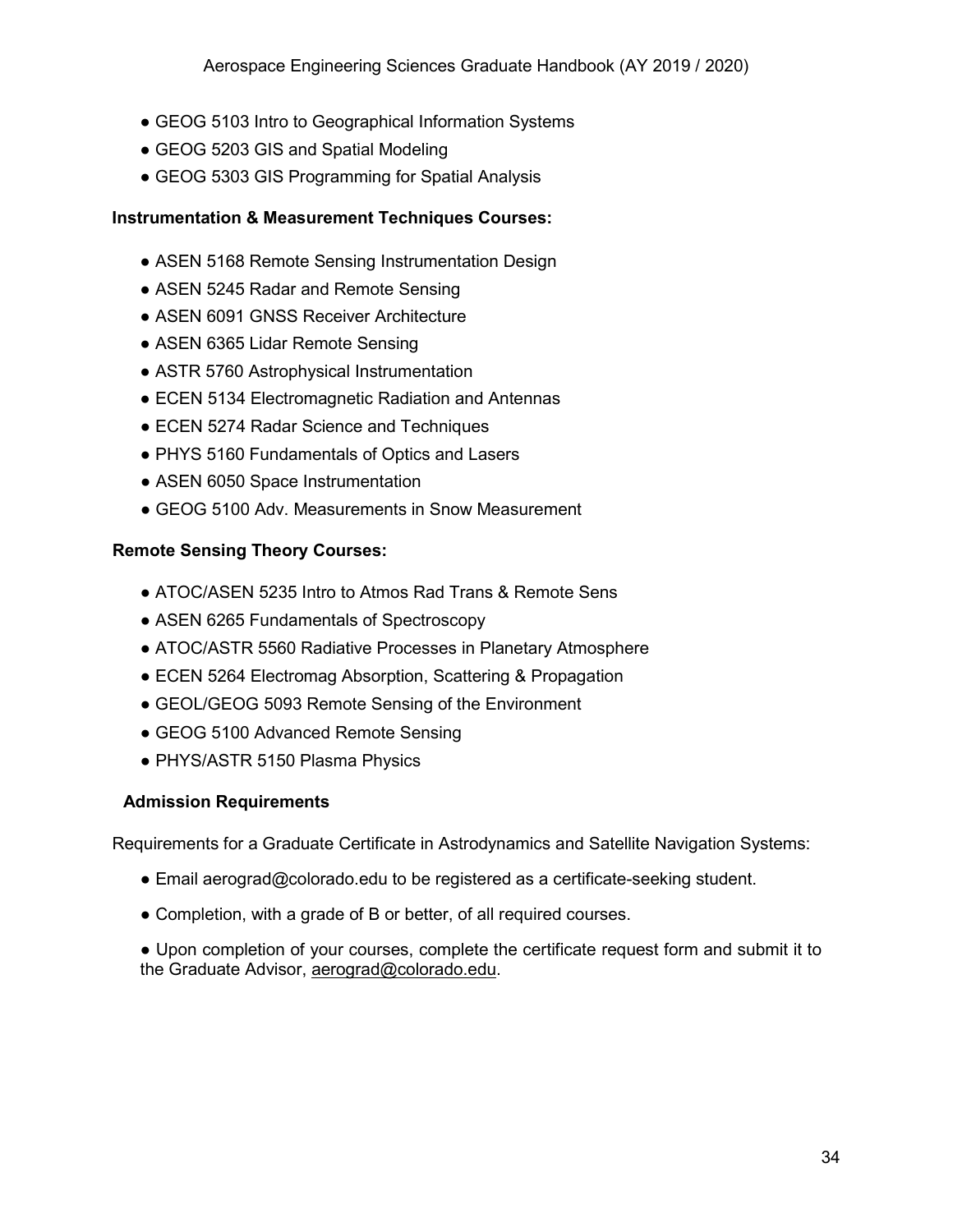## <span id="page-35-0"></span>C.2 Certificate in Astrodynamics and Satellite Navigation Systems (ASN)

The certificate recognizes student accomplishments at the graduate level in successfully completing a specialized program of study in Astrodynamics and Satellite Navigation (ASN). It is essentially a specialization of the Aerospace Engineering Sciences Master of Science (MS) degree in the ASN focus area with additional requirements for breadth and depth in the ASN area.

The certificate will make students more desirable to prospective employers looking for astrodynamics and satellite navigation specialists.

#### **Certificate Requirements**

Complete all four core area subjects in ASN, plus two advanced ASN courses of the student's choosing.

#### **Core Requirements:**

ASEN 5010 - Spacecraft Attitude Dynamics and Control

ASEN 5050 – Astrodynamics †

ASEN 5044 - Statistical Estimation for Dynamical Systems

ASEN 5090 - Introduction to Global Navigation Satellite Systems

\*Any core requirement can be satisfied by taking an additional 6000 level course which has the corresponding core requirement as a prerequisite. *This substitution does not require a petition.*

† ASEN 5519: Analytical Astrodynamics is an alternative option to ASEN 5050. ASEN 5519: Analytical Astrodynamics will satisfy the same requirements and prerequisites as ASEN 5050.

#### **Advanced Requirements:**

Select ANY two 6000 level courses in ASN including, but not limited to, the ASN Electives listed in Appendix 2 and any ASEN 6519 special topics courses offered by faculty in the ASN focus area.

#### **Admission Requirements**

Requirements for a Graduate Certificate in Astrodynamics and Satellite Navigation Systems:

- Email aerograd@colorado.edu to be registered as a certificate-seeking student.
- Approval of your ASN course selections.
- Completion, with a grade of B or better, of all required courses.

● Upon completion of your courses, complete the certificate request form and submit it to the Graduate Advisor, aerograd@colorado.edu.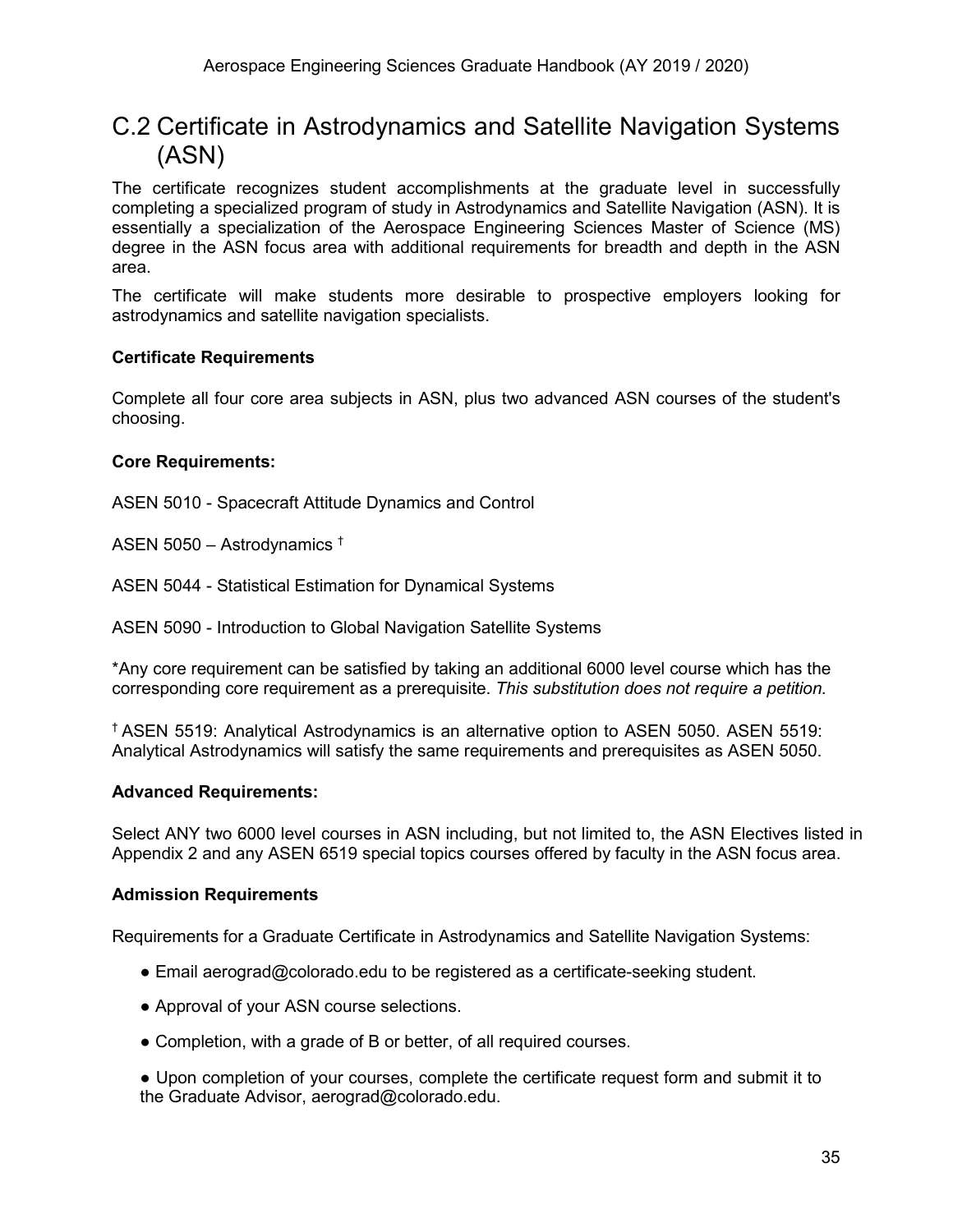# <span id="page-36-0"></span>C.3 Certificate in Satellite System Design (SSD)

The certificate recognizes student accomplishments at the graduate level in successfully completing a specialized program of study in Satellite System Design (SSD). It blends courses from the Smead Department of Aerospace Engineering Sciences, Electrical, Computer and Energy Engineering and Engineering Management Departments. The certificate will allow students to develop interdisciplinary skills in the area of satellite design, making them more desirable to future employers.

#### **Certificate Requirements**

**Track 1: Hands-on** (recommended for on campus students)

ASEN 5148 – Spacecraft Design\*

ASEN 5018 and 6028 – Graduate Projects (Project must have a satellite or rocket focus)

1 course from elective list

#### **Track 2: Distance Compatible Track**

ASEN 5148 – Spacecraft Design\*

EMEN 5405 – Fundamentals of System Engineering\*

2 courses from elective list (no more than one EMEN course)

*To develop cross-disciplinary breadth, students are strongly encouraged, but not required, to choose elective courses outside of their major.*

#### **Elective list**<sup>1</sup>

- ASEN 5010 Spacecraft Attitude Dynamics and Control\*2
- ASEN 5050 Space Flight Mechanics\*†
- ASEN 5053 Rocket Propulsion
- ASEN 5090 Introduction to Global Navigation Satellite Systems\*
- ASEN 5335 Aerospace Environment\*
- ASEN 5519 Microavionics  $3$
- ECEN 5134 Electromagnetic Radiation and Antennas\*
- ECEN 5264 Electromagnetic Absorption, Scattering and Propagation\*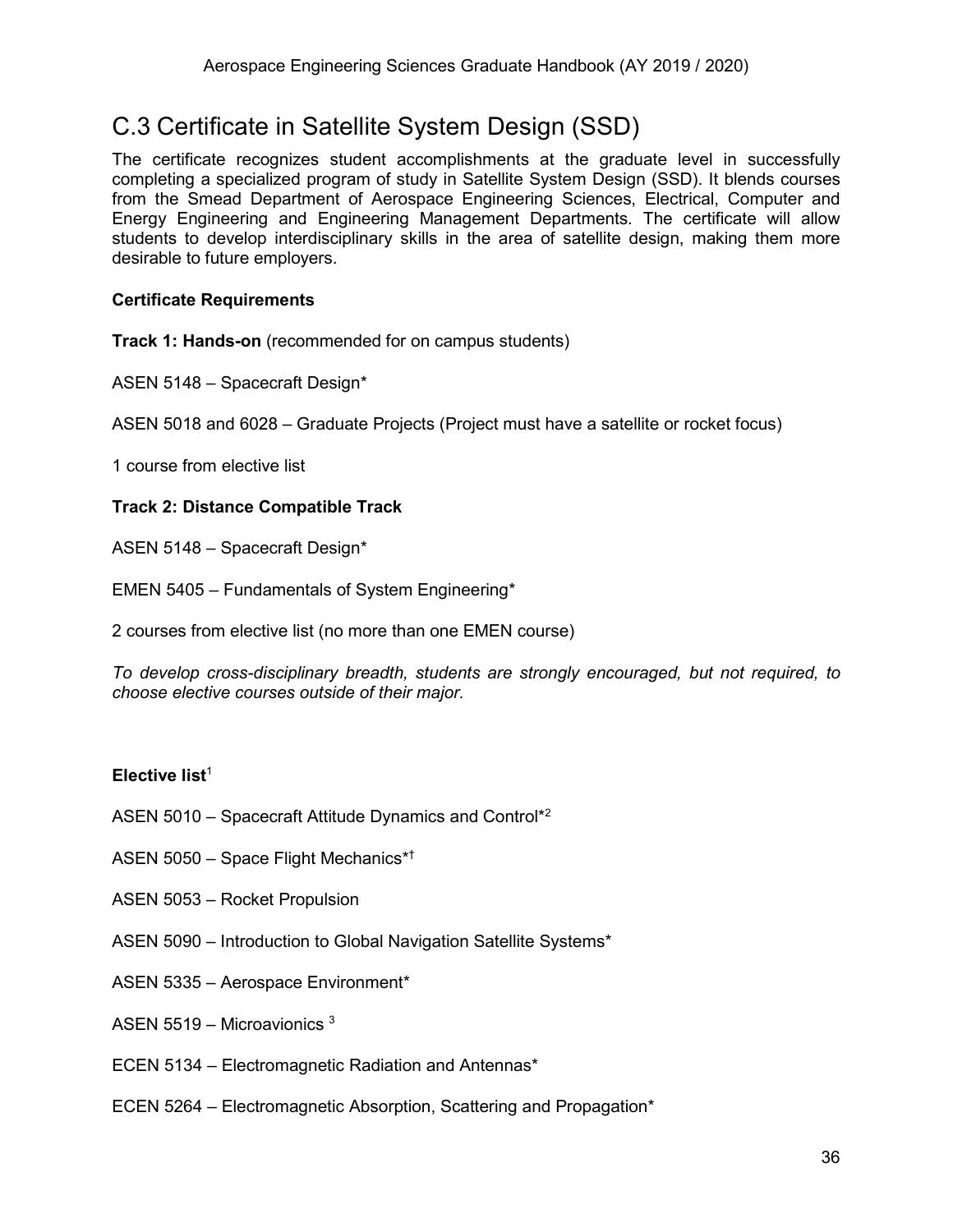- ECEN 5517 Photovoltaic Power Electronics Laboratory
- ECEN 5613 Embedded System Design
- ECEN 5623 Real-Time Embedded Systems
- ECEN 5634 Graduate Microwave and RF Laboratory
- ECEN 5692 Principles of Digital Communications
- ECEN 5797 Introduction to Power Electronics\*
- ECEN 5813 Principles of Embedded Software
- EMEN 5010 Introduction to Engineering Management\*
- EMEN 5030 Fundamentals of Project Management\*
- EMEN 5031 Software Project Management\*
- EMEN 5405 Fundamentals of System Engineering\*

1: Students are required to meet course prerequisites. Question should be directed to the course instructor.

2: Core ASN certificate courses. Cannot be counted for both certificates.

- 3: Course enrollment is limited to non-Electrical Engineering students.
- \* Courses available via distance.

† ASEN 5519: Analytical Astrodynamics is an alternative option to ASEN 5050. ASEN 5519: Analytical Astrodynamics will satisfy the same requirements and prerequisites as ASEN 5050.

#### **Admission Requirements**

Requirements for a Graduate Certificate in Satellite System Design:

- Approval of your SSD course selections.
- Email aerograd@colorado.edu to be registered as a certificate-seeking student.
- Completion, with a grade of B or better, of all required courses.

• Upon completion of your courses, complete the certificate request form and submit it to the Graduate Advisor, aerograd@colorado.edu.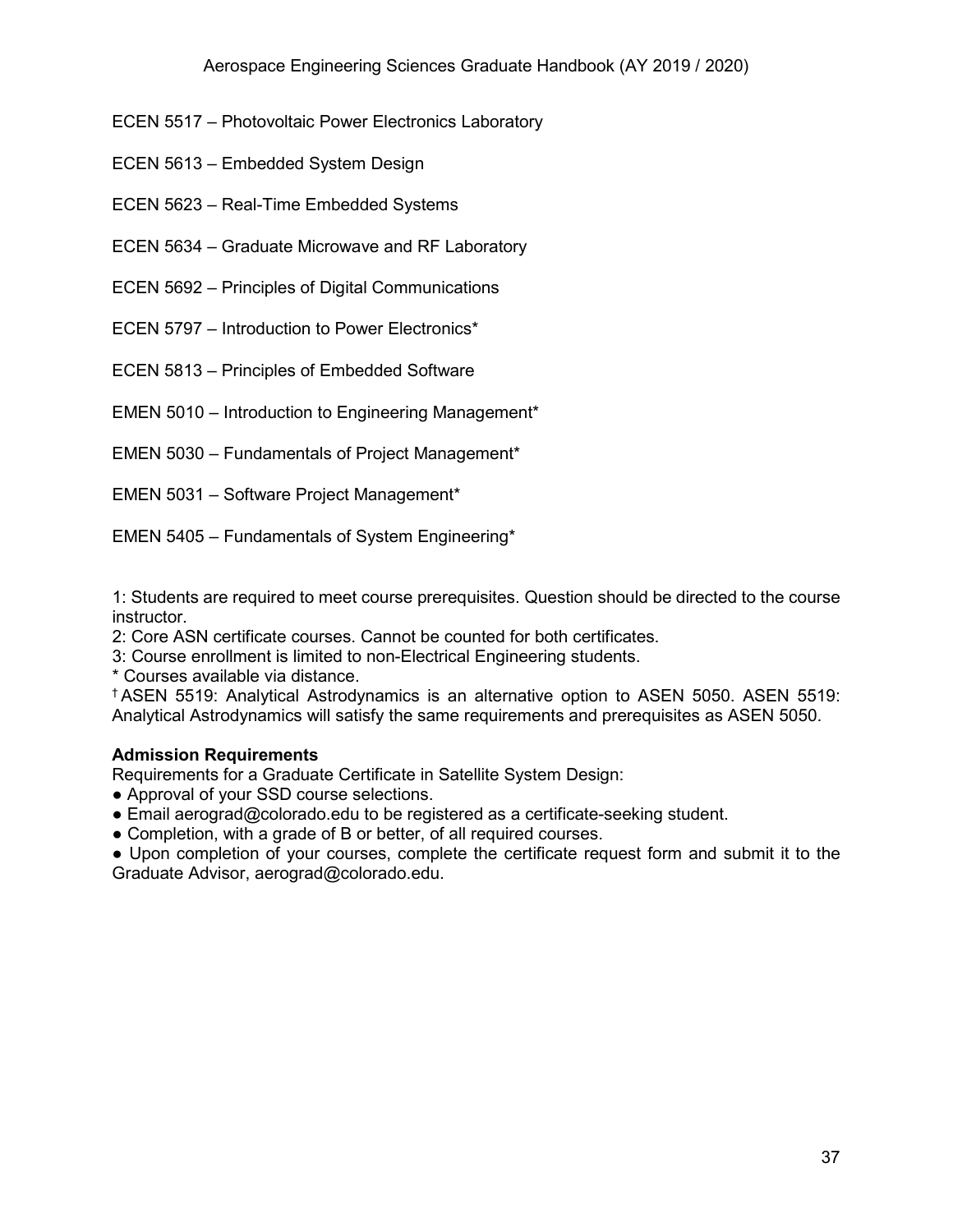# <span id="page-38-0"></span>Appendix D. List of Approved Certificates

# <span id="page-38-1"></span>D.1 Interdisciplinary Certificates

Some of the most popular certificate programs include the following.

- Astrodynamics and Satellite Navigation
- Atmospheric & Oceanic Sciences
- Environment, Policy and Society
- Oceanography
- Satellite System Design
- Remote Sensing (Modified for RSESS MS students)

# <span id="page-38-2"></span>D.2 Professional Certificates

Electrical and Computer Engineering:

- Embedded Systems
- [Energy](http://ece.colorado.edu/%7Epwrelect/book/CEdCourses.html) Communication Networks
- [Wireless](http://ece.colorado.edu/%7Eswengctf/) Networks and Technologies
- Radio Frequency (RF) Engineering for Aerospace

Engineering Management:

- Engineering Entrepreneurship
- Engineering Management
- Leadership and Management
- Managing Applied Research in Technology
- Performance Excellence in Technology Management
- Project Management
- Quality Systems for Product and Process Engineering
- Six Sigma Statistical Practitioner
- Technology Ventures & Product Management

Telecommunications:

- Computer and Network Security
- Power Electronics
- Software Engineering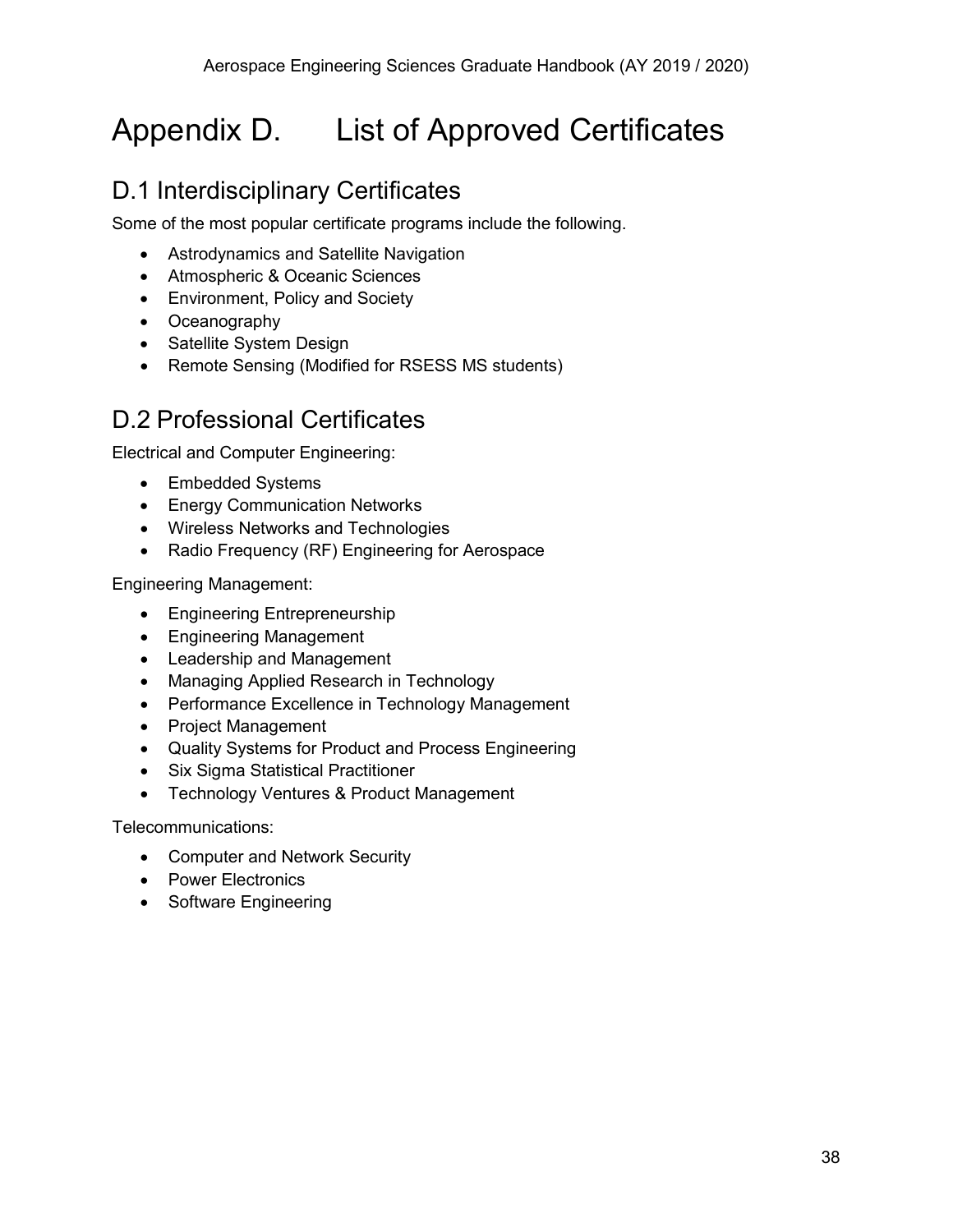# <span id="page-39-0"></span>D.3 Certificates Requiring Pre-Approval

Interdisciplinary Certificates

- Behavioral Genetics
- Biotechnology
- Cognitive Science
- Development Studies
- Energy
- Geophysics and Hydrologic Sciences
- Neuroscience and Behavior
- Optical Science and Engineering
- Quantitative Biology
- Science and Technology Policy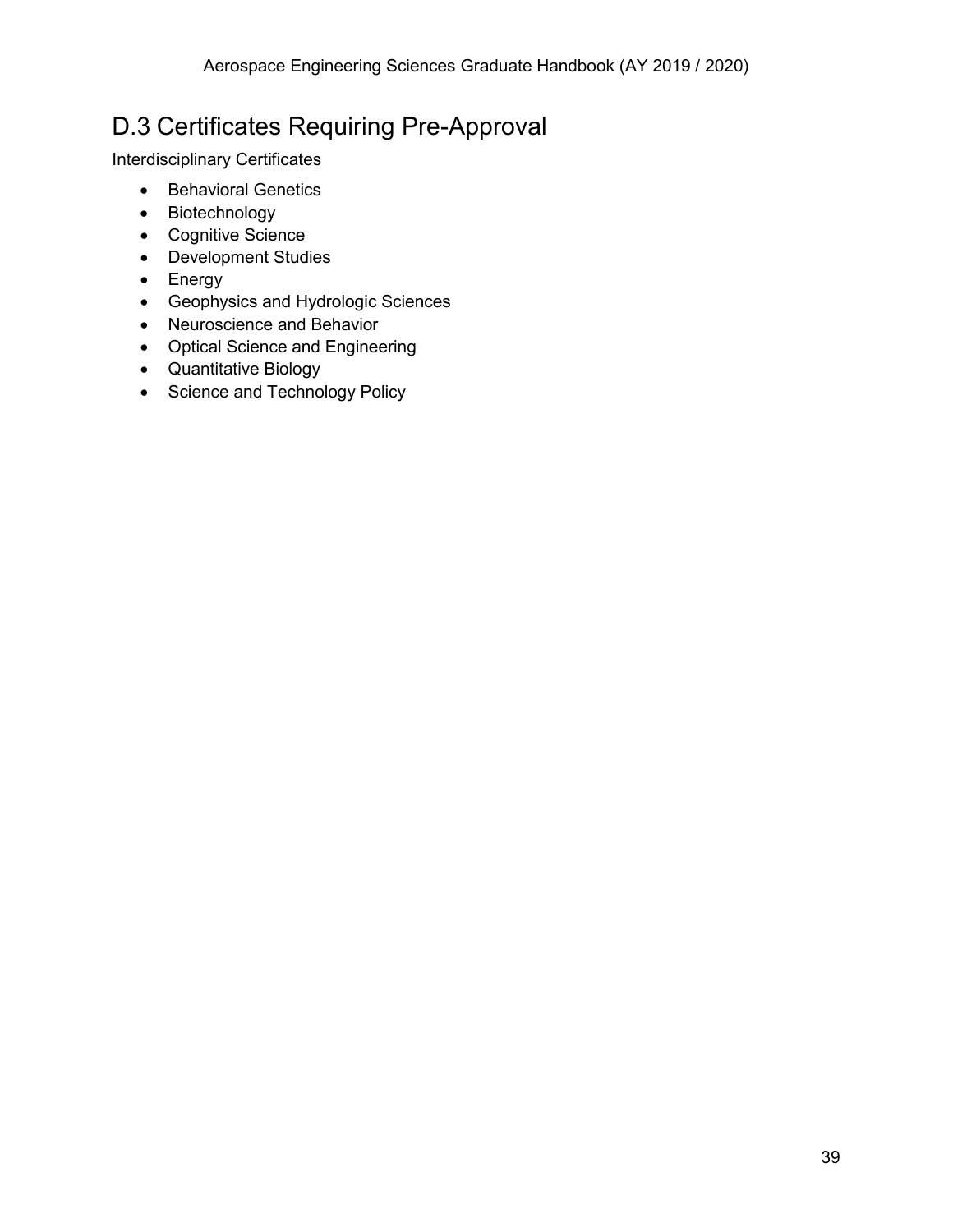# <span id="page-40-0"></span>Appendix E.Forms

# <span id="page-40-1"></span>E.1 AES PhD Student Teaching Practicum Worksheet

Name: Advisor:

Current Date: Matriculation Date:

Expected Graduation Date:

PhD Preliminary Exam Date: PhD Comprehensive Exam Date:

#### **Teaching Activities:**

| AY<br>&<br>Semester | Type of Activity: (Circle one)                                                                                                                                                                     | Course<br>Name,#<br>or Project<br>Title | Faculty<br>Supervisor | Primary<br>Responsibilities | <b>Status</b>                   |
|---------------------|----------------------------------------------------------------------------------------------------------------------------------------------------------------------------------------------------|-----------------------------------------|-----------------------|-----------------------------|---------------------------------|
|                     | Instructor of Record/GPTI<br>Teaching Fellow/Team Teach<br>Teaching /Course Assistant<br><b>Research Mentor</b><br>Seminar Coordinator (1yr)<br>Other: 2008                                        |                                         |                       |                             | Planned<br>Current<br>Completed |
|                     | Instructor of Record/GPTI<br>Team-Teaching<br>Teaching/Course Assistant<br><b>Research Mentor</b><br>Seminar Coordinator (1yr)<br>Other:<br><u> 1989 - Alexandr Store Barnett, ameri</u> kansk kon |                                         |                       |                             | Planned<br>Current<br>Completed |

Faculty Advisor Signature:

Date: <u>www.community.com</u>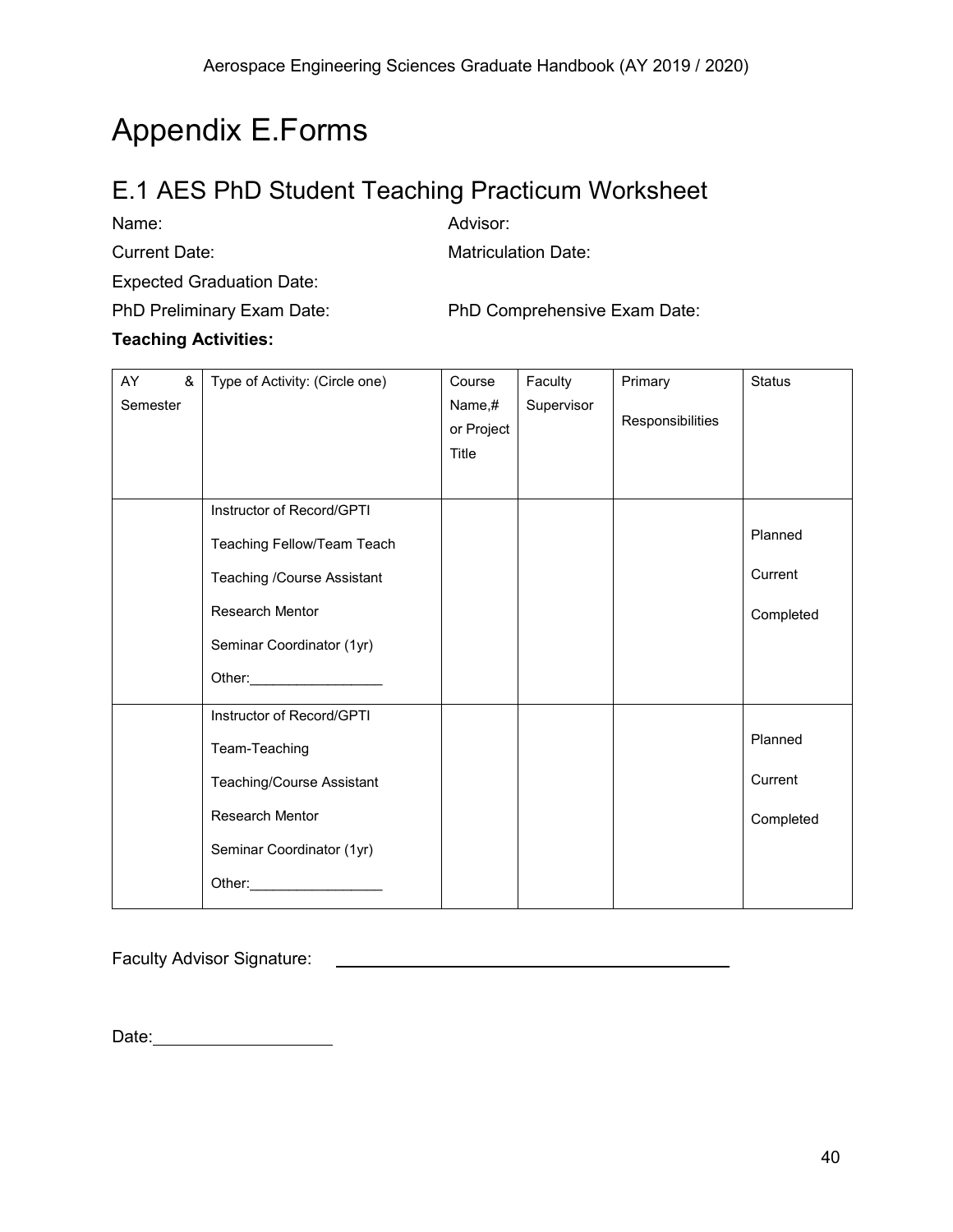# <span id="page-41-0"></span>E.2 MS Degree Planning Form – ASN Focus

**Name: \_\_\_\_\_\_\_\_\_\_\_\_\_\_\_\_\_\_\_\_\_\_\_\_\_\_\_\_ Student ID: \_\_\_\_\_\_\_\_\_\_\_\_\_\_\_\_\_\_\_\_**

**Advisor: \_\_\_\_\_\_\_\_\_\_\_\_\_\_\_\_\_\_\_\_\_\_\_\_\_\_\_**

#### **Focus area: Astrodynamics and Satellite Navigation (ASN)**

- 30 or more semester hours total (courses, seminars, thesis)
	- 24 must be 5000 or above
	- 18 credits of ASEN (Note: EMEN 5405 Fundamentals of Systems Engineering counts as an ASEN class)
	- up to 6 credits can be 4000 level in ECEN, CVEN, MCEN, CHEN, CSCI, ATOC, ASTR, PHYS, MCDB, APPM, MATH, CHEM, IPHY, GEOL, ENVD
- 9-12 semester hours as defined by the student's focus area must be taken in the student's primary focus area and one required course (3 semester hours) must be taken in a second focus area.

#### **ASN focus area requirement: 3 Core Classes**

(ASN Core1) (ASN Core 2) (ASN Core 3)

\_\_\_\_\_\_\_\_\_\_\_\_\_ \_\_\_\_\_\_\_\_\_\_\_\_\_ \_\_\_\_\_\_\_\_\_\_\_\_\_

**Outside Core: Discussed Core-**

• 3 semester hours of approved math coursework: \_\_\_\_\_\_\_\_\_\_\_\_\_\_\_\_\_\_\_\_\_\_\_\_\_\_\_\_\_\_\_\_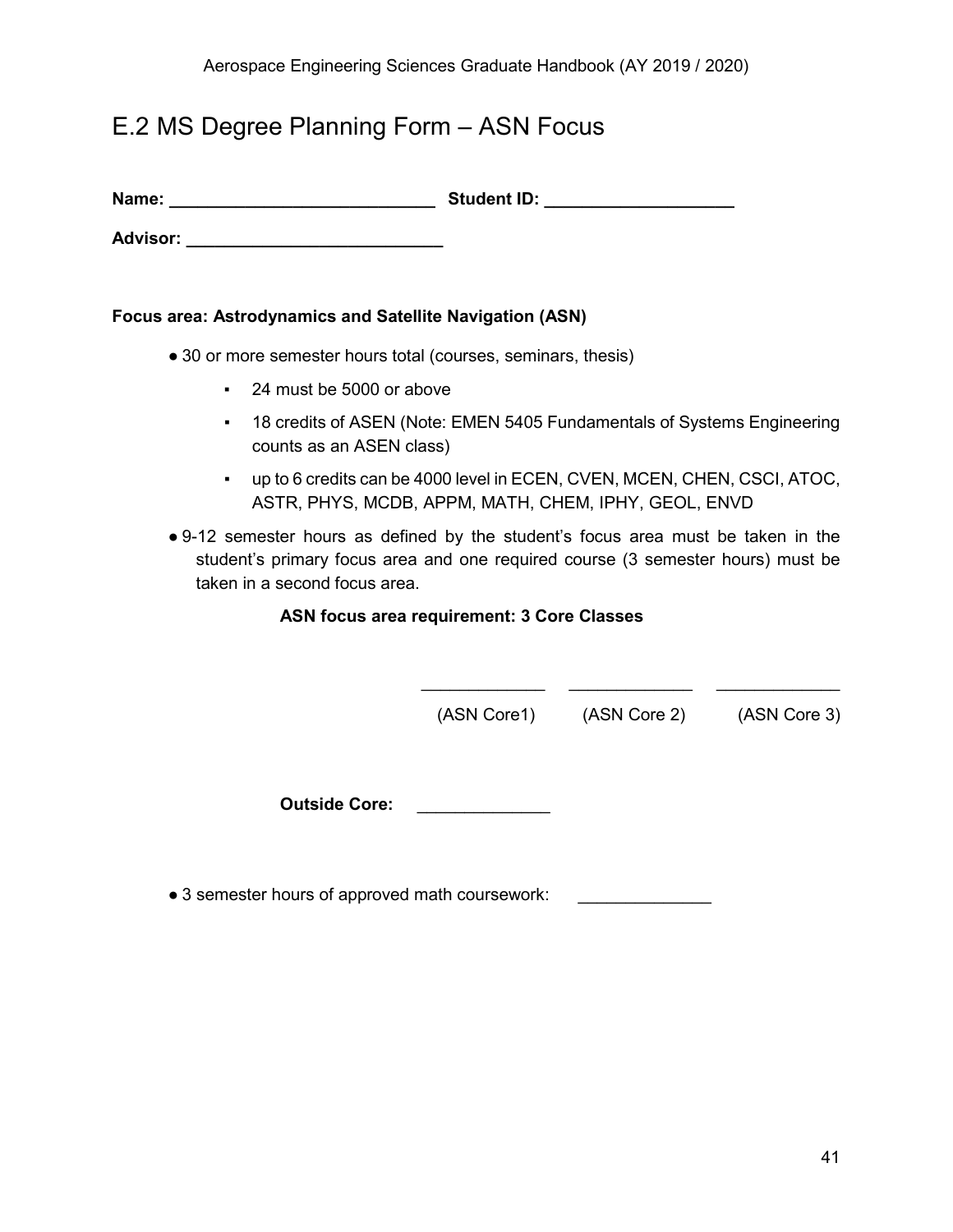#### **Circle One:**

- MS Thesis, (register for total of 6 credits) or
- Graduate Projects (can be inside or outside the focus area), or
- An approved certificate program

#### **Thesis:**

- Represent the equivalent of 6 semester hours of coursework.
- Comply in mechanical features with the University of Colorado Graduate School Thesis and Dissertation Specifications.
- Be filed with the Graduate School by posted deadlines for the semester for which the degree is to be conferred.

#### **Courses of interest that Satisfy Math Requirement**

**Electives (balance of courses up to 30 required total MS hours):**

\_\_\_\_\_\_\_\_\_\_\_\_\_\_\_\_\_\_\_\_ \_\_\_\_\_\_\_\_\_\_\_\_\_\_\_\_\_\_\_\_

\_\_\_\_\_\_\_\_\_\_\_\_\_\_\_\_\_\_\_\_ \_\_\_\_\_\_\_\_\_\_\_\_\_\_\_\_\_\_\_\_

**Potential Courses of Interest/Semester Offered:**

 $\overline{\phantom{a}}$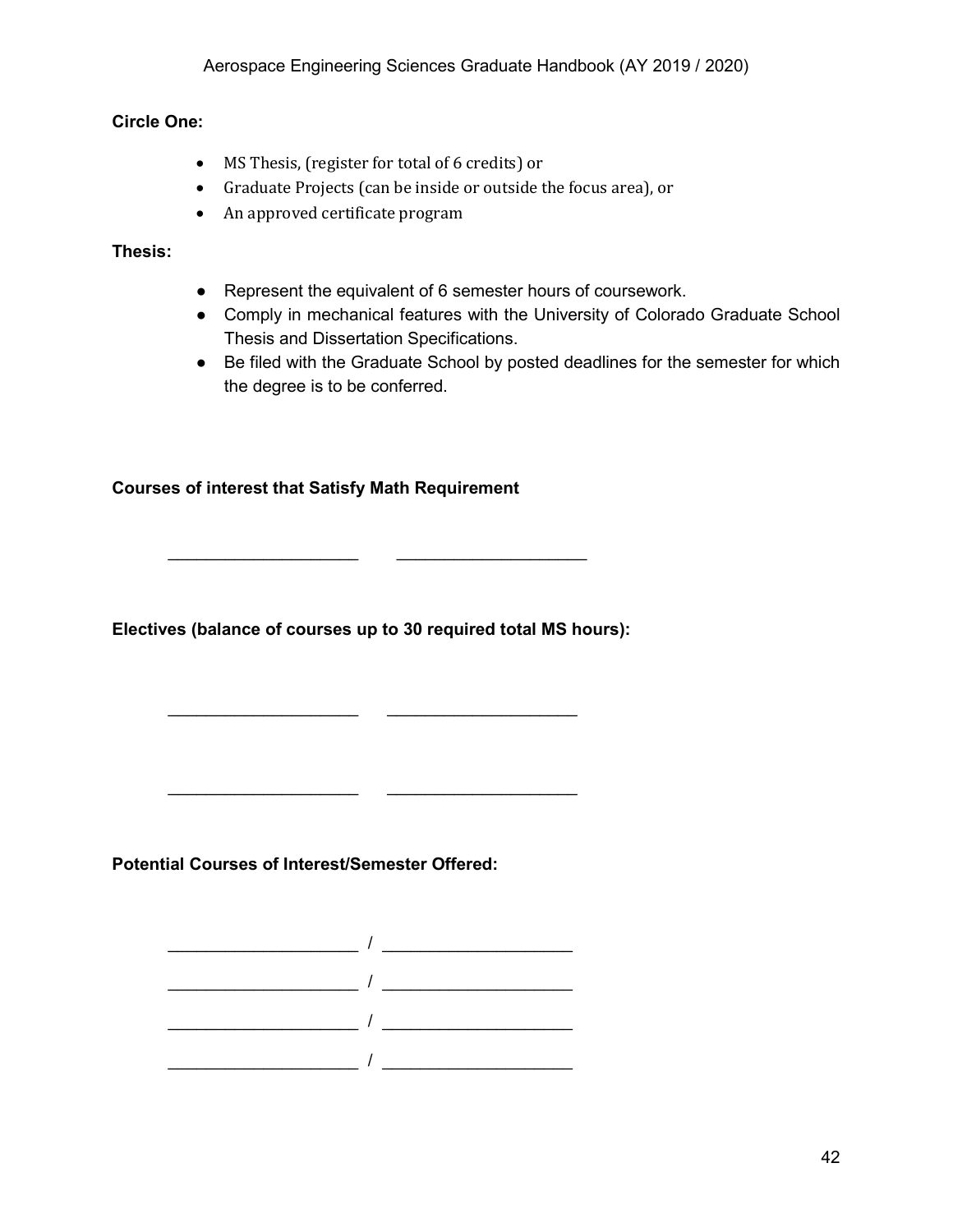# <span id="page-43-0"></span>E.3 MS Degree Planning Form – AUT Focus

**Name: \_\_\_\_\_\_\_\_\_\_\_\_\_\_\_\_\_\_\_\_\_\_\_\_\_\_\_\_ Student ID: \_\_\_\_\_\_\_\_\_\_\_\_\_\_\_\_\_\_\_\_**

**Advisor: \_\_\_\_\_\_\_\_\_\_\_\_\_\_\_\_\_\_\_\_\_\_\_\_\_\_\_**

#### **Focus area: Autonomous Systems (AUT)**

- 30 or more semester hours total (courses, seminars, thesis)
	- 24 must be 5000 or above
	- 18 credits of ASEN (Note: EMEN 5405 Fundamentals of Systems Engineering counts as an ASEN class)
	- up to 6 credits can be 4000 level in ECEN, CVEN, MCEN, CHEN, CSCI, ATOC, ASTR, PHYS, MCDB, APPM, MATH, CHEM, IPHY, GEOL, ENVD
- 9-12 semester hours as defined by the student's focus area must be taken in the student's primary focus area and one required course (3 semester hours) must be taken in a second focus area.

#### **AUT focus requirement: 3 Core classes from three different topics**

 $\overline{\phantom{a}}$  ,  $\overline{\phantom{a}}$  ,  $\overline{\phantom{a}}$  ,  $\overline{\phantom{a}}$  ,  $\overline{\phantom{a}}$  ,  $\overline{\phantom{a}}$  ,  $\overline{\phantom{a}}$  ,  $\overline{\phantom{a}}$  ,  $\overline{\phantom{a}}$  ,  $\overline{\phantom{a}}$  ,  $\overline{\phantom{a}}$  ,  $\overline{\phantom{a}}$  ,  $\overline{\phantom{a}}$  ,  $\overline{\phantom{a}}$  ,  $\overline{\phantom{a}}$  ,  $\overline{\phantom{a}}$ 

(AUT Core1) (AUT Core 2) (AUT Core 3)

**Outside Core:** \_\_\_\_\_\_\_\_\_\_\_\_\_\_

• 3 semester hours of approved math coursework: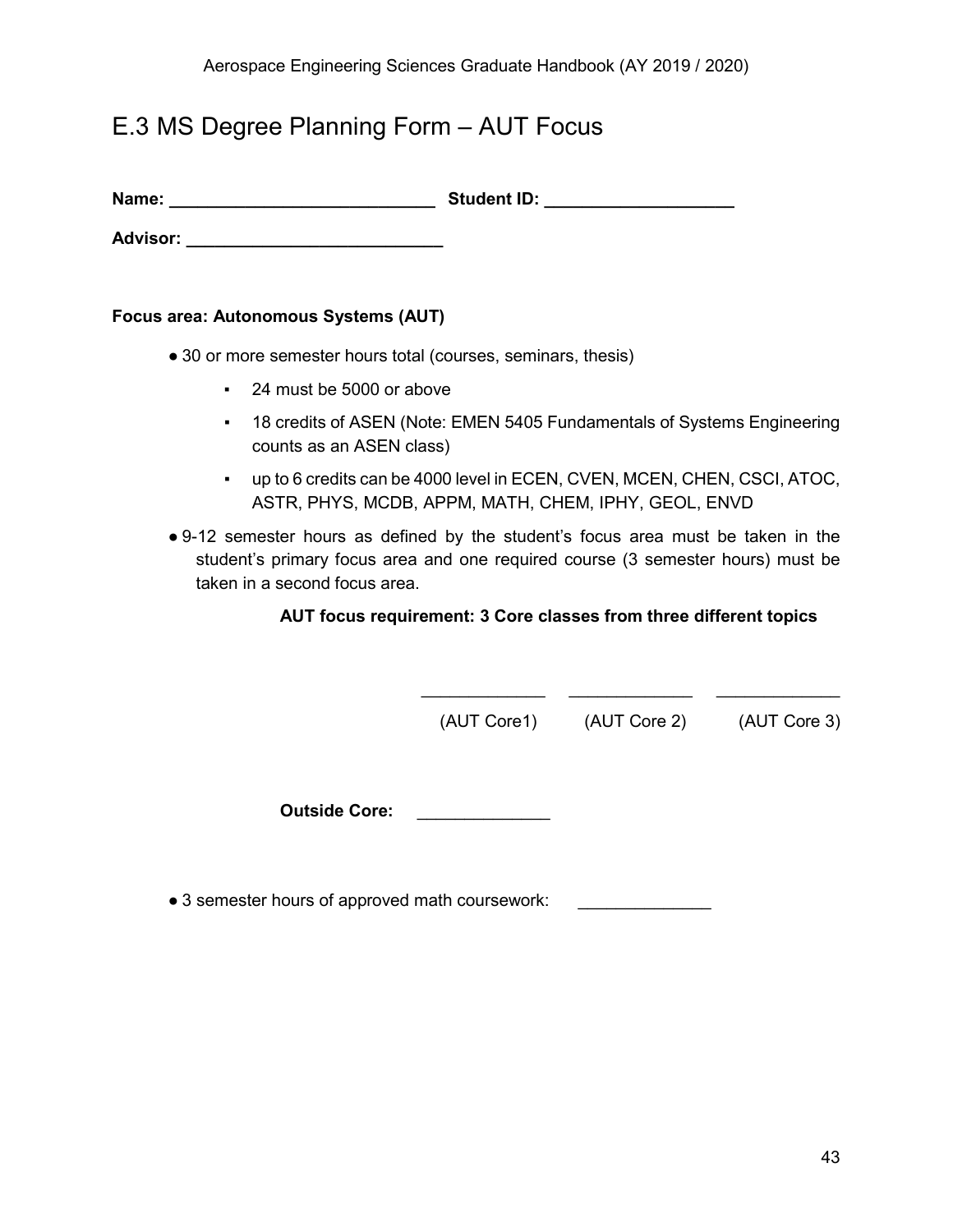#### **Circle One:**

- MS Thesis, or
- Graduate Projects (can be inside or outside the focus area), or
- An approved certificate program, or
- Focus Area approved course sequence (two additional courses from two different areas)

#### **Thesis:**

- Represent the equivalent of 6 semester hours of coursework.
- Comply in mechanical features with the University of Colorado Graduate School Thesis and Dissertation Specifications.
- Be filed with the Graduate School by posted deadlines for the semester for which the degree is to be conferred.

\_\_\_\_\_\_\_\_\_\_\_\_\_\_\_\_\_\_\_\_ \_\_\_\_\_\_\_\_\_\_\_\_\_\_\_\_\_\_\_\_

#### **Courses of interest that Satisfy Math Requirement**

**Electives (balance of courses up to 30 required total MS hours):**

\_\_\_\_\_\_\_\_\_\_\_\_\_\_\_\_\_\_\_\_ \_\_\_\_\_\_\_\_\_\_\_\_\_\_\_\_\_\_\_\_

#### **Potential Courses of Interest/Semester Offered:**

 $\mathcal{L}=\mathcal{L}=\mathcal{L}$ 

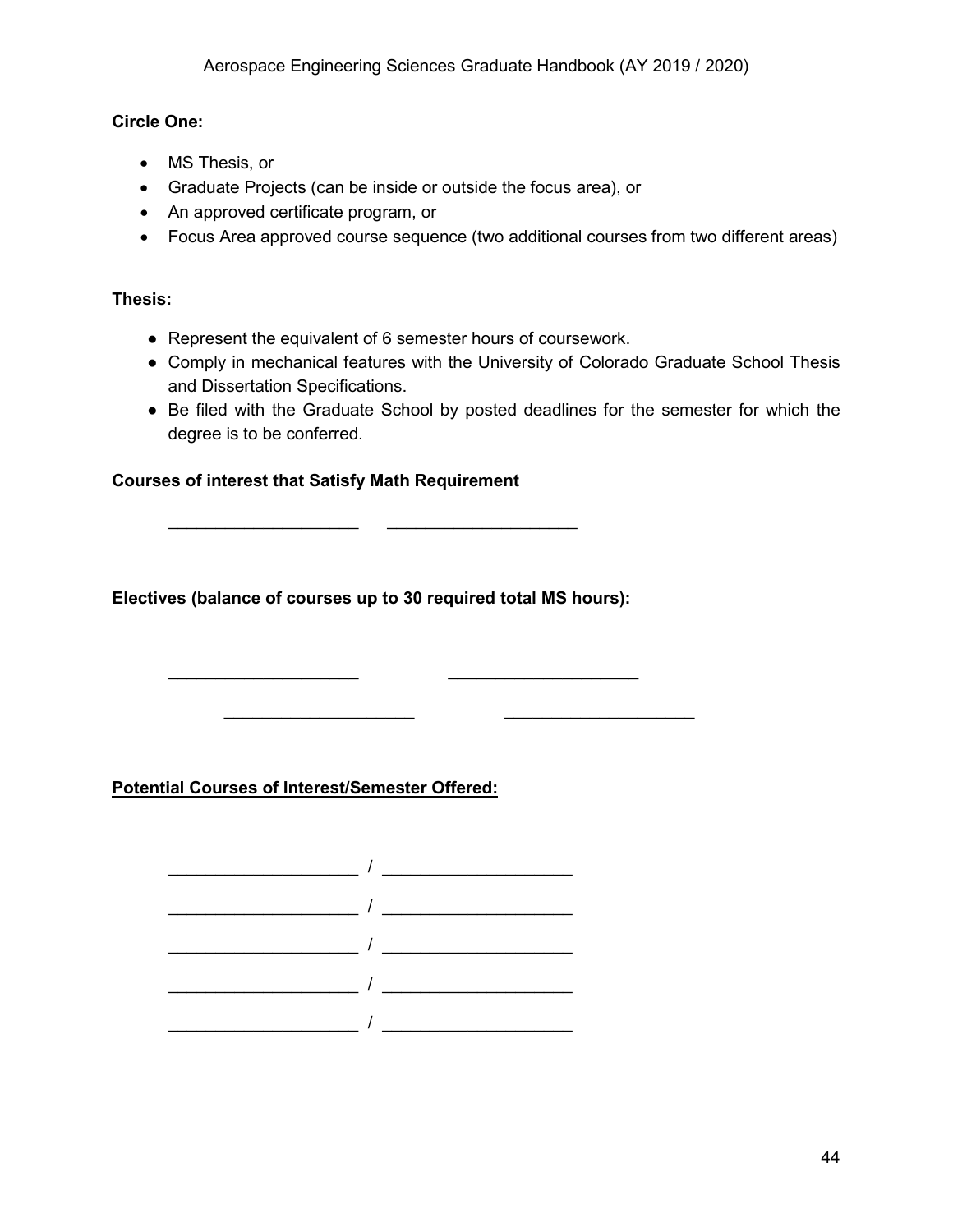# <span id="page-45-0"></span>E.4 MS Degree Planning Form – BIO Focus

| Name: | <b>Student ID:</b> |
|-------|--------------------|
|       |                    |

**Advisor: \_\_\_\_\_\_\_\_\_\_\_\_\_\_\_\_\_\_\_\_\_\_\_\_\_\_\_**

#### **Focus area: Bioastronautics (BIO)**

- Two focus area core courses: ASEN 5016, ASEN 5158
- One of four specified focus area courses are required: ASEN 5519 Medicine in…, ASEN 6116, ASEN 6519 Human Operation…, ASEN 6519 Extravehicular **Activity**
- One of three specified second focus area core are required: ASEN 5335 (RSESS), ASEN 5050 (ASN) or ASEN 5053 (FSM); however, students with non-aerospace BS degrees are encouraged to take all
- 30 or more semester hours total (courses, seminars, thesis)
	- 24 must be 5000 or above
	- 18 credits of ASEN (Note: EMEN 5405 Fundamentals of Systems Engineering counts as an ASEN class)
	- Up to 6 credits can be 4000 level in ECEN, CVEN, MCEN, CHEN, CSCI, ATOC, ASTR, PHYS, MCDB, APPM, MATH, CHEM, IPHY, GEOL, ENVD
- 9 semester hours must be taken in the BIO focus area and 1 required course (3 semester hours) must be taken in a second focus area as defined above.
	- Bio focus area requirement: 3 Classes

**(BIO Core1) (BIO Core 2) (BIO Core 3)** 

\_\_\_\_\_\_\_\_\_\_\_\_\_ \_\_\_\_\_\_\_\_\_\_\_\_\_ \_\_\_\_\_\_\_\_\_\_\_\_\_

• One of 3 required outside Core:

(**Outside Core1**)

• 3 semester hours of approved math coursework.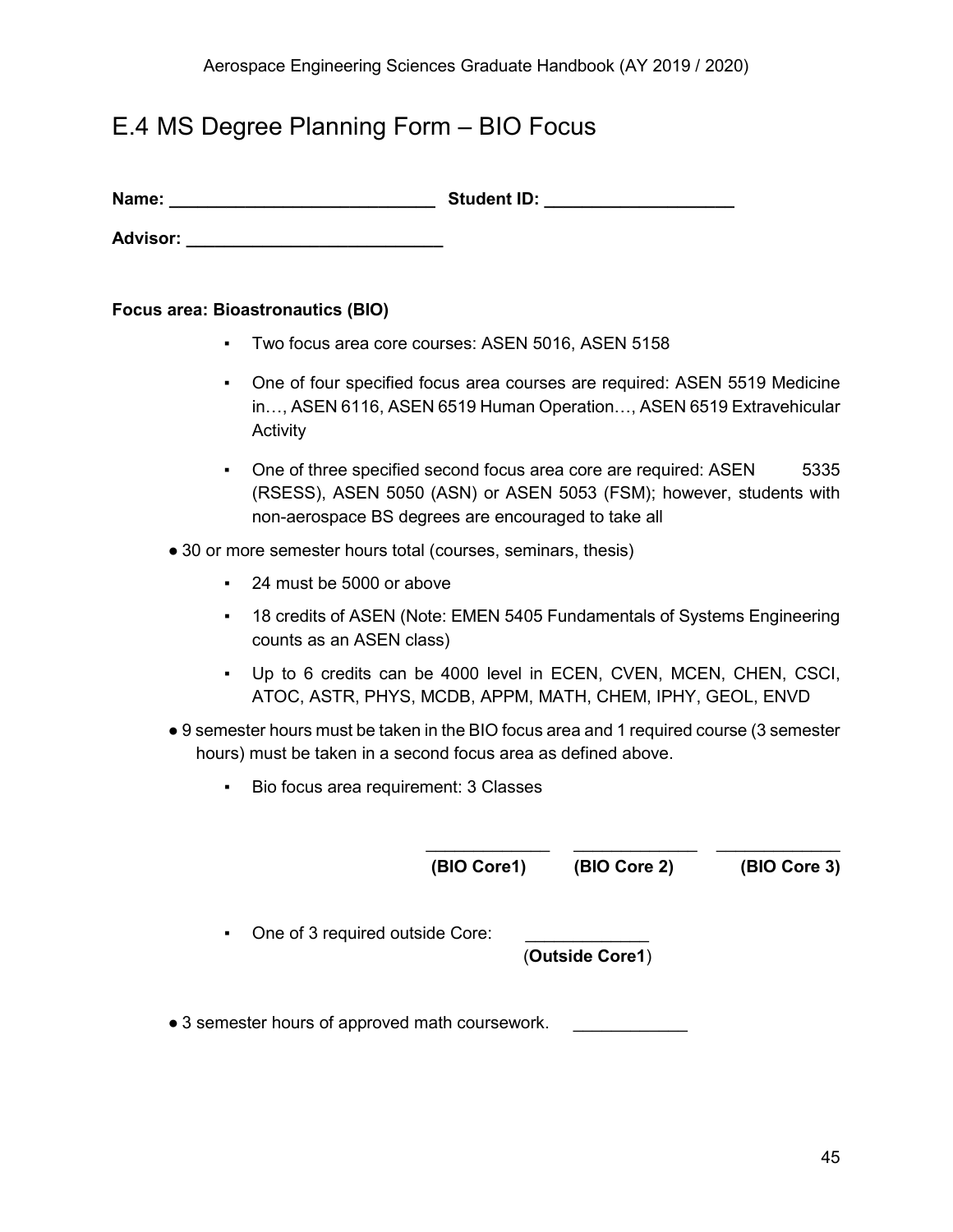#### **Circle One:**

- MS Thesis, or
- Graduate Projects (can be inside or outside the focus area), or
- An approved certificate program

#### **Thesis:**

- Represent the equivalent of 6 semester hours of coursework.
- Comply in mechanical features with the University of Colorado Graduate School Thesis and Dissertation Specifications.
- Be filed with the Graduate School by posted deadlines for the semester for which the degree is to be conferred.

#### **Courses of interest that Satisfy Math Requirement**

**Electives (balance of courses up to 30 required total MS hours):**

 $\overline{\phantom{a}}$  , and the set of the set of the set of the set of the set of the set of the set of the set of the set of the set of the set of the set of the set of the set of the set of the set of the set of the set of the s

\_\_\_\_\_\_\_\_\_\_\_\_\_\_\_\_\_\_\_\_ \_\_\_\_\_\_\_\_\_\_\_\_\_\_\_\_\_\_\_\_

\_\_\_\_\_\_\_\_\_\_\_\_\_\_\_\_\_\_\_\_ \_\_\_\_\_\_\_\_\_\_\_\_\_\_\_\_\_\_\_\_

**Potential Courses of Interest/Semester Offered:**

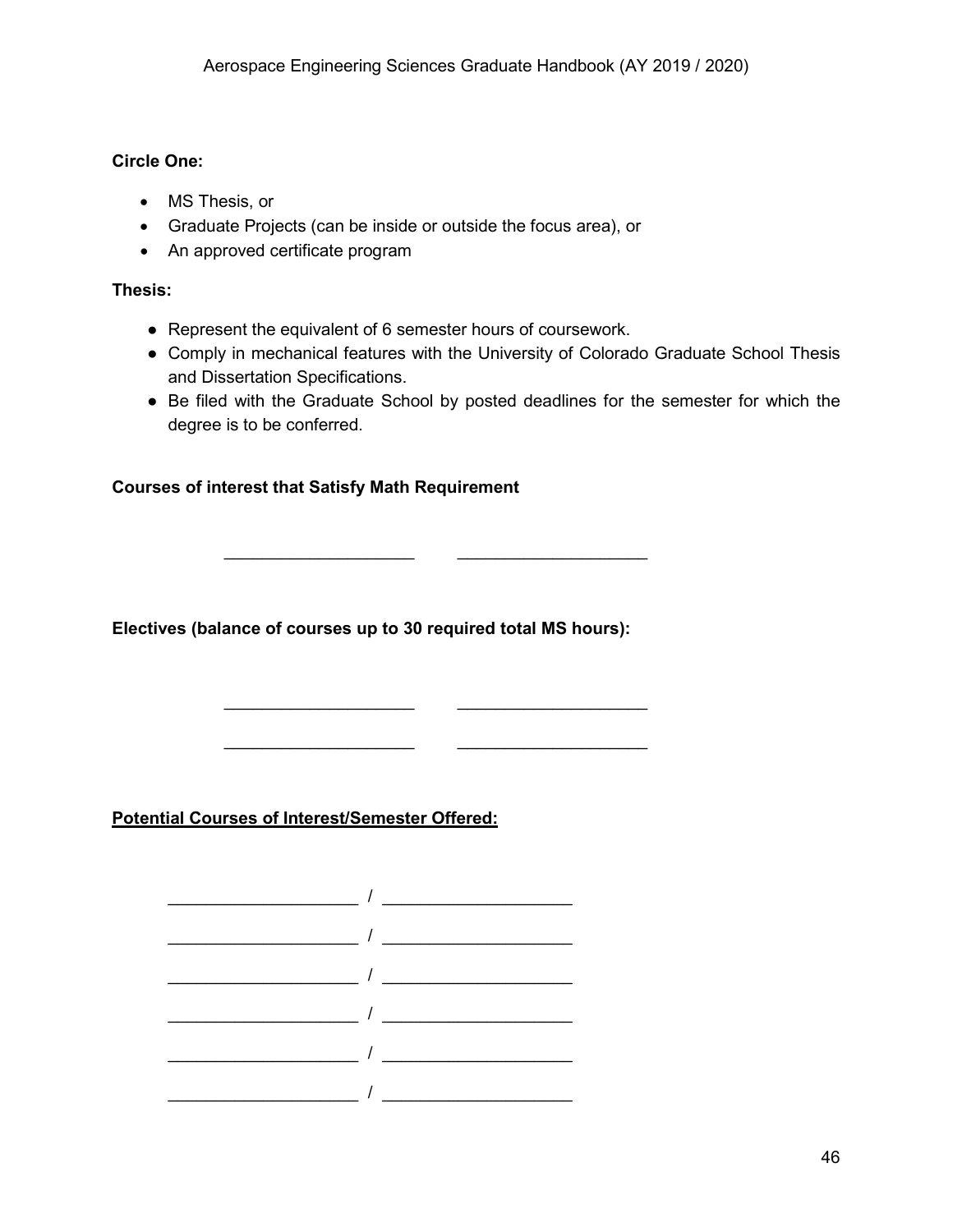# <span id="page-47-0"></span>E.5 MS Degree Planning Form – FSM Focus

**Name: \_\_\_\_\_\_\_\_\_\_\_\_\_\_\_\_\_\_\_\_\_\_\_\_\_\_\_\_ Student ID: \_\_\_\_\_\_\_\_\_\_\_\_\_\_\_\_\_\_\_\_**

**Advisor: \_\_\_\_\_\_\_\_\_\_\_\_\_\_\_\_\_\_\_\_\_\_\_\_\_\_\_**

**Focus area: Fluids, Structures, and Materials (FSM)**

- Two core courses in primary FSM track
- One core course in the other FSM track
- 30 or more semester hours total (courses, seminars, thesis)
	- 24 must be 5000 or above
	- 18 credits of ASEN (Note: EMEN 5405 Fundamentals of Systems Engineering counts as an ASEN class)
	- up to 6 credits can be 4000 level in ECEN, CVEN, MCEN, CHEN, CSCI, ATOC, ASTR, PHYS, MCDB, APPM, MATH, CHEM, IPHY, GEOL, ENVD
- 6-12 semester hours as defined by the student's focus area must be taken in the student's primary focus area and one required course (3 semester hours) must be taken in a second focus area.
	- **FSM focus requirement: 2 Core classes in primary track of focus area**

 **(FSM Track 1) (FSM Track 1)**

\_\_\_\_\_\_\_\_\_\_\_\_\_ \_\_\_\_\_\_\_\_\_\_\_\_\_\_\_

 $\frac{1}{\sqrt{2}}$  ,  $\frac{1}{\sqrt{2}}$  ,  $\frac{1}{\sqrt{2}}$  ,  $\frac{1}{\sqrt{2}}$  ,  $\frac{1}{\sqrt{2}}$  ,  $\frac{1}{\sqrt{2}}$  ,  $\frac{1}{\sqrt{2}}$  ,  $\frac{1}{\sqrt{2}}$  ,  $\frac{1}{\sqrt{2}}$  ,  $\frac{1}{\sqrt{2}}$  ,  $\frac{1}{\sqrt{2}}$  ,  $\frac{1}{\sqrt{2}}$  ,  $\frac{1}{\sqrt{2}}$  ,  $\frac{1}{\sqrt{2}}$  ,  $\frac{1}{\sqrt{2}}$ 

▪ **1 Core class in second track:** \_\_\_\_\_\_\_\_\_\_\_\_\_\_\_

(**FSM Track 2**)

● 6 elective credits, at least 3 in primary track:

• 3 semester hours of approved math coursework: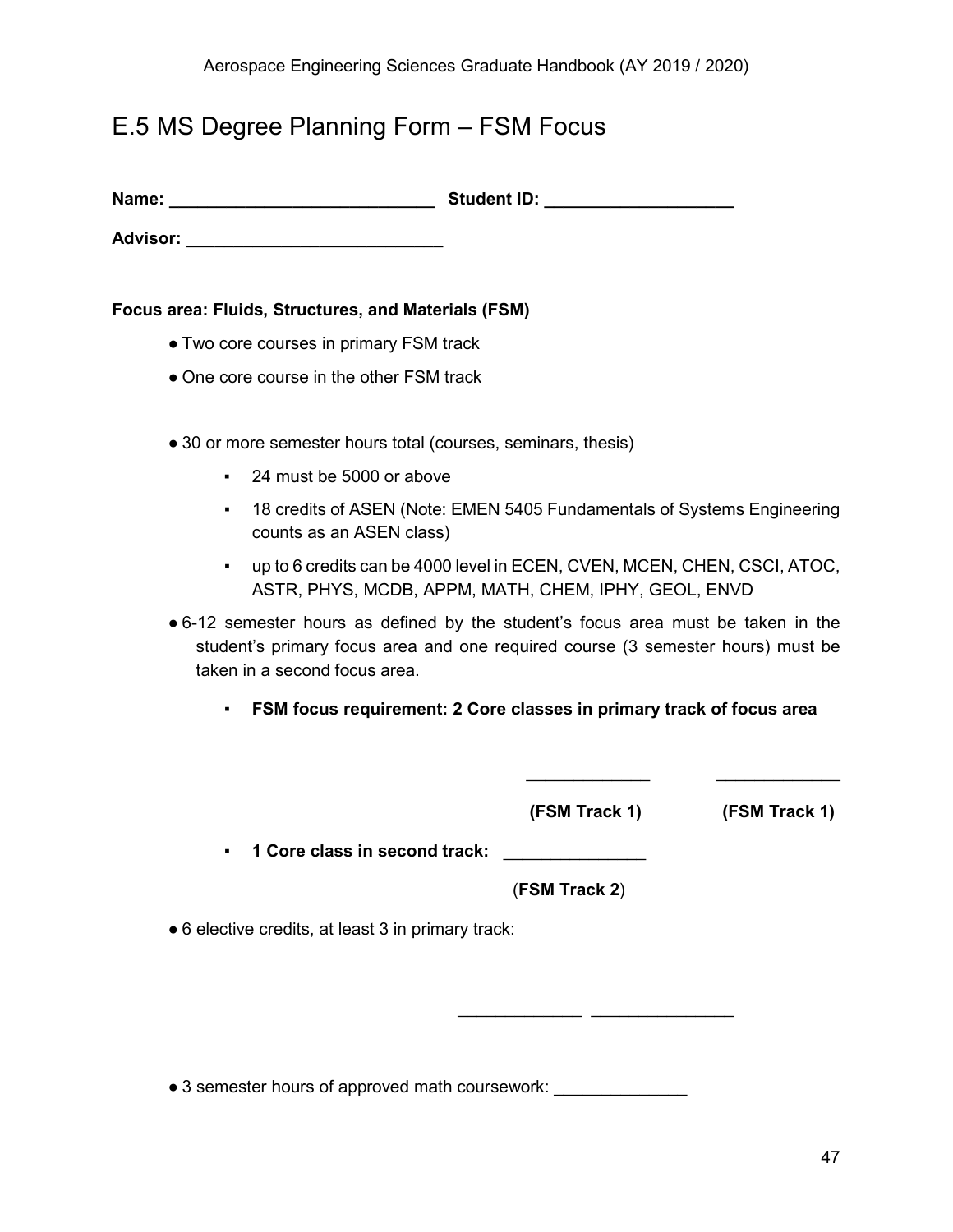#### **Circle One:**

- 1. MS Thesis, or
- 2. Graduate Projects (can be inside or outside the focus area), or
- 3. An approved certificate program, or
- 4. Focus Area approved course sequence (one additional core course and one additional elective from the FSM courses)

#### **Thesis:**

- Represent the equivalent of 6 semester hours of coursework.
- Comply in mechanical features with the University of Colorado Graduate School Thesis and Dissertation Specifications.
- Be filed with the Graduate School by posted deadlines for the semester for which the degree is to be conferred.

#### **Courses of interest that Satisfy Math Requirement**

**Electives (balance of courses up to 30 required total MS hours):**

\_\_\_\_\_\_\_\_\_\_\_\_\_\_\_\_\_\_\_\_ \_\_\_\_\_\_\_\_\_\_\_\_\_\_\_\_\_\_\_\_

\_\_\_\_\_\_\_\_\_\_\_\_\_\_\_\_\_\_\_\_ \_\_\_\_\_\_\_\_\_\_\_\_\_\_\_\_\_\_\_\_

\_\_\_\_\_\_\_\_\_\_\_\_\_\_\_\_\_\_\_\_ \_\_\_\_\_\_\_\_\_\_\_\_\_\_\_\_\_\_\_\_

**Potential Courses of Interest/Semester Offered:**

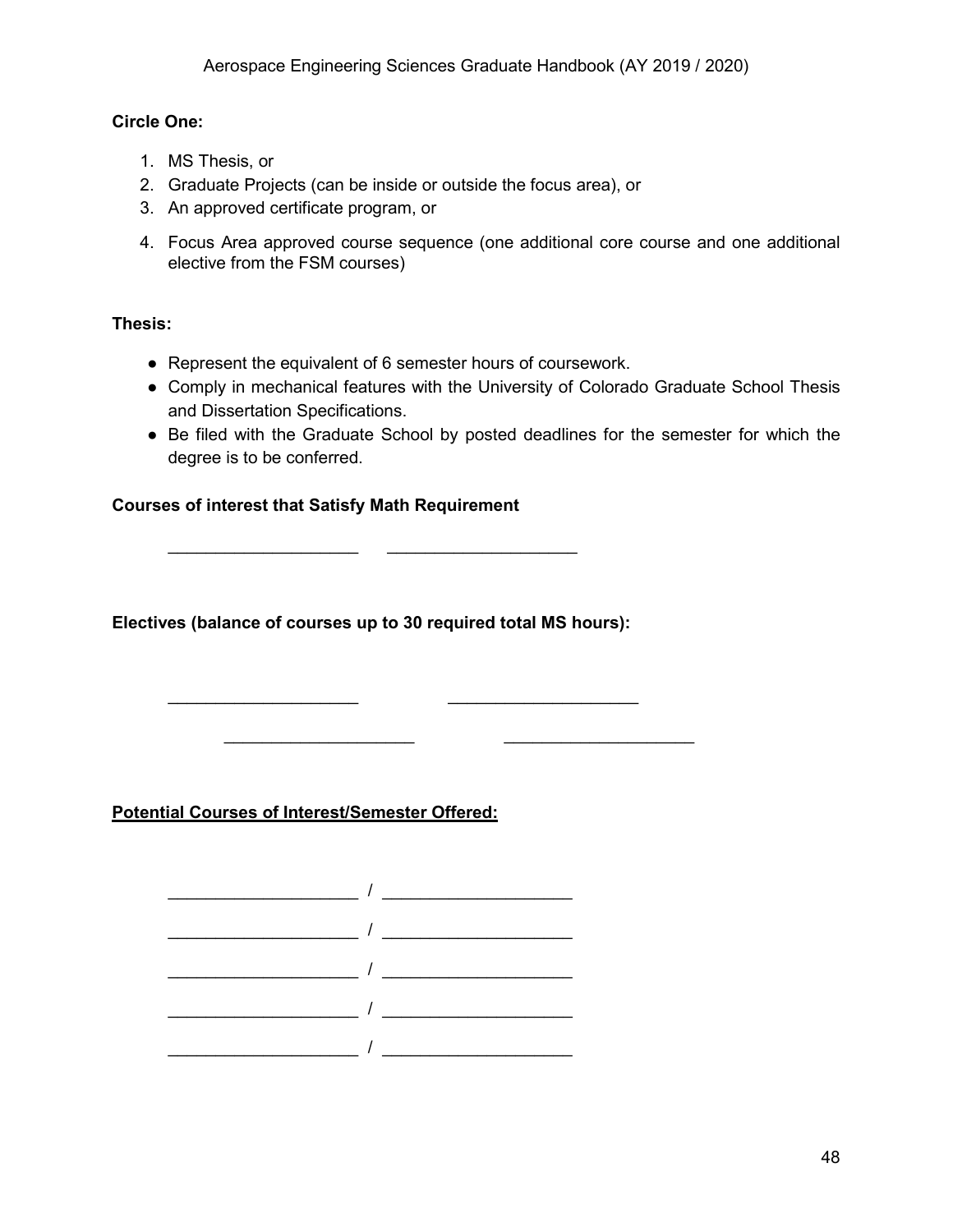## <span id="page-49-0"></span>E.6 MS Degree Planning Form – RSESS Focus

| Name: | <b>Student ID:</b> |
|-------|--------------------|
|-------|--------------------|

**Advisor: \_\_\_\_\_\_\_\_\_\_\_\_\_\_\_\_\_\_\_\_\_\_\_\_\_\_\_**

#### **Focus area: Remote Sensing (RSESS)**

- four focus area core, one in each primary topic area
- second focus area **core (may also count as primary topic core)**
- 30 or more semester hours total (courses, seminars, thesis)
	- 24 must be 5000 or above
	- 18 credits of ASEN (Note: EMEN 5405 Fundamentals of Systems Engineering counts as an ASEN class)
	- up to 6 credits can be 4000 level in ECEN, CVEN, MCEN, CHEN, CSCI, ATOC, ASTR, PHYS, MCDB, APPM, MATH, CHEM, IPHY, GEOL, ENVD
- 6-12 semester hours as defined by the student's focus area must be taken in the student's primary focus area and one required course (3 semester hours) must be taken in a second focus area.
	- RSESS focus area requirement: 4 Core Classes, 1 in each primary topic area

| (RSESS Topic 1) (RSESS Topic 2) | (RSESS Topic 3) (RSESS Topic 4) |  |
|---------------------------------|---------------------------------|--|

• Outside Core (may also fulfill a topic requirement):

**(outside core)**

• 3 semester hours of approved math coursework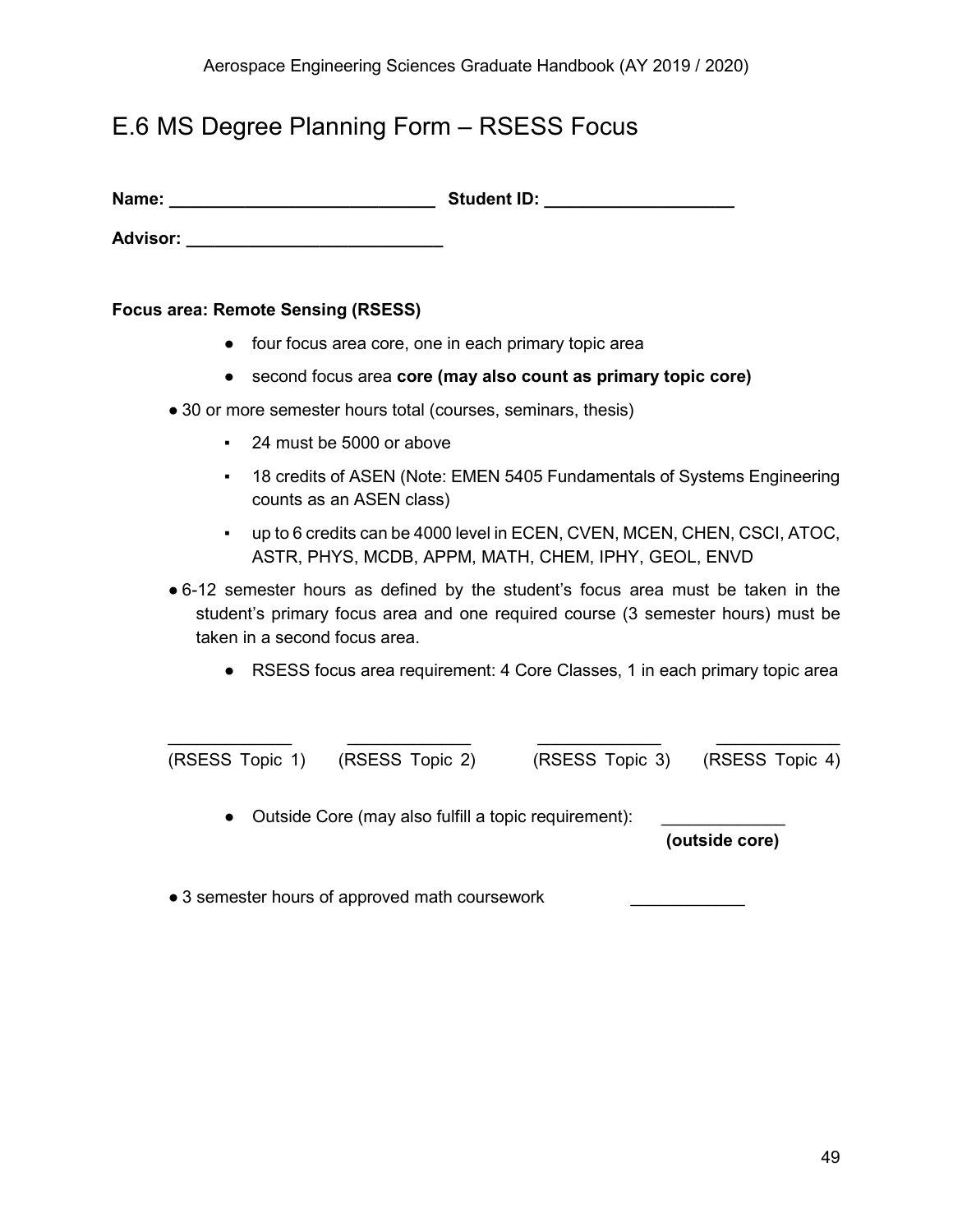#### **Circle One:**

- 1. MS Thesis, or
- 2. Graduate Projects (can be inside or outside the focus area), or
- 3. An approved certificate program

#### **Thesis:**

● Represent the equivalent of 6 semester hours of coursework.

\_\_\_\_\_\_\_\_\_\_\_\_\_\_\_\_\_\_\_\_ \_\_\_\_\_\_\_\_\_\_\_\_\_\_\_\_\_\_\_\_

\_\_\_\_\_\_\_\_\_\_\_\_\_\_\_\_\_\_\_\_ \_\_\_\_\_\_\_\_\_\_\_\_\_\_\_\_\_\_\_\_

\_\_\_\_\_\_\_\_\_\_\_\_\_\_\_\_\_\_\_\_ \_\_\_\_\_\_\_\_\_\_\_\_\_\_\_\_\_\_\_\_

- Comply in mechanical features with the University of Colorado Graduate School Thesis and Dissertation Specifications.
- Be filed with the Graduate School by posted deadlines for the semester for which the degree is to be conferred.

#### **Courses of interest that Satisfy Math Requirement**

**Electives (balance of courses up to 30 required total MS hours):**

**Potential Courses of Interest/Semester Offered:**

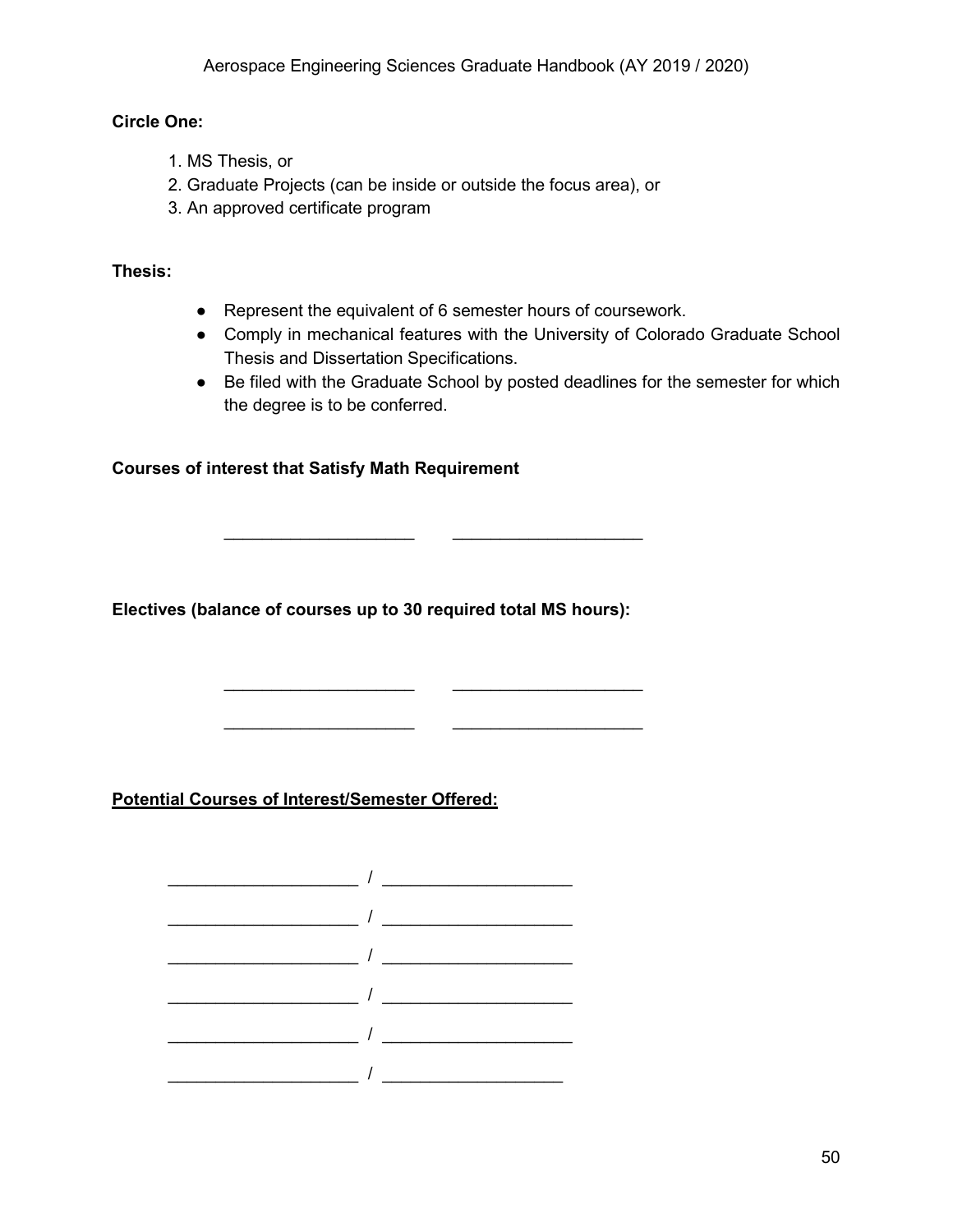# <span id="page-51-0"></span>E.7 Professional MS Degree Planning Form

| Name:           | <b>Student ID:</b> |
|-----------------|--------------------|
| <b>Advisor:</b> |                    |

• 30 or more semester hours total (courses, seminars, thesis)

\_\_\_\_\_\_\_\_\_\_\_\_\_\_\_\_\_\_\_\_ \_\_\_\_\_\_\_\_\_\_\_\_\_\_\_\_\_\_\_\_

- 24 must be 5000 or above
- 18 credits of ASEN (Note: EMEN 5405 Fundamentals of Systems Engineering counts as an ASEN class)
- up to 6 credits can be 4000 level in ECEN, CVEN, MCEN, CHEN, CSCI, ATOC, ASTR, PHYS, MCDB, APPM, MATH, CHEM, IPHY, GEOL, ENVD
- 3 semester hours of approved math coursework \_\_\_\_\_\_\_\_\_\_\_\_

**Courses of interest that Satisfy Math Requirement** 

**Potential Courses of Interest/Semester Offered:**

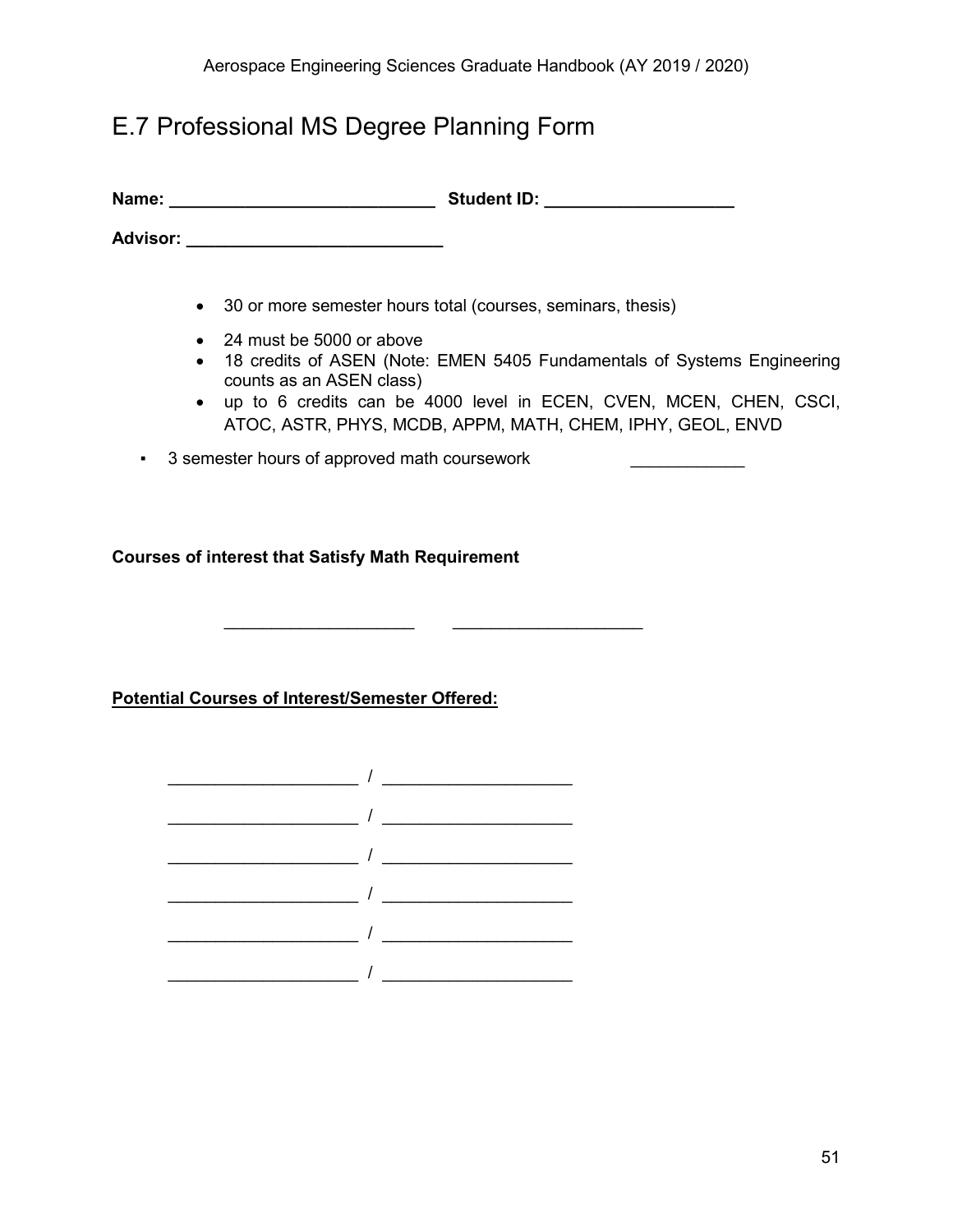## <span id="page-52-0"></span>E.8 PhD Degree Planning Form: All Focus Areas

| Name:<br><b>Student ID:</b> |
|-----------------------------|
|-----------------------------|

**Advisor:**  $\blacksquare$ 

**Coursework/dissertation requirements**:

- 30 or more semester hours course credit (5000 or above)
	- 9 above 6000 (9 credits for RSESS focus)
	- 15 must be in ASEN (Note: EMEN 5405 Fundamentals of Systems Engineering counts as an ASEN class)
	- 6 credits of math from approved list
- 30 hours dissertation credit
- Teaching Practicum
- Preliminary exam (by third or fifth semester)
- Comprehensive exam (after coursework completed by fifth or seventh semester/before semester of final defense)\_\_\_\_\_\_\_\_\_\_\_\_\_\_\_\_\_\_\_\_
- Written Dissertation
- Defense/Final Examination
	- Up to 10 PhD dissertation credits pre-comprehensive exam
	- Up to 10 PhD dissertation credits in semester in which comprehensive exam is passed
	- Remaining PhD dissertation credits post-comprehensive exam, but students must register for a minimum of 5 PhD dissertation credits in each semester following the comprehensive exam through the semester in which final dissertation is successfully defended.